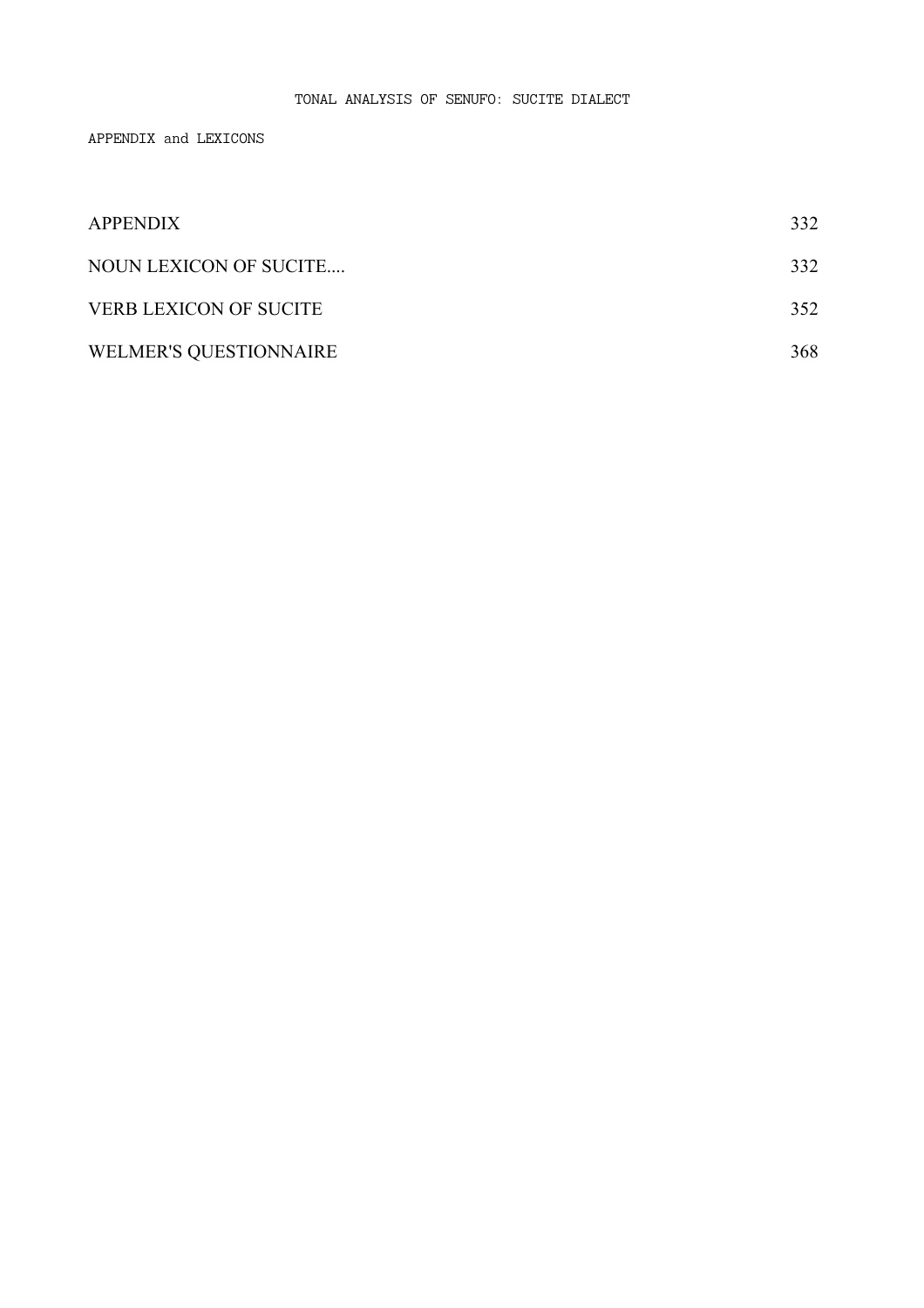APPENDIX and LEXICONS

#### **APPENDIX**

The diacritics for each tone are given below:

Low

Mid unmarked vowel

High '

Low-High Rise

Low-Mid Rise \*-

Mid-High Rise -

High-Low Fall

Mid-Low Fall

High-Mid Fall

#### NOUN LEXICON OF SUCITE

Each noun has up to five entries each separated by a semi-colon. Within each entry two possible forms may be given, separated by a comma. These indicate a variation in pronunciation of a particular word. The symbol ?T indicates that the tone marking is uncertain. The five entries, in order of appearance, are:

Singular Indefinite; Singular Definite; Plural Indefinite; Plural Definite; `my (ndı) - Singular Definite'.

Some nouns have no plural. The last entry is given only for a restricted number or nouns.

## $\mathbf b$

bà?à; bà?àke; bà?àyà; bà?ànyɛ: poison bàlâ; bàlèné; bàléla, bàléya; bàlébí, bàlényé: ball, bullet? bà<sup>n</sup>dò?ô; bà<sup>n</sup>dò?òné; bà<sup>n</sup>dò?òyô; bà<sup>n</sup>dò?ònyé: sesame bàrèntân; bàrèntáne; bàrèntánya; bàrèntányé: banana báráxà; báràke: strength bèlè; bène; bìya; bìyakí: seed bèlê; bèné; bèle; bèlèkí: ground peas bilòù, bèlù?T; bilène; bilèle, bèlile?T; bilèbí; ndi bilène: slave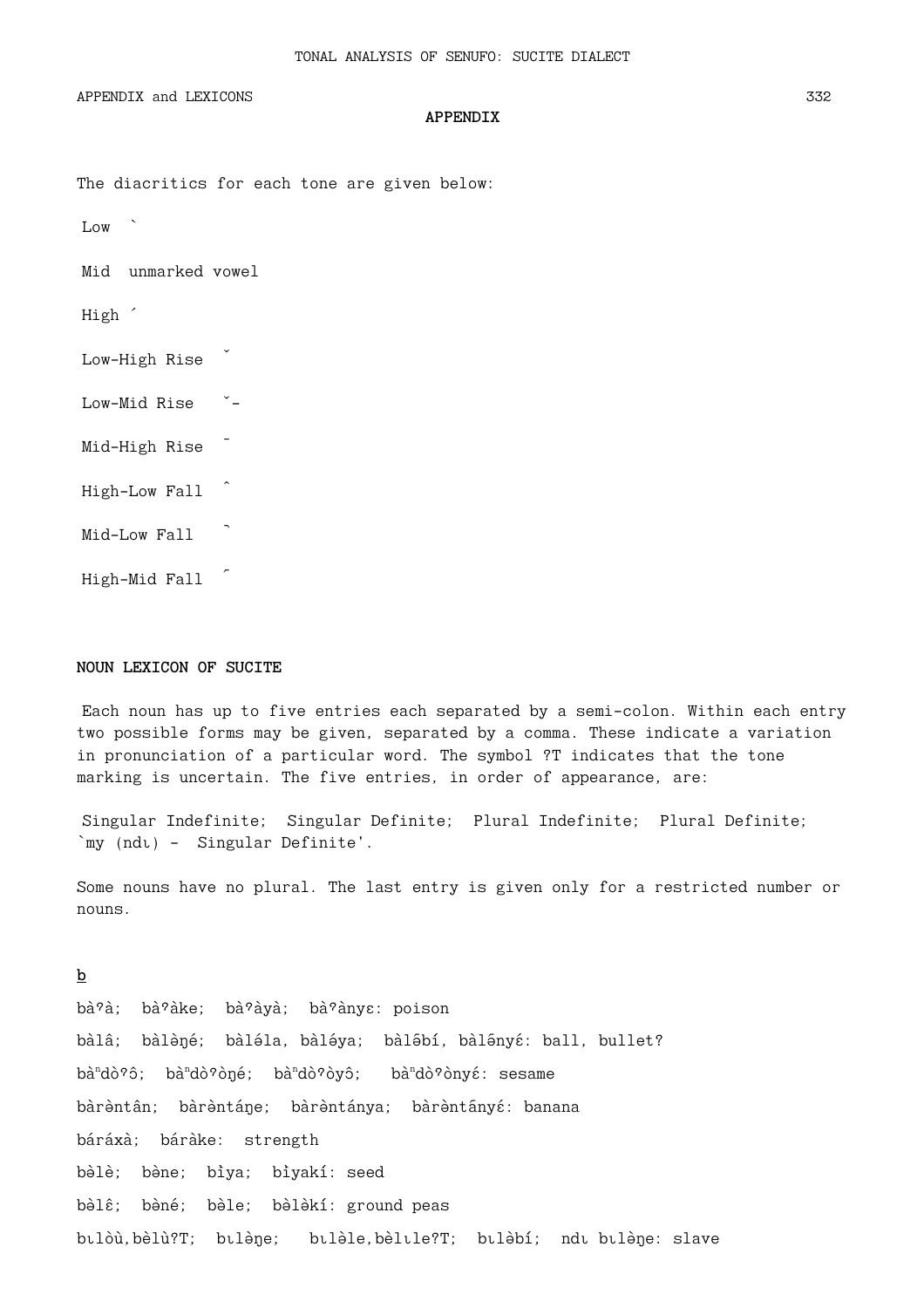TONAL ANALYSIS OF SENUFO: SUCITE DIALECT - NOUN LEXICON OF SUCITE 333 bortxo; boroké; bortyo; bortnyé; ????: bag, sack búbû; búbúne; búbúlo; búbúubí: mute búrúxo; búruké; búrúyo; búrunyé: bread bùxùrò; buxute: addition to a village  $\mathbf{C}$ cà; càne; nà<sup>n</sup>kooro; nàkooté: child caan; caanké; caan'ya; caannyé; ndè cáánke: market càlâ; càlèné; càlíya; càlìnyé: beans calou; caluné; caléla; calébí; ndu caluné: pig càncólô; càncóóne; càncó?ólo; càncó?ókí: pipe (for smoking) cântònô; cantòngé; cantònyô; cântònyé; ndu cântònge: umbrella canà; cànge; cannyà; cànnye; ndè cánbuné: day, sun canonyèlê; canonyiiné, canuny-; canonyii; canonyiikí; ??: sun, lit. eye of the day ceda; cené; ?ceréla~cèrtle; ?cerékí~cèrèkí; ndt cené: calabash, gourd ceewè~ceewù; ceène; cèe; cèèbí; ndi ceène: woman céfólô; céfóléne; céfèe; céfèèbí: diviner cégburoxo; cégburoké; cégboriyo; cégborunyé: piece of wood -? cere; ceté; ndè céte: body cènnè; cènne; cèènmi; cèènmbí: antelope cènrèxè; cènrèke; cènrèyè; cènrènye: lion canxa; canké; can'ya; cannyá; ndè cánke: sauce canxuyáréxâ; canxuyáréke: sauce ingredients cijerè; cijète; ??: adultery (of man) cikon; cikonne; cikùun; cikùùnbí; ??: bride, lit. excised woman cikonrò; cikonte; ndè cíkónte: wedding cilè; ciìne; cìxule; cìxèkí; ndè cííne: thigh cégbortxo; cégbortké; cégbortyo; cégbortnyé: cleaning, calabash ? cilùù; cilène; cilèle; cilèbí; ndu cilène: potter cinndèê; cinndèèné; cinndèéla; cinndèébí; ??: elder woman cipolò; cipolène; cipèe; cipèèbí; ??: groom céréne; cériné; cérémi; cérimbí; ndi cériné: orphan cíwúlô; cíwúúne; cíwùu, cúwùu?; cíwùùkí: week colò; coòne; cò?olo; cò?òkí; ndè cóóne: clay pot conlò; conlène; ciìnla; ciìnbí; ndu conlène: younger brother, sister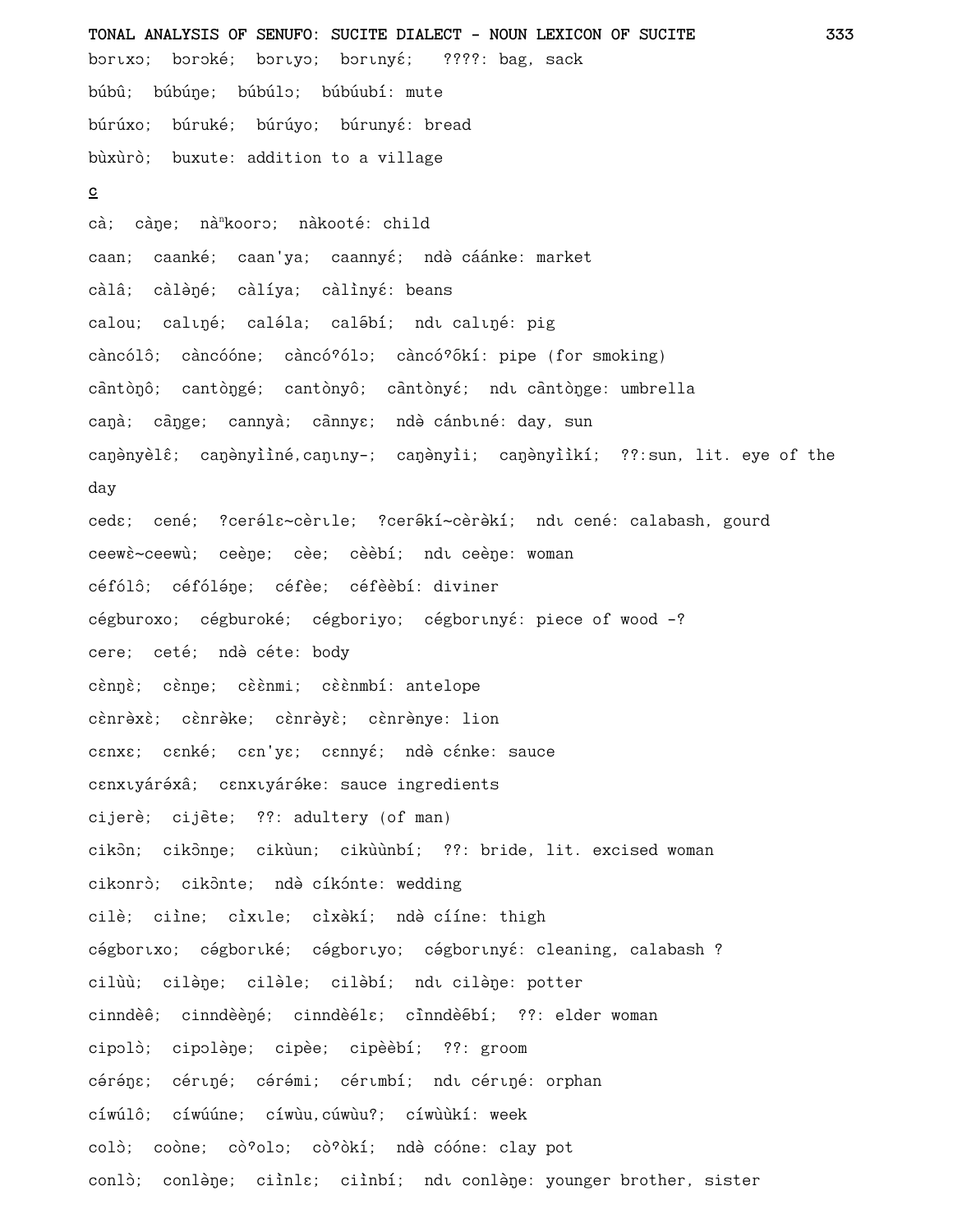**TONAL ANALYSIS OF SENUFO: SUCITE DIALECT - NOUN LEXICON OF SUCITE 334** cò; còne; còolo; còòbí: net conro; coonté; con'yo; connyé; ndè cóónte: ashes **d** dàgbànŋà; dàgbàŋge; dàgbànnyà; dàgbànyɛ: ginger dà<sup>?</sup>àsalu; dà<sup>?</sup>àsalıné; dà<sup>?</sup>àsaléla; dà<sup>?</sup>àsālıbí: fish(species) dà<sup>?</sup>àsónno; dà<sup>?</sup>àsónngé; dà°àsón'yo; dà°àsónnyé: toad dànàà; dànààŋe; dànààyà; dànàànyɛ: red pepper danbùrùnô; dànbùrùngé: dirt dàsùlò; dàsùlène; dàsùlo; dàsùlèbí: elephant dógonléno,-nk-?; dógonléngé; dógonlényo; dógonlényé: duck do<sup>m</sup>pèŋɛ̀; do<sup>m</sup>pènyè; do<sup>m</sup>pènyɛː vulture dùxù<sup>n</sup>cà; dùxù<sup>n</sup>càne; dùxù<sup>n</sup>càa; dùxù<sup>n</sup>cààbí: sheep **f** faaciì; faaciìne; faacii; faaciìbí; ndı faciìne: cultivator fala; falané; ?????: agriculture, cultivating fáláxâ; fáléke; fálíyâ; fálínya: rock fàn°ànfòlô; fàn°ànfòlòné; fàn°ànfèe; fàn°ànfèèbí: king fanlà; fanlène; fanlèla; fanlèbí; ndu fanlène: crutches fanna; fanngé; fannya; fannyé; ndi fangé: cemetery, grave fertme; fertmbé; ndè férémbe: urine fenle; fiiné; fèn?enle; fèn?ènkí; ndè fííne: penis ?? fiì; fiìne; fiile; fiìbí: python fiin; fiinŋé; fiínle, fiɛnmi; fiínbí,fiɛnmbí,?fíinbíndı fiinŋé: blind person fine; fininé; ndi fininé: fonio, grain from crabgrass family fèlèrî; fèlèréne; fèlèríye; fèlèrínyé: flower (French) fèlèxè; fèlèke; fèlìyè; fèlènye: mat fènstérì; fènstéréne; fènstéréle; fènstéribí: window (French) fèrâ; fèràné; fèrála; fèrabí: winnowing basket fırè; fête; fınyè; fênye; ndè féte: excrement fokanzıxè; fokanzēke; fokanziyè; fokanzīnye; ndè fókánzéke: wing fólókide; fólókidukí: legend folò; folène; fèe; fèèbí; ndè fóléne: owner, chief folo; fooné; fò°olo; fò°òkí; ndè fóóne: debt fònlô; fùùné; fùun; fùùnkí: peanut fònnòn; fònnge: poverty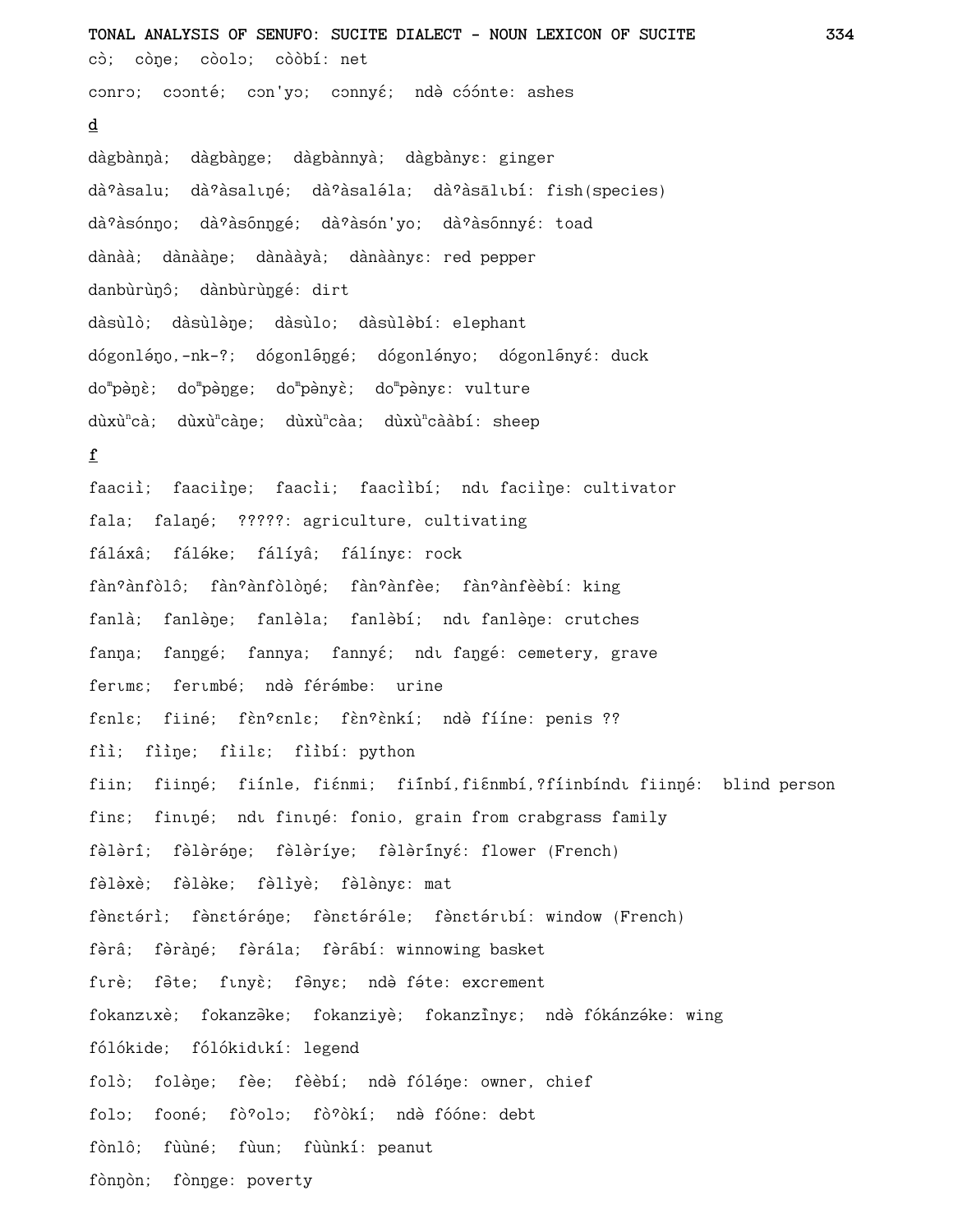**TONAL ANALYSIS OF SENUFO: SUCITE DIALECT - NOUN LEXICON OF SUCITE 335** fòxò; fòke; fùyò; fùnyɛ: corn fù; fùne; fùulo; fùùbí: greeting fucedè; fucène; fucerèle; fucèrèkí; ??: stomach (generic) fùfen?en; fùfen?enké; fùfen?enye; fùfen?ennyé: palm leaf fùgbélè; fùgbééne; fùgbéxéle; fùgbéxikí: Senufo basket fùjòkulo; fùjòkuuné; fùjòkòxılo; fùjòkòxèkí: cup fùjòxò; fùjòke; fùjòyò; fùjònya: water pot fukanxà; fukanke; fukan'yà; fukannya; ndè fúkánke: shoulder funkyax $\varepsilon$ ; funkyax $\varepsilon$ ké; funkyax $\varepsilon$ y $\varepsilon$ ; funkyax $\varepsilon$ ndu funkyaké: diarrhea fùnmòn; fùnmbe: sweat funò; fùnge; funyò; fùnye; ndè fúnge: insides futixè; futèke; futiyè; futinye; ndè fútéke: trainer(for yam plants) fyáa; fyáaŋé; fyáala; fyáabí: fish fyèxù; fyèxène; fyèxule; fyèxèmbí: earring fyɛnxɛ̀; fyɛ̄nke; fyen'yɛ̀; fyenyɛ̀; ndə̀ fyɛ́nke: worm **gb** gba; gbaŋé; gbaála; gbaábí; ndı gbaŋé: river gbabélê; gbabéne; gbabiya; gbabiyakí; ndı gbabéne: room (of a house) gbalà; gbaàne; gbà<sup>9</sup>ala; gbà<sup>9</sup>àkí; ndè gbááne: forehead gbànmbúlúŋò; gbànmbúlùŋge; gbànmbúlúnyò; gbànmbúlìnyɛ: bamboo gbàrèmgbàbèlê; gbàrèmgbàbèné; gbàrèmgbàbiya; gbàrèmgbàbiyakí: lice gbàrètilèxê; gbàrètilèké; gbàrètilìyê; gbàrètilìnyé: top of the door gbàrèxà; gbàrèke; gbàrìyà; gbàrìnyɛ: door gbasónxô; gbasónke; gbasón'yô; gbasónnyɛ; ndī gbasónke: bedroom gbaxa; gbaké; gbaya; gbanyé; ndi gbaké: house gbèsê; gbèséne; gbèsééle,gbèsíye; gbèséebí,gbèsínyé: machete gbiìn; gbiìnbe: light gbèlèxè; gbèlèke; gbèlìyè; gbèlìnye: well gbo; gbuné; kulo; kulobí; ndi gbuné: corpse gbonlò; gbuùnne; gbòn°olo; gbòn°òkí; ndè gbúúnne: fireplace gboxo; gboké; gbuyo; gbunyé; ndi gboké: tam-tam gbònnò; gbònge; gbònnyò; gbònye: gorilla gbun, on?,oon?; gbuunbé; ???????: funeral gbunninò; gbunnènge; gbunninyò; gbunnènyɛ; ndi gbunnènge: wall gbùsàn; gbùsànne; gbùsàanla; gbùsàànbí: frog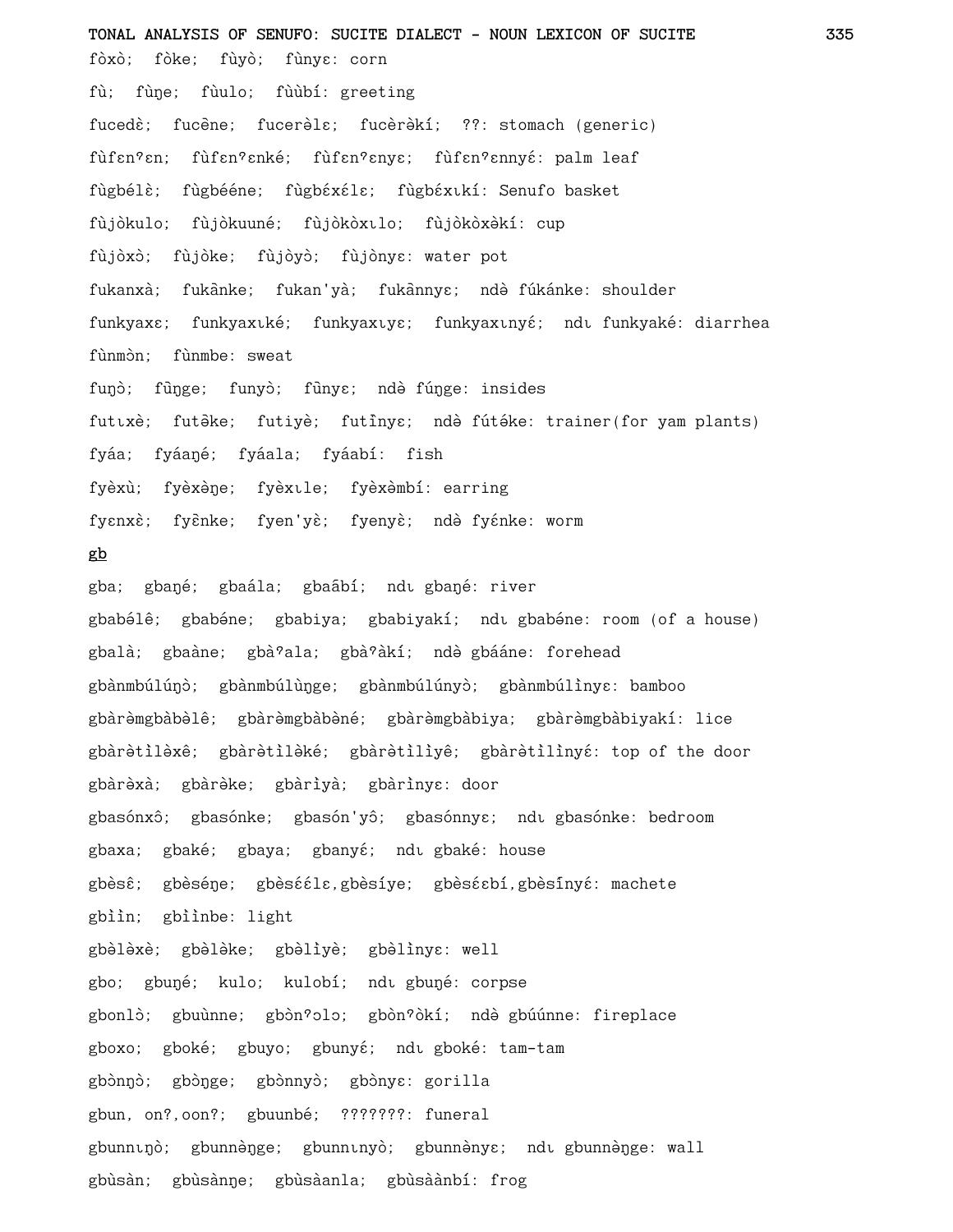**TONAL ANALYSIS OF SENUFO: SUCITE DIALECT - NOUN LEXICON OF SUCITE 336 j** jà; jàne; jaàla; jaàbí; ndè jáne: son jatoxo; jatoké; jatoyo; jatonyé; ndu jatoké: roof jàxácii, jàxègbûn; jàxáciiŋé; jàxáciíle; jàxáciíbí: trader jexe; jeké; jiye; ndè jéke: soap jide; jiné; jèrèni; jèrèngí; ndi jiné~?ndè jíne: breast jìfùnèmê; jìfùnèmbé: potassium jiìzi; jiìzuņé; jiìziye, jiìziíle; jiìzinyé, jiìzīibí: thread (Dioula) jilèxè; jilèke; jiliyè; jilinye: nut jurums; jurumbé; ???????: milk jòkùrèxô; jòkǔroké ?T; jòkǔríyô; jòkǔrinyé: mumps jolo; jooné; jò<sup>9</sup>olo; jò<sup>9</sup>òkí; ndè jóóne: testicle jô; jóne; jóólo; jóobí; ndu jóne: pocket joltxo; joltké; joliyo; jolinyé; ndt joltké: sewing juu; juubé; ndè júúbe: speech **k** kààfoxe; kààfoké: outside village limits káátıxè; káátèke; káátiyè; káátènye: bridge kàcèrê; kàcèté; kàcìyê; kàcìnyé: stalk (of a plant) kacènnè ?; kacènne; ????????: the good kacɛnlɛ; kaciinné; kacɛɛ́nŋi; kacɛɛ̃nŋgí; ndı kaciinné: fetish kacilīxè ; kacilèke; kaciliyè; kacilinye; ndè kácíléke: bone kacilıxè; kacilèke; kaciirè; kaciìte; ndè-kácíléke; skeleton kàcoxo; kàcoké; kàcoyo; kàconyé: pen or enclosure kàcù; kàcùne; kàcùlo; kàcùlùbí: mouse kadérî; kadéréne; kadéréle; kadértbí; ndt kadéréne: door frame kàfànlènà; kàfànlènge; kàfànlènyà; kàfànlèny\$: donkey kàfòlô; kàfòlèné; kàfèe; kàfèèbí: lord káfórô; káfóréne; káfóríyo; káfórényé; ndu káfóréne: eggplant kafulò; kafuùne; kafoxòlo; kafoxòbí; ??????: surprise kafuxò; kafūke; kafuyò; kafūnyɛ; ndè káfúke: vapor, steam, hot season kafyenànjide; kafyenà<sup>n</sup>jiné; kafyenà<sup>n</sup>jìrıle; kafyenà<sup>n</sup>jìrèkí; ndı-kafyenà<sup>n</sup>jiné: whirlwind

kafyexè; kafyèke; kafyeyè, -fee?V; kafyènye; ndè káfyéke:wind, harmattan winds, cold season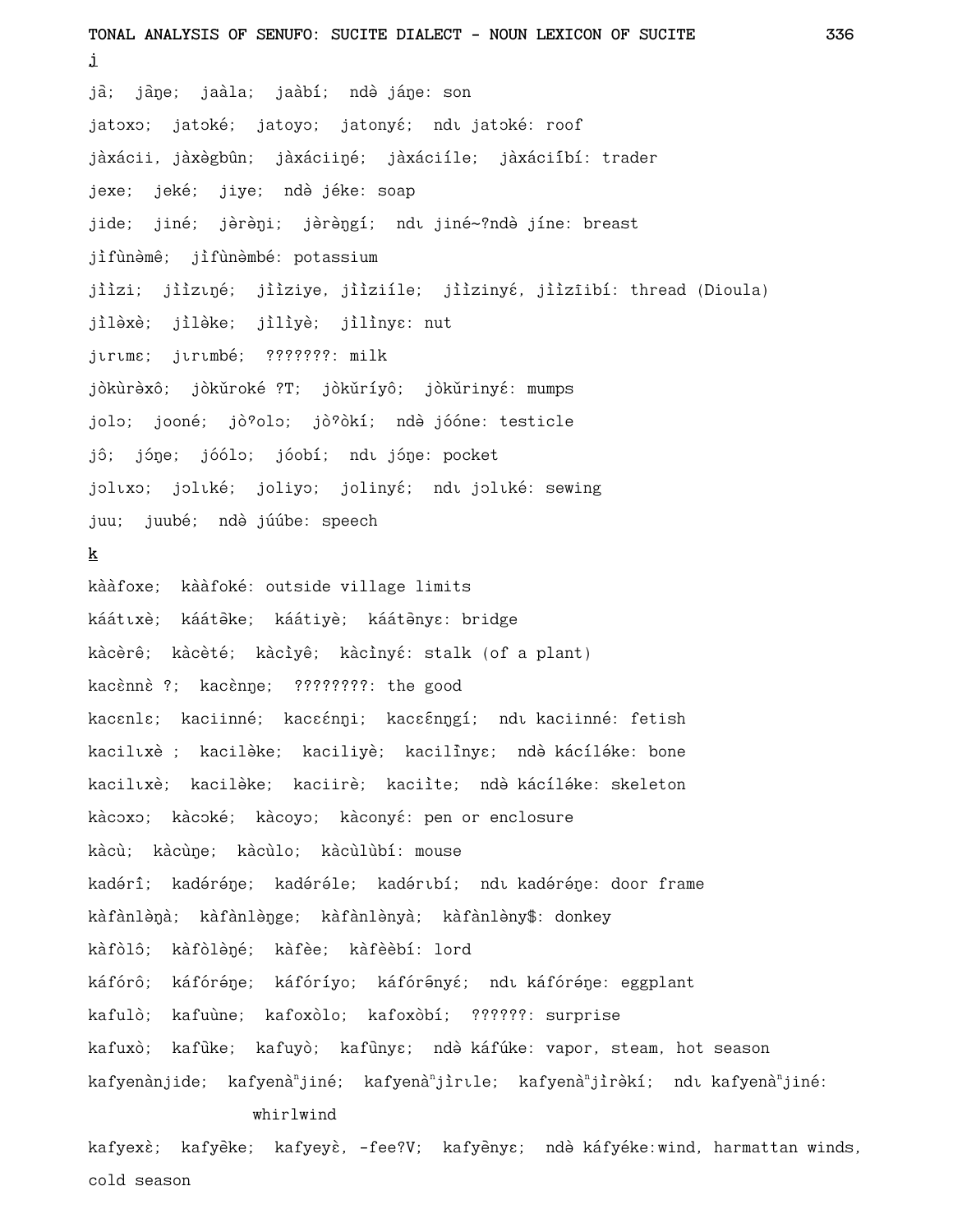**TONAL ANALYSIS OF SENUFO: SUCITE DIALECT - NOUN LEXICON OF SUCITE 337** kagbolò; kagboòne; kagbò?olo,-gboxèlE9; kagbò?òkí; ndè kágbóóne: miracle kàjiixe; kàjiiké; kàjiiye; kàjiinyé: firewood kàjikortxo; kàjikortké; kàjikoriyo; kàjikortnyé: bark kajinnè; kajinne; kajinne; kajinnèkí; ndè kájínne: bracelet kàjipólô; kàjipóóne; kàjipò<sup>9</sup>olo; kàjipò<sup>9</sup>òkí: bundle of firewood kàkonxo; kàkonké; kàkon'yo; kàkonnyé: cold,cough kàlàpólô; kàlàpóóne; kàlapò?olo; kàlapò?òkí; ndu kàlàpóóne: sheaf of sorghum kàlaxa; kàlaké; kàlaya; kàlanyé: sorghum kalelè; kaleène; kaleèni; kaleèngí; ???????: customs kàlòxò; kàlòke; kàlùyò; kàlùnya: shower room kàmá?ána; kàmá?angé; kàmá?ánya; kàmá?anyé: paille en corné\*\* kàmene; kàmené; kàmɛɛ́ni; kàmɛnyɛ́; left hand: kàmen $\varepsilon$ ; kàmené; kàmeéni; kàmeéngí: sparrow hawk kámene; kámengé; kámeye; kámenyé: dew kàmgbìlê; kàmgbììné; kamgbìíni; kamgbìíngí: man's cane kàmólu; kàmóluné; kàmóómi; kàmóombí: ant kàmónzıxe; kamôziké; kàmónziye; kàmôzinyé; ndı kàmôziké: ant with wings kàmóonyélu; kàmóonyíiné; kàmóonyérɛ; kàmóonyéeté: ant (species) kàmózorù; kàmózorène; kàmózorèlo; kàmózorèbí: ant (species) kàmó<sup>n</sup>túxèdō; kàmó<sup>n</sup>túxèné; kàmó<sup>n</sup>túxérô; kàmó<sup>n</sup>túxéte: anteater ka<sup>m</sup>pelè; ka<sup>m</sup>pèène; ka<sup>m</sup>pè°ele; ka<sup>m</sup>pè°èkí; ndè-ká<sup>m</sup>pééne: finger ka<sup>m</sup>penàŋgò; ka<sup>m</sup>penàŋgòŋé; ka<sup>m</sup>penàŋgòólo, -gòyô; ka<sup>m</sup>penàŋgòóbí; pouce: thumb ká<sup>m</sup>pènnèŋè; ká<sup>m</sup>pènnèŋge; kápènènnyè; ?kápènìnyɛ; ndè-kápènèŋge:-stick,-stake ka<sup>m</sup>pèrèŋè; ka<sup>m</sup>pèrèŋge; ka<sup>m</sup>pèrènyè; ka<sup>m</sup>pèrènye; ndı-kapèrèŋge: cricket ka<sup>m</sup>pulò; ka<sup>m</sup>puùne; ka<sup>m</sup>pòxılo; ka<sup>m</sup>pòxèkí; ndè-ká<sup>m</sup>púúne: muscle ka<sup>n</sup>cinŋè; ka<sup>n</sup>cînŋge; ka<sup>n</sup>cinnyè; ka<sup>n</sup>cînnyɛ; ndè-ká<sup>n</sup>cíŋge: nail (finger) kàndıxe; kàndıké; kàndiye; kàndinyé: right hand kàn<sup>o</sup>à; kàn<sup>o</sup>àke; kàn'yà; kànnyɛ: village, town kàn?ànfòlô; kàn?ànfòlòné; kàn?ànfèe; kàn?ànfèèbí: village chief kàn<sup>9</sup>ánna; kàn<sup>9</sup>ángé~kàn<sup>9</sup>anngéNy; kàn<sup>9</sup>ánnya; kàn<sup>9</sup>ányé; piège: trap ka<sup>n</sup>talà; ka<sup>n</sup>taàne; ka<sup>n</sup>tà?àla; ka<sup>n</sup>tà?àkí; ndè-ká<sup>n</sup>tááne: hand ka<sup>n</sup>tawilè; ka<sup>n</sup>tawiìne; ka<sup>n</sup>tawèxıle; ka<sup>n</sup>tawèxèkí; ndè-ká<sup>n</sup>táwííne: palm kà<sup>n</sup>tuxo; kà<sup>n</sup>tuyo; kà<sup>n</sup>tunyé: back kà<sup>n</sup>tùyánâ; kà<sup>n</sup>tùyányâ; kà<sup>n</sup>tùyányɛ: back ache kànyàkúnyô ?; kànyàkúne; kànyàkùno: nape (of neck)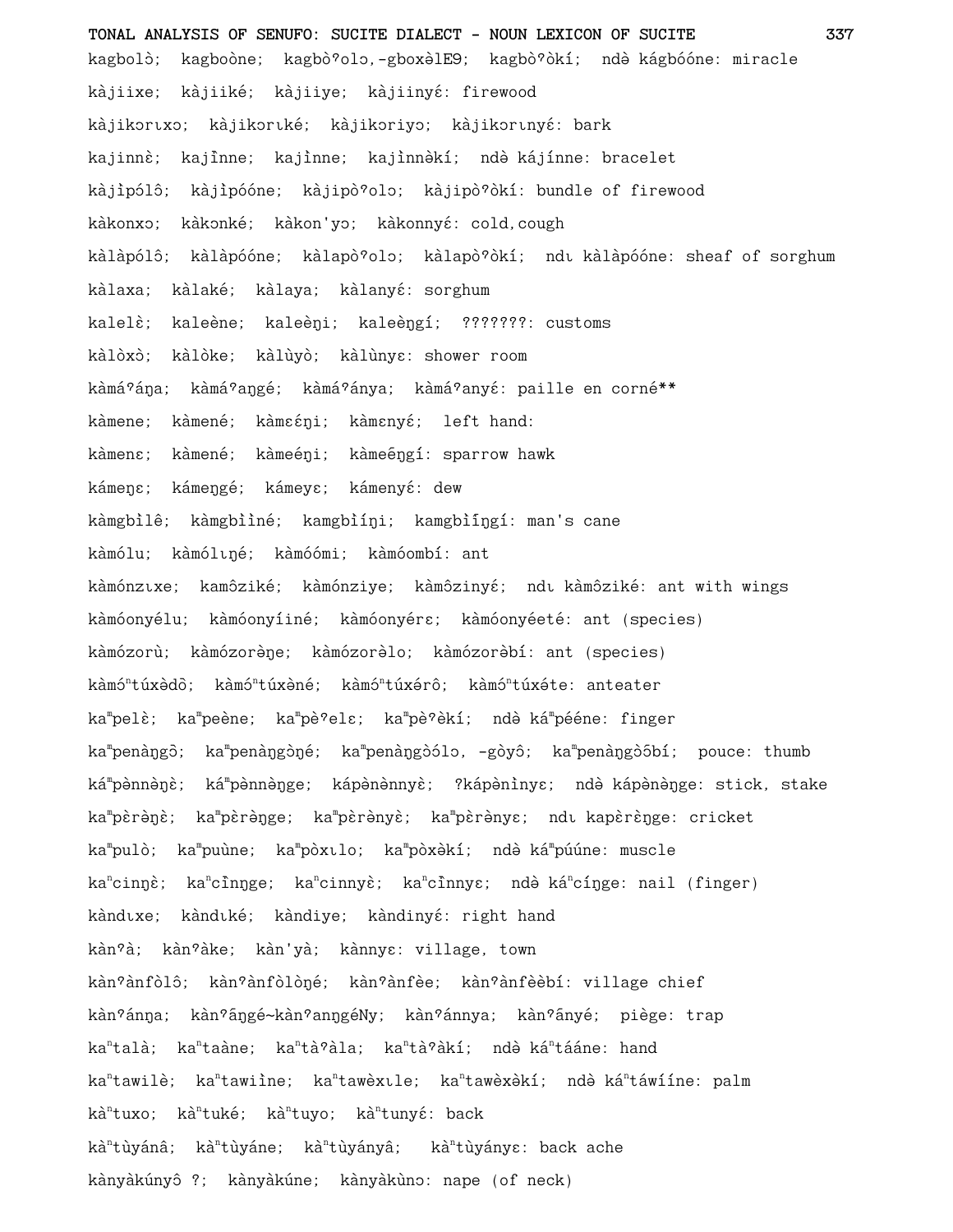**TONAL ANALYSIS OF SENUFO: SUCITE DIALECT - NOUN LEXICON OF SUCITE 338** káparaxà; káparèke; kápariyà; káparìnyɛ: floor(as in second floor) kapeline; kapeliné; kapeliíŋi; kapeliíŋgí; ndè kápéliné: ring kàpene; kàpengé; kàpenye; kàpennyé: broom kapenlè; kapènne; kapenxèle; kapenxèkí; ????: sadness kapicii; kapiciiné; kapicíile; kapicíibí; ?????; evildoer: kapilè; kapiìne; kapèxèle; kapèxèkí; ndè kápííne: curse,bad kapènècànlà; kapènècàànne; kapènècànxıla; kapènècàànxèkí; ndè kápènècàànne: sauce stirring stick kàpòn; kàpònŋé; kàpùun; kàpònyée: praying mantis karà; kaàte: ndè kááte: meat kárámolò; kárámolène; kárámolèlo; kárámolèbí; ndı kárámolène: snake (species) kárélòxò: armpit kàsèkùûn; kàsèkùùnné; kàsèkùúnlo; kàsèkùúnbí: soldier kàstnanmèlè; kàstnanmiìne; kàstnanmèèni; kàstnanmèèngí: elbow kàsèxè; kàsèke; kàsìyè; kàsìnyɛ: war kàtantéxê; kàtantéke; kàtantíyê; kàtantínye: ladder katèlèlè; katèlène; katèlèle; katèèngí; ????????: habit katexè; katèke; katiyè; katînye; ndè kátéke: hunger kátonnó; kátònne; kátonnyò; kátònnye; ndi kátònne: rust kàyìlê; kàyììné; kàyìíni, kàyèxıle; kàyìíngí, kàyèxèkí: compound kazènxè; kazènke; kazèn'yè; kazènye; ndè kazènke: squirrel kélu, éé?; kéliné; kéela; kéebí: monkey kèrèxê; kèrèné: suffering kèzè?è; kèzè?ène; kèzè?elɛ; kèzè?èbí: chance, lot keexè, keè; keàke, keke; keyè; kenye; ndè kéáke: hand kerexè; kerèke; keruyè; kerènye; ?????: field kidè; kine; kèrèxi; kèrèkí: people, country ktlè; ktlène; ktlèle; ktlèbí; ????????: god, God kò?òrò: kò?òte: dance kolofolo; kolofolone: village chief kònlò; kùùnne; kònxilo; kònxèkí: tomb koolò ; koòne; ndı koòne: cough kòònò: kòònde: cotton kooro; kooté; koriyo; korinyé; ndè kóóte: peelings kóóru; kortné; kórtlo; kórtbí: button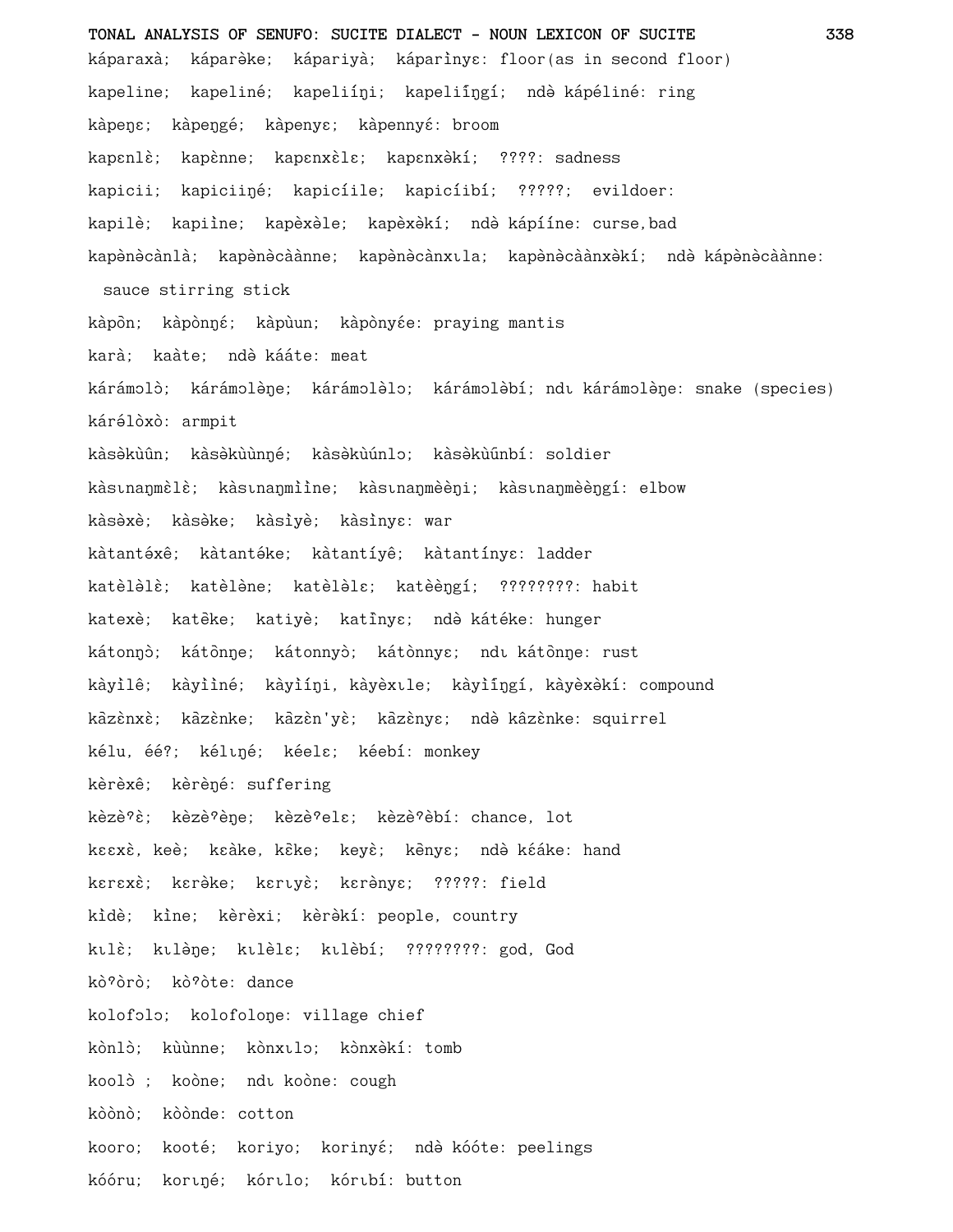**TONAL ANALYSIS OF SENUFO: SUCITE DIALECT - NOUN LEXICON OF SUCITE 339** kónlô; kónléne; kónlélo, kónléyo; kónlubí: beads (Dioula) kòrédènnè; kòrédènge; kòrédènyè; kòrédènye: glue kortxò; korèke; koriyò; korènya; ndè kóréke: heritage kortxo; kortké; koriyo; korinyé; ndt kortké: brick mold koru; koriné; korélo; korébí; ndi koriné: boat (French) kù; kùne: death kùdò; kùne; kòrılo; kòrèkí: seat kudò; kūne; kuùxi; kuxòkí; ndè kúne: rule, road kùlugbaxa; kùlugbaké; kùlugbaya; kùlugbanyé: ancestor house kúnàgànŋà, -nkan-?; kúnàgànŋge; kúnàgànnyà; kúnàgànnyɛ: centipede kunbolò; kunboòne; kunboxòlo; kunboxòkí: large or main road kùnnènò; kùnnènge; kùnnènyò,-iyo?; kùnnènye: turtle kùnnéno; kùnéngé; kùníyo; kùnényé: mushroom kunnòn; kūnne; kùnnon; kùnèkí; ?ndı kūnne~ndè kúne: navel kù<sup>n</sup>tèrèŋè; kù<sup>n</sup>tèrèŋge; kù<sup>n</sup>tèrènyè; kù<sup>n</sup>tèrìnyɛ: ant kúnyúnô; kúnyúnge; kúnyúnyô; kúnyúnyɛ: owl kurugbâ; kurugbáŋe; kurugbáála,kurugbáya; kurugbáabí,kurugbányé; hangar: shelter (grass overhang) kùsèê; kùsèèné; kùsèélɛ; kùsèébí: traveller kùsèlê; kùsèèné; kùsèxéla; kùsèxèkí: trip kùsèrê; kùsèté: trip kùtunno,nk-?; kùtunniné; kùtuxilo; kùtuxèbí: monkey kùzên; kùzèné; kùzùúlo; kùzùumbí: forked stick **l** laálane; laálangé; laálanya; laálanyé; ndu laálangé: butterfly lala; laané; làxīla,laxéla; làxèkí,laxêki; ndī laané: pregnancy lámâ; láméne; láméla; lámbí: blade(French) làmina; làminaŋé; làmináála; làmináabí; ndi làminaŋé: sling lànmbâ; lànmbáŋe; lànmbáála,lànmbáya; lànmbáabí,lànmbányé: lamp laxa; laké; laya; lanyé; ndè láke: stomach lede; lené; lèrula; lèrèkí; ndu lené: time, lene; lengé; lenye; lenyé; ndu lengé: intestines lerisíílê; lerisííléne; ??: beginning (of time) lo<sup>9</sup>o; lo<sup>9</sup>oké; lo<sup>9</sup>oyo; lo<sup>9</sup>onyé; ndè ló<sup>9</sup>óke: water lo?okuttrtne; lo?okuttrtngé; lo?okuttrtnye,-iye; lo?okuttrtnyé; ndt lo?okuttrtngé: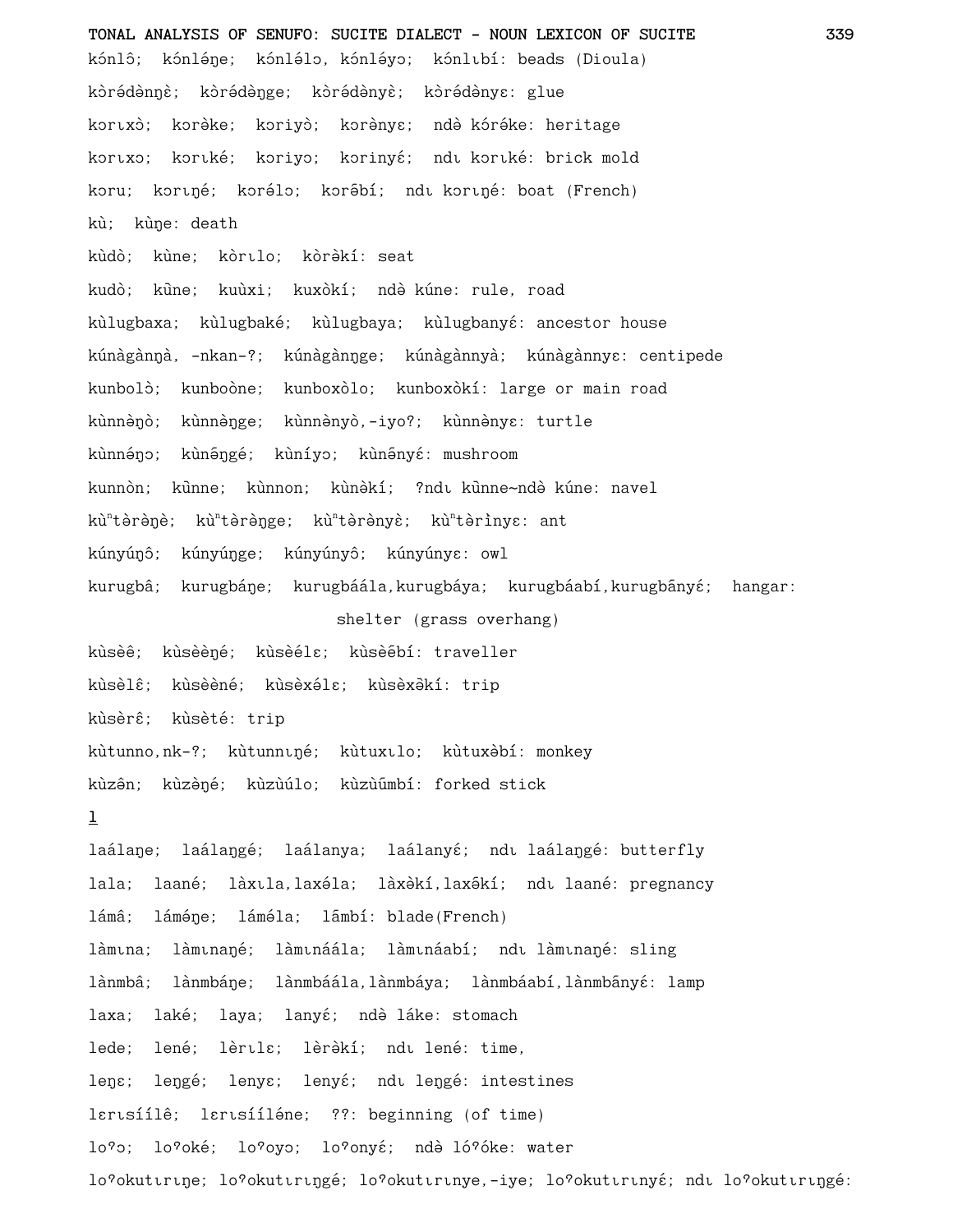**TONAL ANALYSIS OF SENUFO: SUCITE DIALECT - NOUN LEXICON OF SUCITE 340**

hippopotamous

loro; loté; lonyo; lonyé; ndè lóte: vegetable loro; loté; loyo; lonyé; ndu loté ?T: price lúfíì; lúfíi̇̀ne; lúfíilɛ; lúfíibí; ndī lúfíine (?): water python lùlô: lùùné: lòxilo: lòxèkí: shea nut lùlò; lùùne; lòxolo; lòxòkí: bile lù<sup>n</sup>tide; lù<sup>n</sup>tiné; lù<sup>n</sup>tèrule; lù<sup>n</sup>tèrèkí: ankle lùxènyô; lùkényoké; lùyènyòyô; lùnyényonyé: riverside, or mouth of the river? lùxò; lùke, lòxòke; lùyò; lùnya: creek, stream lùyertbe; lùyertbé; lùyeriye; lùyertnyé: water hole(stationary water?) lùzù; lùzùŋe; lùzùlo; lùzùlèbí: hunter lùzùfòlô; : chief hunter, expert hunter? **m** má?ánjō; má?ánjōŋe; má?ánjoòlɔ,má?ánjoyò; má?ánjoòbí; barbe: beard mámbélê; mámbéléne; mámbéluls; mámbéllubí: car màrâ; màràné; màréla; màrébí: elephantiasis màrèfa; màrèfané; màrèfáála,màrèfaya; màrèfáabí,màrèfanyé: gun másènê; másènèné; másènéle; másènébí: needle mejúlô; mejúúne; mejóxòlo; mejóxòkí; ndi mejúúne: voice, cry, speech merinè; merènge; merinyè; merènye; ndè mérénge: viper metànxà; metànke; ndi metànke: good name

metrî; metréne; metéréle; metéribí; ndi metréne ???: teacher(French) men?ennè ?; men?ènnge; men?ennyè; men?ènnye; ndè mén?énnge: story mčx ?nT; mčké; měys; měnyé; ndě mčke: name mgbìlê; mgbììné; mgbìíni; mgbìíngí: beating or threshing stick mgbínê; mgbínéne; mgbínéle; mgbíntbí: bamboo mat mı<sup>n</sup>cò; mı<sup>n</sup>còŋe; mə<sup>n</sup>càa; mı<sup>n</sup>cààbí; ndı…mıncòŋe: elder sister mènê; mèné; mène; mènèkí: sweet ground pea ?? mma; mmané; mmaála,mmaya; mmaabí, mmanyé; ndè mmané: gift mumala ?nT; mumaané; mumà°ala; mumààkí; ndi mumaané; bud mmele: mmiiné: mmè?enle: mmè?ènkí: ndè mmííne: voice mmele; mmiiné; mè?ele; mmè?èki; ndè mmííne: rope mòndórô; mòndóréne; mòndórélo; mòndórtbí: timepiece (French) mòpiin; mòpiinné; mòpiínla; mòpiínbí: enemy mòpiinfólô; : enemy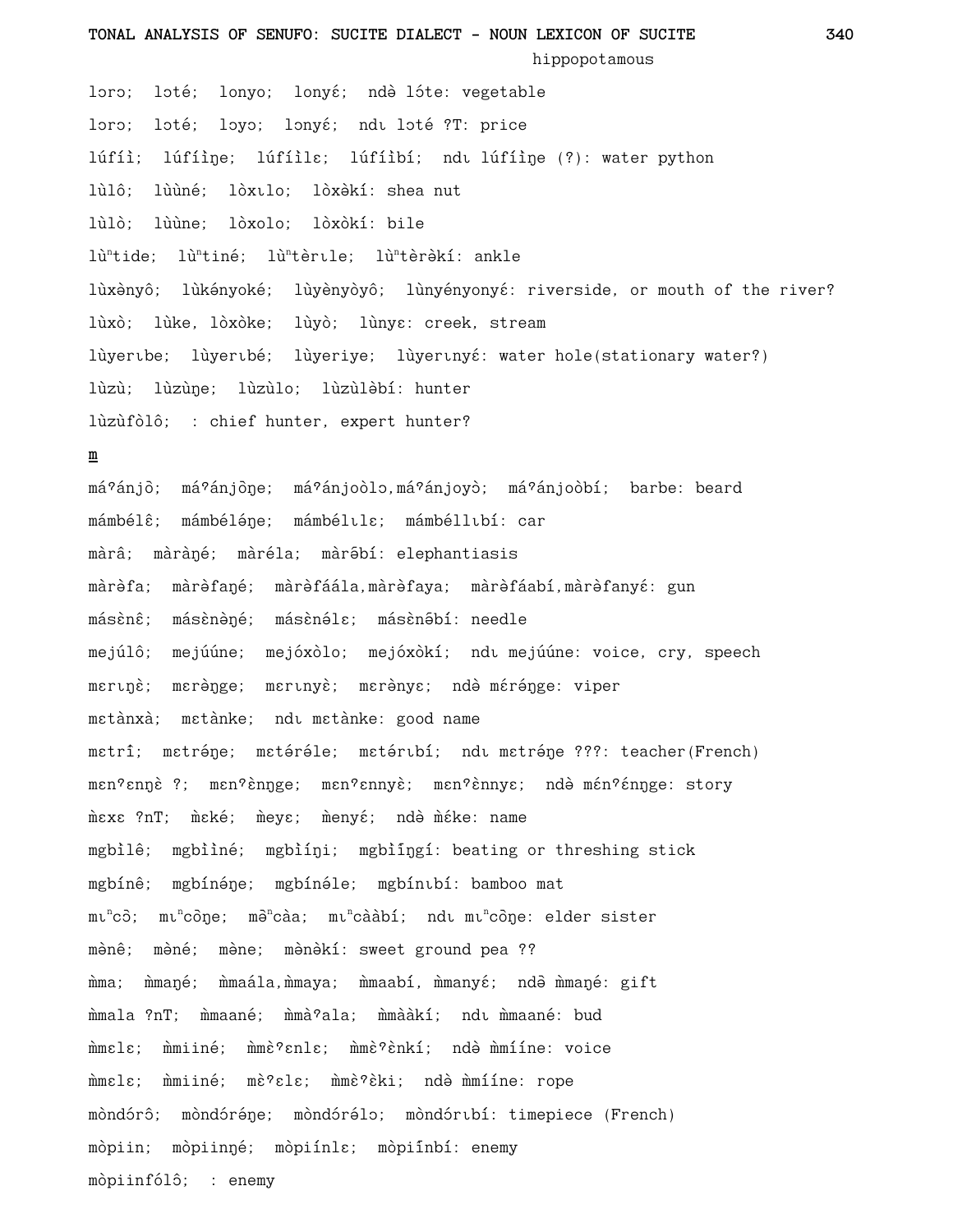**TONAL ANALYSIS OF SENUFO: SUCITE DIALECT - NOUN LEXICON OF SUCITE 341** motô; motóne; motólo, motóyo; motóobí,motóonyé; ndu motóne: motorcycle mòlò; mòlène; mòlèyò; mòlènya: rice múnala; múnaané; múnà<sup>o</sup>ànla; múnà<sup>o</sup>ànkí: nose múnawílê; múnawííne; múnawèxtle; múnawìxèkí: nostril mú<sup>n</sup>kúdô; mú<sup>n</sup>kúna; mú<sup>n</sup>kùrılo; mú<sup>n</sup>kùrèkí: cheek mùzónnon, mùzóon; mùzónné; mùzóónmi, muzóónlo; mùzónmbí: builder mùzorî; mùzoréne; mùzorélo; mùzorébí: scarf (French) **mp** mpa, mpà?T; mpané, mpàne?: above mpá?à; mpá?éne; mpá?éya; mpá?anyé: watery porridge mpánlà; mpáánne, mpáànne; mpáánrà; mpáánte: pigeon mpe; mpiné; mpiíle; mpiíbí: rabbit mpèdéxè; mpèdéke é~é?; mpèdéyè; mpèdénye: rib mpoxofólô; mpoxofóléne; mpoxofee; mpoxofeebí; ndı mpoxofólóne: clown mpudo; mpuné; mporélo; mporékí; ndè mpuné: horn trumpet mpùlô; mpùùné; mpùúni; mpùúngí: hill mpúlu; mpúluņé; mpúlélo ?T; mpúltbí: spider mpuŋɔ; mpuŋgé; mpunyɔ; mpunyɛ́; ndə̂ mpuŋgé: ceiling mbi; mbibé; ndè mbíbe: flour mbixe; mbiké; ndi mbiké: powder **n** na; nake; nayà; nanyɛ; ndə̀ náke: fire nàà; nààne; nàmaa; nàmaabí: man nháa; nháané; nháámi; nháambí: scorpion naawaxa; naawaké; naawaya; naawanyé; ndi naawaké: boil naaxà; naàke; naayà; naànyɛ; ndè nááke: sore, infected wound nafolò; nafolène; nafèe; nafèèbí; ndu nafolène: parents-in-law of a husband nàfùlò; nàfùlèŋe; nàfùlılo,nàfùlèyò; nàfùlèbí,nàfùlènyɛ: riches nambùxù; nambùxùŋe; nambùxùmi; nambùxùmbí; ndè námbùxùŋe: firefly namèmè; namèmbe; ndè námèmbe: soot, ashes nà<sup>m</sup>ponŋɔ; nà<sup>m</sup>ponŋé; nà<sup>m</sup>puun; nà<sup>m</sup>puunbí; ndı nà<sup>m</sup>poŋé: visitor, stranger nanàlù; nanàlène; nanàlīla; nanàlèbí; ndī nanàlène: fresh water fish(species) nandaà; nandaàne; nandaàla; nandaàbí; ndu nandaàne: bachelor

nà<sup>n</sup>jide; nà<sup>n</sup>jiné; nà<sup>n</sup>jìrıle; nà<sup>n</sup>jìrèkí: silhouette, ghost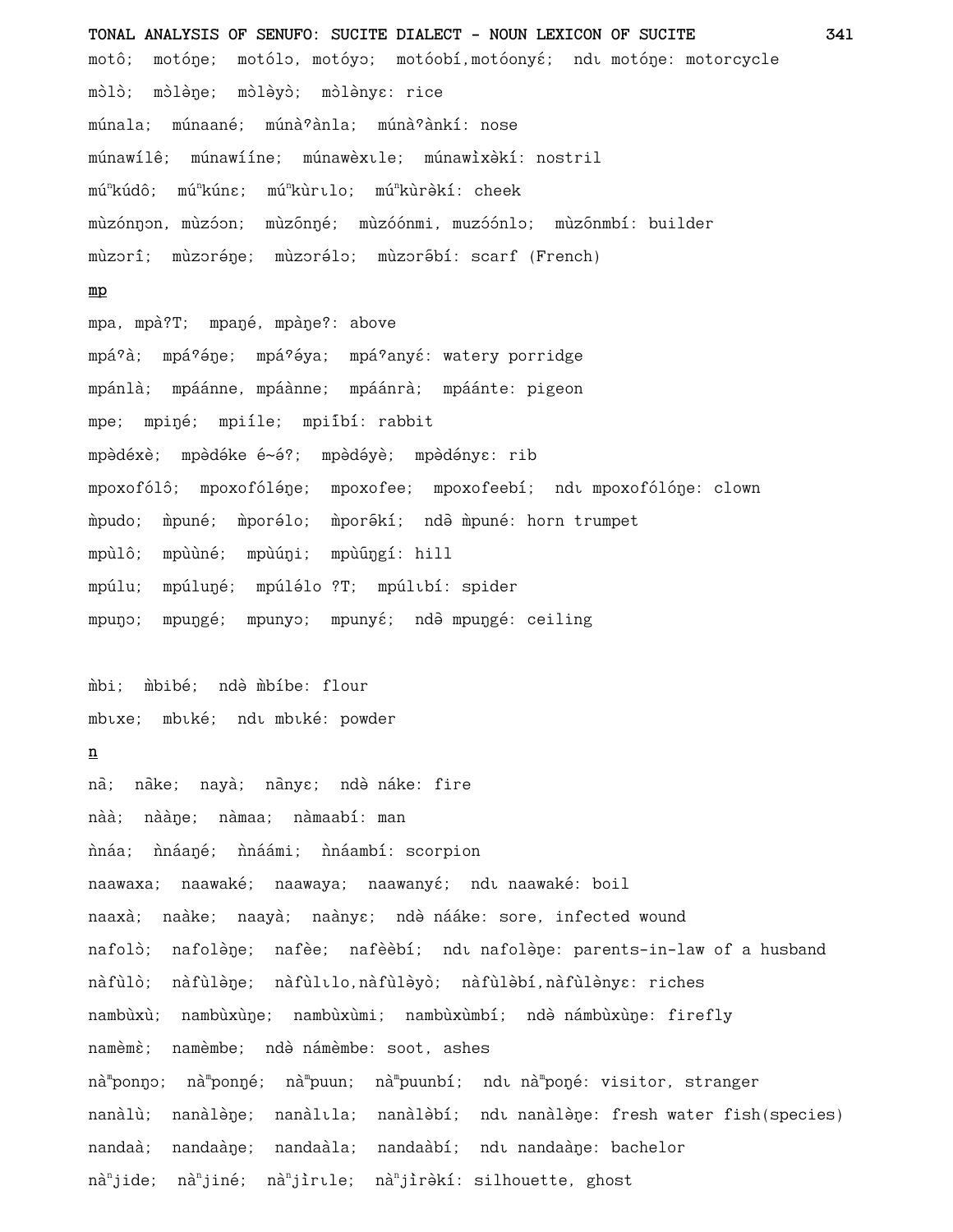**TONAL ANALYSIS OF SENUFO: SUCITE DIALECT - NOUN LEXICON OF SUCITE 342** nànjìlù; nànjìlène; nànjìlule; nànjìlèbí; young man: nànkàlù; nànkàlène; nànkàlıla; nànkàlèbí: thief nà<sup>n</sup>kooyáárâ; nà<sup>n</sup>kooyááte: red measles nànyèlê; nànyèlène; nànyèléle; nànyèlébí: friend nanyi`ne; nanyinge; nanyiye; nanyinye; nde nanyinge: flame nana ?nT; nanggé; nanya; nanyé; ndè nangge: tail naŋgô; naŋgóŋe; naŋgóólo; naŋgóobí; ndı naŋgóŋe: garden nàpèlèê; nàpèlèèné; nàpèlèéle; nàpèlèébí: a very old man nàpunnápálâ; nàpunnápáláne; nàpunnápáliya; nàpunnápálinyé: melon seed (type) nasèmúu; nasèmúuŋé; nasèmúulo; nasèmúumbí; ndı nasèmúuŋé: spark nayerù; nayerène; nayerèlɛ; nayerèbí; ndè náyéréne: friend nàzodo; nàzoné; nàzòrilo; nàzòrèkí: ladle,dipper nèjòbò; nèjòbe; nèjòyò; nèjònyɛ: cow manure nènà°àòn; nènè°ànne; nènà°ànmi, nènà°ala; nènà°ànmbí: cattle herder nèrè; : bad luck, misfortune nerèdàjan<sup>9</sup>a; nerèdàjan<sup>9</sup>ané: father's maternal uncles nèrèfòlô; : someone who brings misfortune nerèfòlô; : relative through a daughter of pat.family nerù; nerène; nerèle; nerèbí; ndi nerène: maternal uncle nèxàsû; nèxàsúŋe; nèxàsúlo; nèxàsúlıbí: bicycle nèfân; nèfáne; nèfán'ya; nèfannyé: brick néfíílè; néfííne; néfèxile; néfèxèkí: buttocks négùnŋò, -nk-?; négùnŋge, ně?; négùnnyò; négùnnyɛ: knee né™pécínŋê; né™pécínŋge; né™pécínnyê; né™pécínnyɛ: toenail né<sup>n</sup>cén?énnê; né<sup>n</sup>cén?énnde; né<sup>n</sup>cén?énnyê; né<sup>n</sup>cén?énnye: saliva nèncíì; nèncííne; nèncii; nènciibí: neighbour, partner, co-wife nindeè; nindeèŋe; nindeèlɛ; nindeèbí; ndi nindeèŋe: middle-aged elder nènjuruma: cow's milk né<sup>n</sup>tácìlè,-dùlò; né<sup>n</sup>tâcììne,-dùùnɛ,á?; né<sup>n</sup>tâcììŋi,-dùùŋi; né<sup>n</sup>tâcììŋgí,-dùùŋgí:

heel

nènè; nènge: root? nıgıkácíléxê; nıgıkácíléke; nıgıkácílíyê; nıgıkácílínye; ndè nıgıkácíléke: spine nèpànlà; nèpàànne; nèpàànrà; nèpàànte: mosquito népélê; népééne; népè?èlɛ; népè?èkí: toe néporoxo; néportké: nudity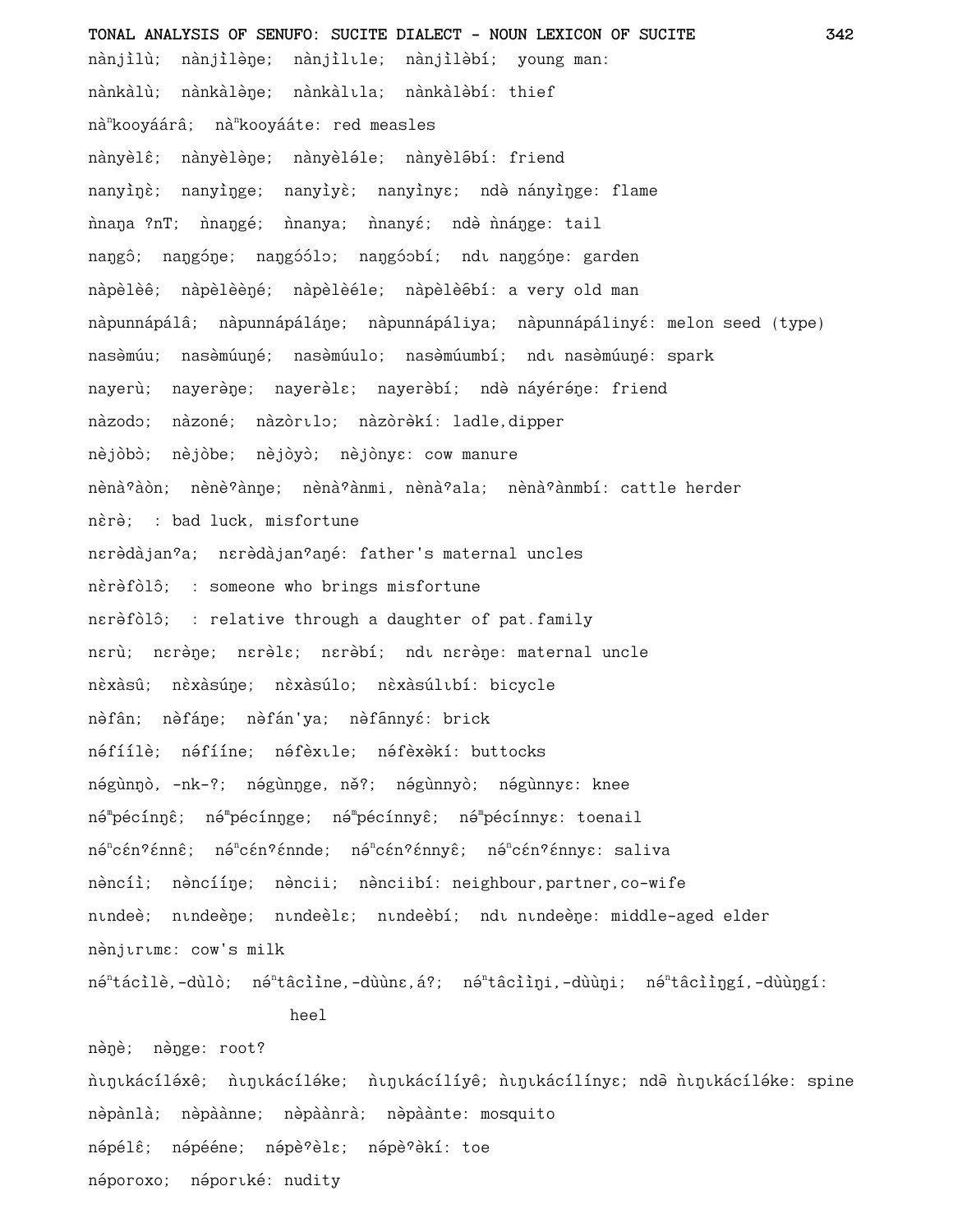TONAL ANALYSIS OF SENUFO: SUCITE DIALECT - NOUN LEXICON OF SUCITE 343 nipuno; nipungé; ndi nipungé: the whole nésíléxê; nésíléke; nésílíyê; nésílíny $\varepsilon$ : foundation nolèxê; nolèké; nolèyê; nolèyê; ndı nolèké: grandmother nòxènámbèlê; nòxènámbèné; nòxènámbìya; nòxènámbìyakí: boy nò, nènè; nènge; nènyè; nènye: cow nô; nône; nii; niìbí; ndè nóne: mother nnólu; nnólune; nnóómi; nnóombí: guinea hen non?on?, nòn?ò Ny; non?onké; ???????: underneath  $nc$ ncà; ncàne; ncàa; ncààbí: sheep ncànà?àòn; ncànà?àne; ncànà?ala, ncànà?àmi; ncànà?ànmbí; berger: shepherd ncà<sup>n</sup>kònlô; ncà<sup>n</sup>kònlèné; ncà<sup>n</sup>kònlélo; ncà<sup>n</sup>kòlébí: wild cat ncasâ; ncasáne; ncasáála; ncasáabí: encampment, small hamlet, settlement ncile, j-?; nciiné; ncìxule; ncìxèkí; ndu nciiné: balaphone ncininya, j-?; ncininyané; ndi ncininyané: world (Dioula) nco, j-?, n-?; nconé, -oo; ncoólo, -oó-; ncoóbí,-oó-; ndè nconé, -o-: top nd ndà; ndàne: belief (Dioula) ndì; ndìne: food ndèrè; ndète: indigenous medicine (cf. tibe) ndıxe; ndıké; ndiye; ndinyé; nde ndéke: ear ndèxè: ndèke: root ndòrèxô; ndòrèké; ndòrèyô; ndòrènyé: yam ndùxènò: ndùxènde: seeds ndùxèvire; ndùxèvité; ndùxèviye; ndùxèvinyé: seedling ndùxò; ndùke; ndùyò; ndùnyɛ: odour ng ngurtxo; ngurtké; nguruyo; ngurtnyé; ndè ngúréke: smoke ni njedè; njène; njèrtle; njèrèkí; ndè njéne: liver njéene; njéené; njéeni; njéengí: stone njidè; njine; njirèle; njirèkí; ndè njíne: tongue njırızanlà; njırızaàne; njırızanxıla; njırızanxakí; ndı njırızaàne: epilepsy njóréxò; njóréke; njóríyò; njórínya; mud: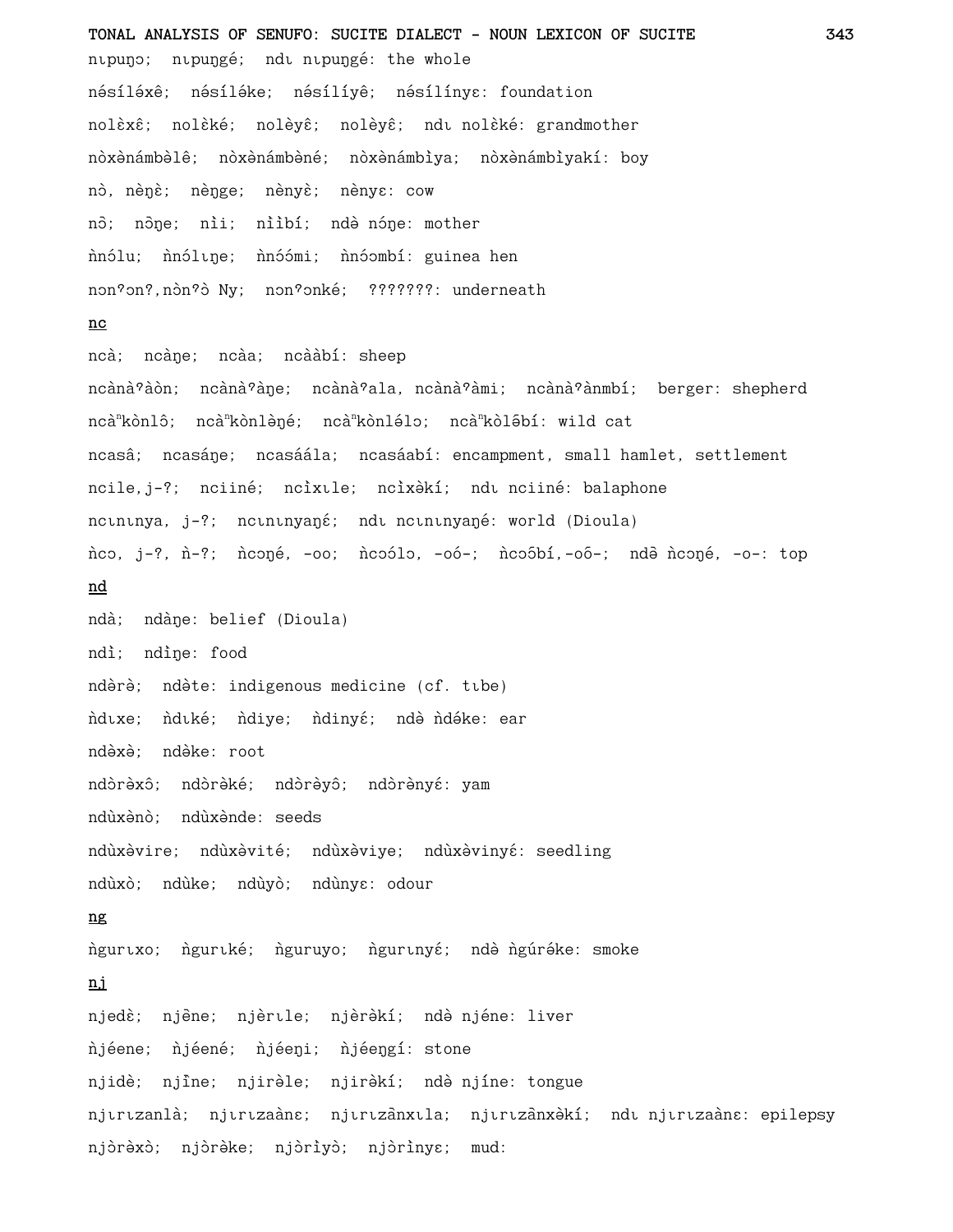# **TONAL ANALYSIS OF SENUFO: SUCITE DIALECT - NOUN LEXICON OF SUCITE 344 nk**

nkànaàn; nkànaànŋe; nkànaànla; nkànaànbí: packrat nkànjánâ; nkànjánɛ; nkànjááŋi; nkànjáaŋgí; toothache nkànlâ; nkàànné; nkàn°tnla; nkàn°ànkí; tooth nkànmà; nkànmbe: gravel

nkèdè; nkène: a part, side

nkèènmgbàdà; nkèènmgbàne; nkèènmgbàrıla; nkèènmgbàrèkí: necklace nkèèn™gbórò; nkèèn™gbóréŋɛ; nkèèn™gbórélo; nkèèn™gbórıbí: chameleon nkèènŋjòlô; nkèènŋjòòné; nkèènŋjò?olo; nkèènŋjò?òkí: throat nkènè; nkènge; nkènyè; nkènye: branch, chicken's stomach nkòrènò; nkòrènge; nkòrìyò; nkòrìnyɛ; ndē nkòrènge: fallow land nkùcoxo; nkùcoké; nkùcoyo; nkùconyé: chicken cage nkùlexe; nkùleké; nkùliye; nkùlinyé; ndı nkùlaké: cockroach nkùlò; nkùlène; nkùu; nkùùbí: chicken nkúnà; nkúnake; nkúnaya; nkúnanye: wooden bowl nkù<sup>n</sup>ton; nkù<sup>n</sup>tonné; nkù<sup>n</sup>toónlo; nkù<sup>n</sup>toónbí: lizard nkùnyeleb $\varepsilon$ ; nkùnyelebé; nkùnyeliye; nkùnyelinyé: rooster's crow nkùpòlô; nkùpòlèné; nkùpèe; nkùpèèbí: rooster nkùtuno; nkùtuniné; nkùtùxolo; nkùtùxèbí: red monkey?

## **nt**

ntàànlâ; ntàànné; ntàánŋi; ntàánŋgí: basket (tightly woven) ntámgbáná; ntámgbánge; ntámgbányâ; ntámgbánya: dust ntànlà; ntàànne; ntàànŋi; ntàànŋgí: courtyard ntana sp?: da plant, the leaves and flowers are used in cooking ntara; ntaté; ndà ntáte: land ntarafólô; ntarafólóne; ntarafee; ntarafeebí; ???: land chief ntázééxê; ntázééke; ntázééyê; ntázéénye; ndē ntázééke: dirt,soil ntide; ntiné; nteréle; nterékí; ndu ntiné; bat nto ?T; ntoné; ndo ntoné: burial ntònlô; ntònlèné; ntònlíyo; ntònlínyé: termite ntòòxò; ntòòke; ntòòyò; ntòònyɛ: pestle ntùno; ntùnge; ntùnyo; ntùnye: chest **ny**

nnya; n`nyaké; n`nyaya; n`nyanyé; ndè n`nyake: grass, straw nya?ına; nya?ənge; nya?ıya; nya?ənye; ndə nyá?ənge: cloud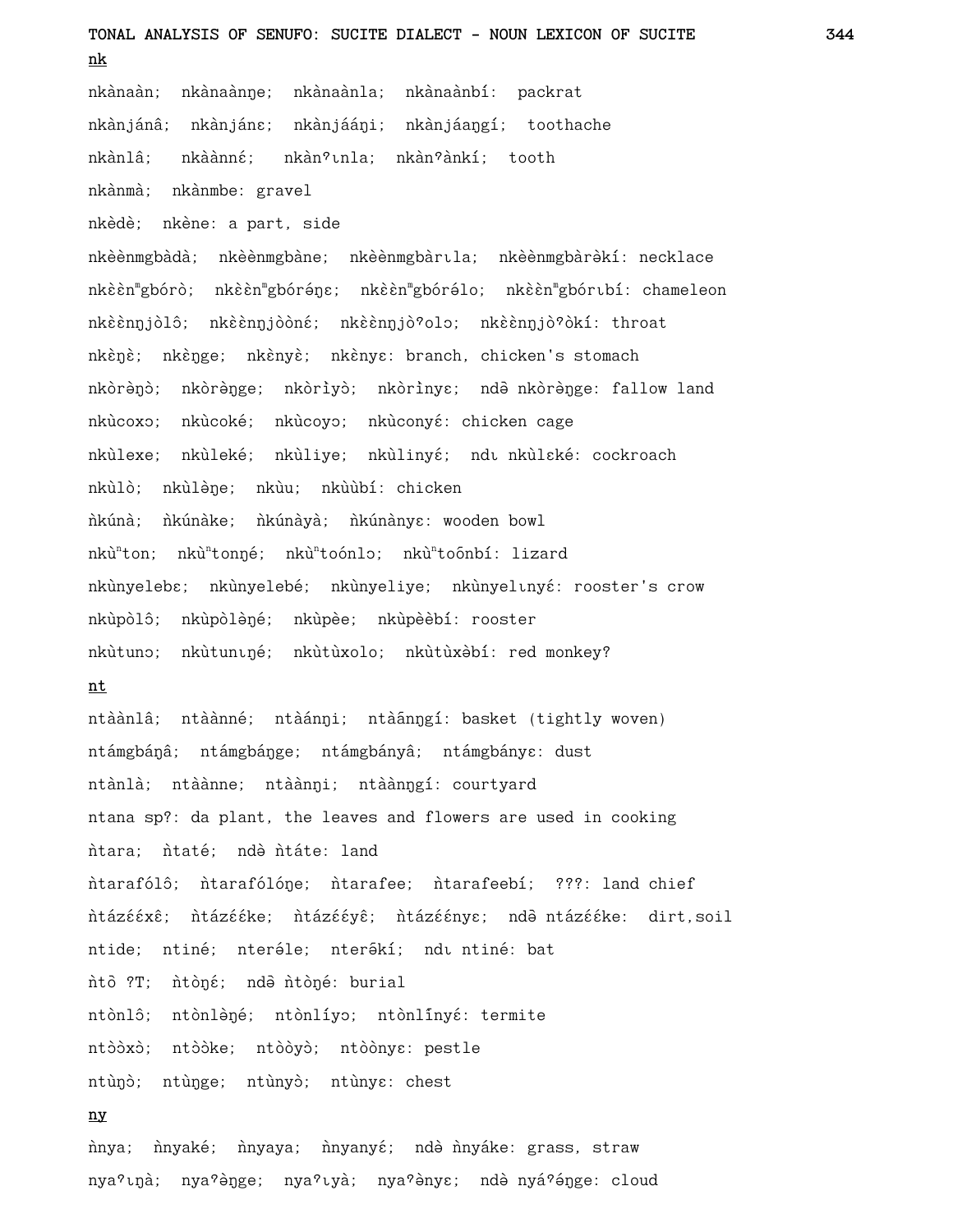**TONAL ANALYSIS OF SENUFO: SUCITE DIALECT - NOUN LEXICON OF SUCITE 345** nyaŋa; nyaŋgé; nyaya; nyanyé; ndī nyaŋgé: mountain nyàpólô; nyàpóóne; nyapò?olo; nyapò?òkí; ndı nyàpóóne: bundle of grass nye?efòlô ; nye?efòlèné; nye?efèe; nye?efèèbí; ndı nye?efòlèné: older brother nye?è; nye?èke; nyeyè; nyènye; ndè nyé?éke: face nyelè; nyiìne; nyìi; nyììkí; ndè nyííne: eye nyena; nyené; nyèèni; nyèèngí; ndu nyená: horn nyèxè; nyèke: morning nyibtltwolò; nyibtltwoòne; nyibtltwoxèlo; nyibtltwoxèkí; ndè nyíbéléwóóne: darkness nyìgbànxà,-p-?; nyìgbànke; nyìgbàn'yà; nyìgbànnyɛ: dry season nyímbédè ?T; nyimbène T?; ndı nyimbène: darkness nyimbuluxè; nyimbulèke; ??: night nyimè?; nyimbe; ndè nyímbe: shadow nnytme ?ml; nnytmbé; ndè nyémbe: shadow nyımèdònò,-nt-?; nyımèdònge; nyımèdònyòn; nyımèdònnys; ndı nyımèdònge: earthworm nyimgbò?ô; nyimgbò?òké; nyimgbò?òyô; nyimgbò?ònyé: rainy season nyinè; nyinge; nyiyè; nyinye: ground nyipɛnlɛ̀; nyipiine; ndə̀ nyípííne: jealousy, lit. unpleasant face nyistmè; nyisəmbe; ndə nyísémbe: tear nyo; nyoké; nyoyo; nyonyé; ndè nyóke: mouth, beak nyó?óno; nyó?ongé; nyó?óyo; nyó?onyé; ndi nyó?ongé: camel n`yon?òn"tànlâ; n`yon?òn"tàànné; n`yon?òn"tàánŋi; n`yon?òntàánŋgí; ndı n`yon?òn"tàànné: chin nyonnmen?enne; nyonnmen?enngé; nyonnmen?ennye; nyonnmen?ennyé; ndinyonnmen?enngé: jaw

nyosɛɛxɛ̀; nþosɛɛ̀ke; ǹyoseeyɛ̀; ǹyoseènyɛ; ndə̀ ǹyósɛ́ɛ́ke: lips n`nyo"tànlâ; n`nyo"tàànné; n`nyo"tàn°ala; n`nyo"tàn°akí; ??: chin nyotono; nyotonge; nyotonyo; nyotonye; nde nyótónge: lid, cover nnyofanlanxa; n`nyofanlanké; ???: promise nnyojúù; nnyojúúbe; ndè nnyojúúbe: speech, lit. mouth words nyùdunno, -nt-?; nyùdunnoŋé; nyùdunnólo; nyùdunnóbí; nda nyùtunıŋé: deaf nyùgodo, -nk-?; nyùgoné; nyùgòrılo; nyùgòrèkí: skull nyù<sup>m</sup>pènxê; nyù<sup>m</sup>pèn'yê; nyù<sup>m</sup>pènnyé: bad luck nyùnjòòrô; nyùnjòòté; nyùnjùyô; nyùnjùnyé: hair nyù<sup>n</sup>tànxà; nyùtànke; nyù<sup>n</sup>tàn'yà; nyùtànyɛ: good luck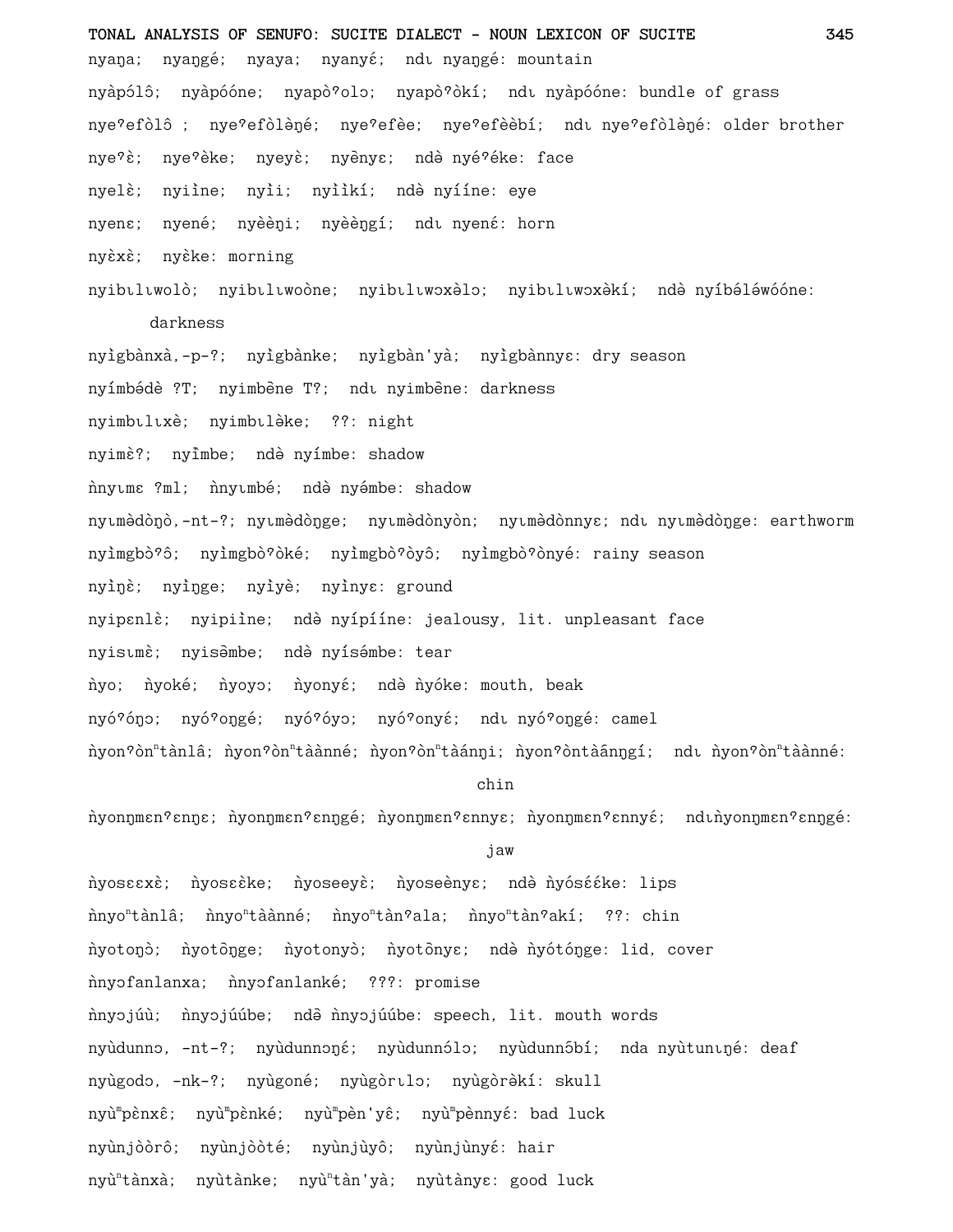**TONAL ANALYSIS OF SENUFO: SUCITE DIALECT - NOUN LEXICON OF SUCITE 346** nyùŋjàŋâ; nyùŋjàŋgé; nyùŋjànyâ; nyùŋjànyé: headache nyùŋòn; nyùŋge; nyùnyòn; nyùnyɛ: head nyùŋùfòlô; nyùŋèfòlòŋé; nyùŋèfee; nyùŋèfeebí: champion, boss, supervisor nyùpèràmâ; nyùpèràmbé: brain nyùtile; nyùtiiné; nyùtixile; nyùtixèkí: peak underside nyùtònô; nyùtòné; nyùtòóni; nyùtòóngí: hat nyùveda; nyùvené; nyùvèrlle; nyùvèrèké: headband (worn by certain old women) nyùzaaxa; nyùzaaké; nyùzaaya; nyùzaanyé: comb **ƒ** `náa; `náané; `náánmi; `náambí; ndð `náané: twin ngbà<sup>o</sup>ànâ; ngbà<sup>o</sup>àngé; ngbà<sup>o</sup>ànnyâ; ngbà<sup>o</sup>ànyé: bamboo bed nmèlè; nmììne; nmèèni; nmèèngí: corner, angle ŋmo<sup>n</sup>kaŋà; ŋmo<sup>n</sup>kāŋge; ŋmo<sup>n</sup>kannyà; ŋmo<sup>n</sup>kānnyɛ; ndı ŋmo<sup>n</sup>kāŋge: breath ŋmolo; ŋmuuné; ŋmò?olo; ŋmò?òkí; ndè ŋmúúne: knife ŋmoloxo m?; ŋmoloké; ŋmoliyo; ŋmolinyé; ndu ŋmoloké: nightmare **p** pààn; pàànne; pàanla; pàànbí: a carnivorous reptile, 2-3 m. long pàlâ; pàlèné; pàlémi; pàlémbí, palínyé: bucket pándàlâ; pándàlèné; pándàléla; pándàlébí: pants pàyasî; pàyasíne; pàyasíle; pàyasíibí,pàyasíinyé: mattress pels; peené; pèxuls; pèxèkí; ndu peené: bowl pɛnxè; pɛ̄nke; pɛn'yè; pɛ̄nnyɛ; ndè pɛ́nke: compound pexe; peké; peye; penyé; ndi peké: large clay pot pècō; pècòné; pècaa; pècaabí: girl pèjènxê; pèjènké; pèjènyê; pèjènnyé: tick <sup>p</sup>è™pénnyèxê; pè™pényàké; pè™pénnyèyê; pè™pényènyé: baby pènnè; pènnge; pènnyè; pènnye: wooden drum pinè; pinge; pinyè; pinye; hive: ptrandíi; ptrandíiŋé; ptrandííle; ptrandíibí; ndt ptrandíiŋé: apprentice(French) pire; pité; piye; pinyé; ndè péte: bamboo leaf polò; polène; pèe; pèèbí; ndè póléne: male, husband polù; polène; polèlo; polèbí; ????: catfish pondíi; pondíiné; pondíími; pondíimbí; ndu pondíiné: nails (French) poro; pooté; ndi pooté: mud, banco poru; portné; porélo; porébí; ndt portné: daughter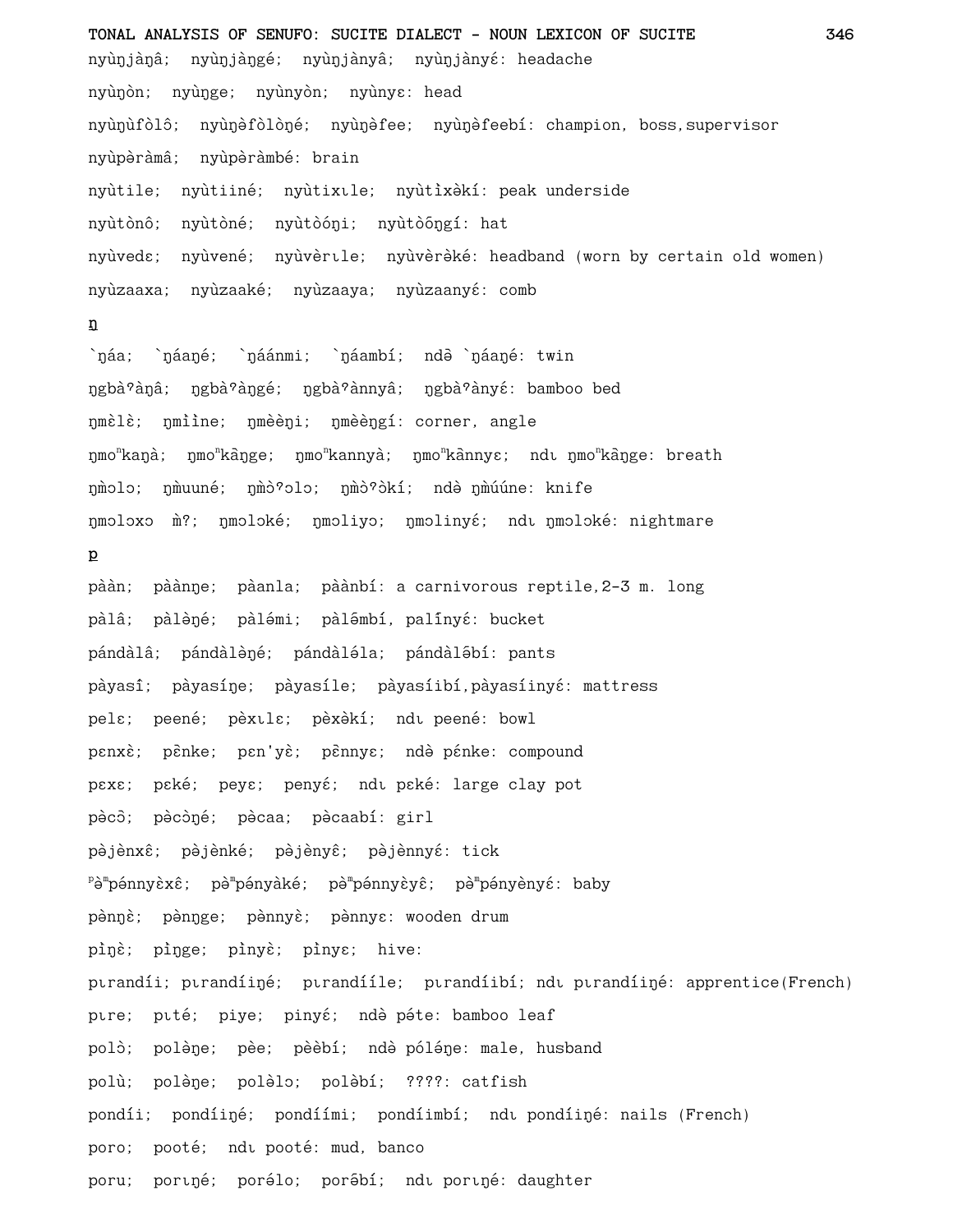TONAL ANALYSIS OF SENUFO: SUCITE DIALECT - NOUN LEXICON OF SUCITE 347 pôn; pônne; pùun; pùùnbí; ndè pónne: dog pùlò; pùùne; pòxolo; pòxòkí: body púnyèxè; púnyèke; púnyèyè; púnyènye: clay puserî; pusértne; puseríya; puserênyá; ndt puseréne: dust (French) s sacenlè; saceènne, iìn?; sacènxele; sacènxènkí; ???????: bird sájón?ô; sájón?óne; sájón?íyo; sájón?ényé: sand sàlà; sàlàke: laziness sàlàfòlô; : lazy person  $s\grave{a}^ncen\eta\epsilon$ ;  $s\grave{a}^ncen\eta g\acute{e}$ ;  $s\grave{a}^ncenny\epsilon$ ;  $s\grave{a}^ncenny\acute{e}$ : cat sannà; sànnge; sannyà; sànnye; ndu sànnge: the rest  $s\acute{a}^n t\ddot{u};$   $s\acute{a}^n t\ddot{u}n\epsilon$ ;  $s\acute{a}^n t\dot{u}l\dot{u}l\dot{b}l\dot{b}l$ : quail sà<sup>n</sup>tùnò; sà<sup>n</sup>tùnge; sà<sup>n</sup>tùnyò; sàtùnyɛ: hyena sàpiin; sàpiinné; sàpiínla; sàpiínbí: ennemy sàrâ; sàrèné; sàríya; sàrênyé: salary (Dioula) sárâ; sáréne; sáríya; sárinyé: tobacco sáru; sártné; sártla; sártbí: bee sèdɛ; sèdə̀kí: hip seepoxo; seepoké; seepoyo; seeponyé; ndi seepoké: belt sè?èlè; sè?ène; sè?èni; sè?èngí: basket (large, loosely woven) sé?éna; sé?ené; sé?éni; sé?engí: palm nut sénngà?àna; sénngà?ànge; sénngà?ànyà; sénngà?ànyɛ: wax sènzénéxe; sènzénnıké; sènzéníye; sènzéninyé; ndı sènzénıké: hepatitis sepanxè; sepènke; ndè sépénke: boredom serenyerê; serenyéréne; serenyéréla; serenyéribí; ndi serenyéréne: door latch szexè; seèke; seeyè; seènye; ndè sééke: leather, skin sana; sané; saáni~sààni; saángí; ndu sané: stinger sanre; santé; san'ye; sannyé; ndè sánte: honey sì; sìne, sììne: life sècà; sècàné; sèpéle; sèpélubí: person sòcà?ànà; sòcà?àne; sòcà?àni; sòcà?àngí: shaker, rattle sicere: sèceté: ndè sécéte T?: madness sècertfólô; sècertfóléne; sècertfee; sècertfeebí: crazy person sıcirè; sıcite; ndè sécíte: crowd, the people sècirê; sècité: tagba language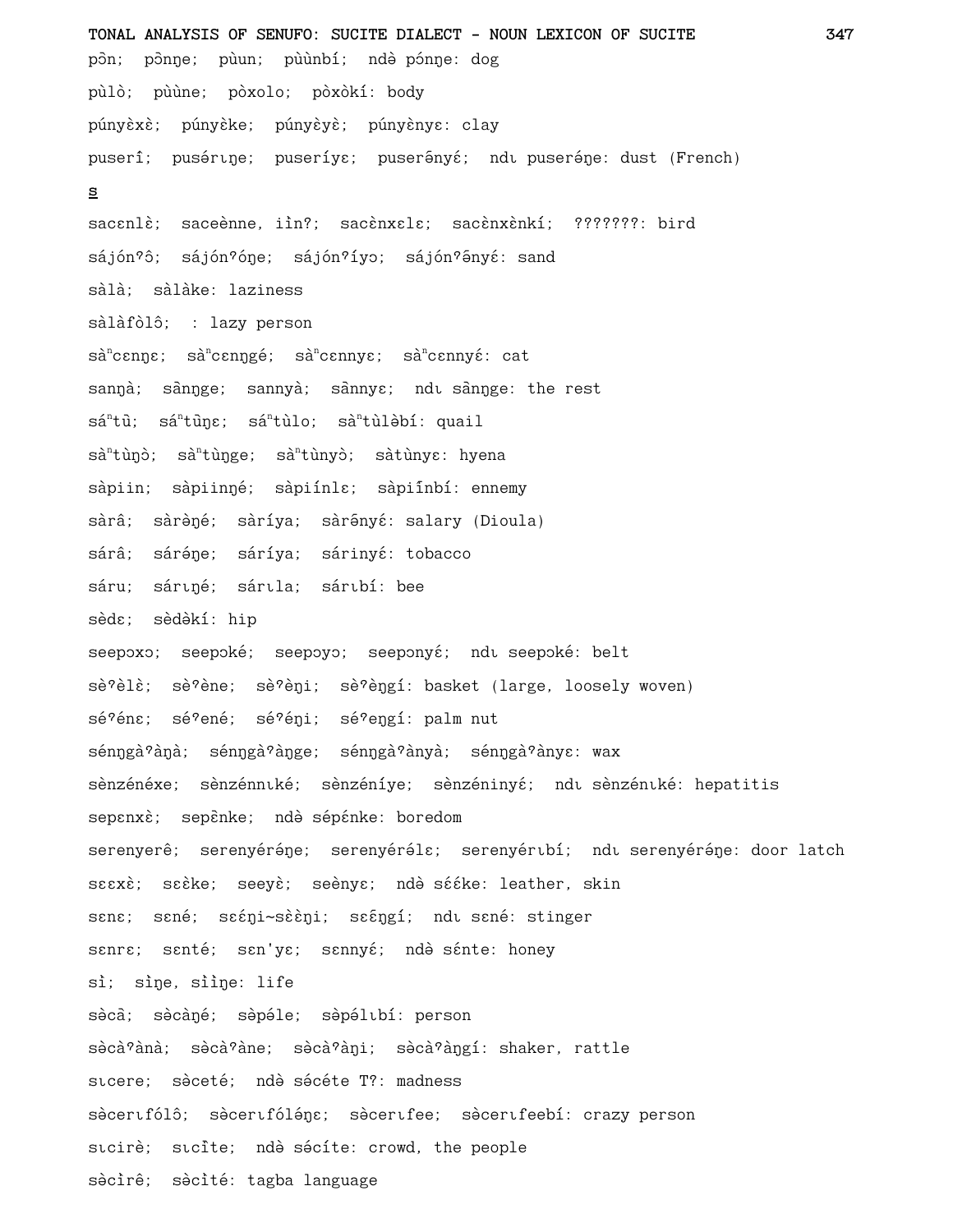**TONAL ANALYSIS OF SENUFO: SUCITE DIALECT - NOUN LEXICON OF SUCITE 348** sècònò, sècònò,; sècònge, sècònde: foolish sıgànlà, -nk-?; sigànlène; sigànlila; sigànlèbí,sigànlènyɛ; poêle: frying pan siìn; siìnne; siìnla; siìnbí; ndè síínne: family siìrè, sinè; siìte, siìnde; siyè; sinye: nest stjinné; stjinngé; stjinnyê; stjinnyé; ndi stjinngé: carp sīka; səkane; sīkaa; sīkaàbi; ?: goat sèkòlô; sèkòòné; sèkòóŋi, sèkòxélo; sèkòōŋgí,sèkŏxıkí: woman's cane sèmâ; sèmàné; sèmáya; sèmàné: harvest (Dioula) sèmbuxo; sèmbuké; sèmbuyo; sèmbunyé: swarm of bees sèmè; sèmbe: oil simè; səmbe; ndə səmbe: sorghum beer sı<sup>m</sup>poxò; sı<sup>m</sup>pōke; sı<sup>m</sup>puyò; sı<sup>m</sup>pūnyɛ; ndə̀ sə́<sup>m</sup>póke: vagina stnô; stnóne; stnólo; stnóobí; ndt stnóne: buffalo, bush cow sı<sup>n</sup>taaxà; sı<sup>n</sup>taàke; sı<sup>n</sup>taànym; ndè-sétaàke: bow sinyèlê; sinyèlène; sinyìi; sinyììbí; ??: sibling of same mother and father stne; stngé; stnye; sinyé; ndt stngé: worship,sacrifice stre; stté; stye; stnyé; ndè séte: skin strtwilê; strtwiíne; strtwixtle T?; strtwixtki; ?: pore sèsàn; sèsànke: blood sèsànkùdô; sèsànkùné; sèsànkùúxi; sèsànkùúkí: vein sèsónno; sèsónngé; sèsónnyo; sèsónnyé: fly sétà?à; sétà?àke; sétà?àyà; sétà?ànyɛ: arrow stxe; stké; siye; sinyé; ndè séke: fields, bush stxe; stke; siye; sinyé; ndt stké: feather stxtcalu; stxtcaltné; stxtcaléla; stxtcalébí; ndt stxtcaltné: wild pig (bush pig) stxtkafanltna; stxtkafanltngé; stxtkafanltnya,-iya?; stxtkafanltnyé: zebra sòlô; sòòné; sòo; sòòkí: millet sónlu; sónlugé; sónlulo; sónlubí: parakeet sonnaŋa; sonnaŋgé; sonnaya; sonnanyé; ndi sonaŋgé: horse's tail sonxò; sònke; son'yò; sònnye; ndè sónke: horse sò; sòne; sòolo; sòòbí; stag, hart: sònò; sònge; sònyò; sònye: mound for sweet potatoes, yams súlò; súúne; sóxèlo~sóxélo; sóxèkí: floor surò; sute; ndè súte: staple dish suso?ogbaxa; suso?ogbaké; suso?ogbaya; suso?ogbanyé; ndt suso?ogbaké: kitchen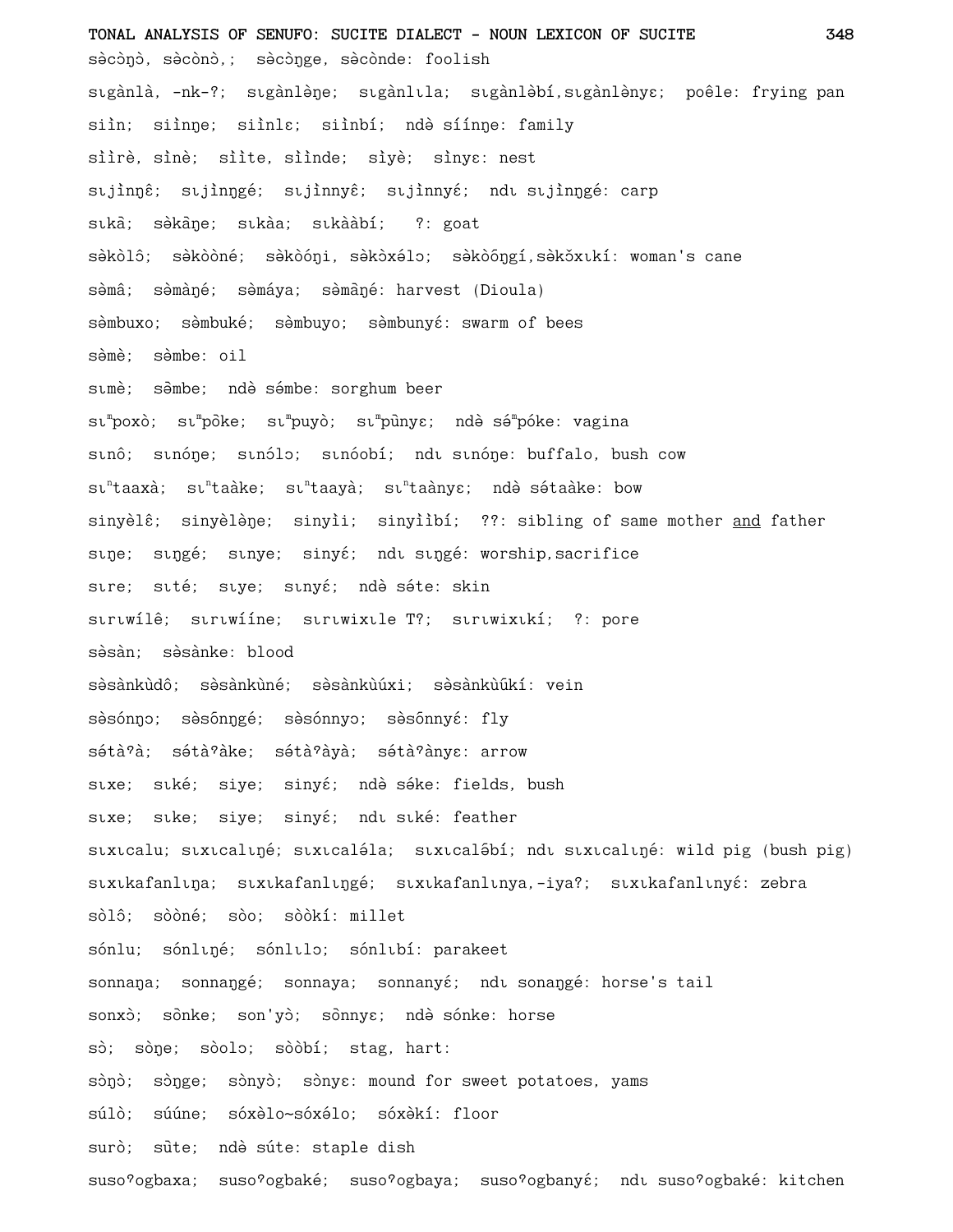**TONAL ANALYSIS OF SENUFO: SUCITE DIALECT - NOUN LEXICON OF SUCITE 349** suumò; suùmbe; ndè súúmbe: salt suxo; suké; suyo; sunyé; ndè súke: mortar **t** tàànbèlê; tàànbèné; tàànbìya; tàànbìyàkí T?: arrow tafaxà; tafāke; tafayà; tafānyɛ; ndè táfáke: village centre tagbèlèxè; tagbèlèke; tagbèlìyè; tagbèlìnyé; ndè tágbèlèke: wound,injury,cut tàlìnê; tàlìné; tàlìíni; tàlìíngí: proverb tàmàtí; tàmàtíne: tomato tan<sup>9</sup>anna; tan<sup>9</sup>anngé; tan°anya; tan°anyé; ndè tán°ánnge: shoe, sandal tapun%; tapungé; ndè tápungé: virgin land tasine; tasingé; ????: alter for sacrifice tàtana; tàtangé; tàtanya; tàtanyé: Senufo pancake tawaxa; tawaké; tawaya; tawanyé; ndè táwaké: dry place tèmê; tèmèné; tèméle; těmebí: sifter, sieve texè; tèke; teyè; tènye; ndè téke: place,location tibe; tibé; tiye; tinyé; ndè tébe: medicine tèbèlèrè; tèbèlète: respect, honour tidè, tīde Ny; tine; tèrīle; tèrèkí; ????????: liana, tropical creeper tègaanfólô; tègaanfóléne, -nk-?; tàgaanfee; tègaanfeebí; sorcier: sorcerer tile; tiiné; tixéxi; tixékí; ????????: crest of the cock tímbuxtltxo; tímbuxtltké; tímbuxtliyo; tímbuxtltnyé: climbing plant tènmè; tènmbe; tìn'yè; tìnnye: noise tényùnô; tényùngé; tényùnyô; tényùnyé: stump of a tree tine; tingé; tinye; tinye; ndè ténge: log tépadà; tépàne; tépàrıla; tépàrèkí: beam, wooden cross tıpánlâ; tıpánléne; tıpánlíya; tıpánlinyé; ndı tıpáléne: new field, clearing tèpine; tèpiné; tèpiíni; tèpiíngí: flute tépolo; tépooné; tépoxólo; tépoxékí: tying wood tırapénê; tırapéne; térapène T?; térapènèkí; ndı tırapéne: grinding stone tıraxa; tıraké; tıraya; tıranyé; ndè téráke: grinding stone tıxe; tiké; tiye; tinyé; ndè téke: tree tò; tùne; tìi; tììbí; ndè túne: father tònlò; tònlène; tònlılo,tònlèyò; tònlèbí,tònlènye: profit tòntonxo; tòntonké; tònton'yo; tòntonnyé: lung tòxò; tòke: leprosy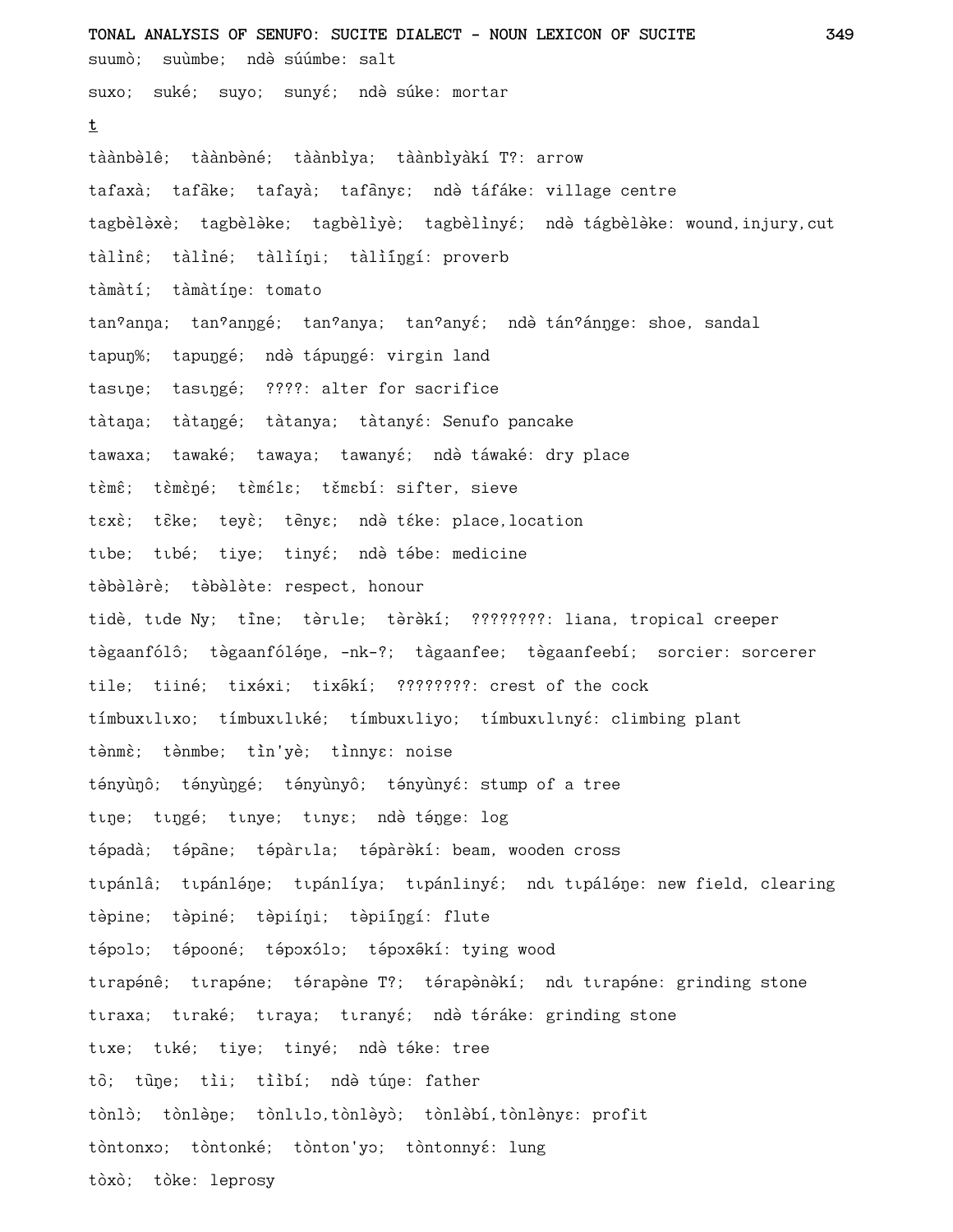**TONAL ANALYSIS OF SENUFO: SUCITE DIALECT - NOUN LEXICON OF SUCITE 350** tòxòfòlô ; tòxòfòlòné; tòxòfèe; tòxòfèèbí: leper to; toŋé; toólo,toyo; toõbí,tonyé; ndu toŋé: society,group, club tooxo; tooké; tooyo; toonyé; ndè tóóke: paw, foot, leg tucicide ; tuciciine: younger brother of father, lit.little fa. tuculumò; tuculùmbe; ndò túcúlúmbe: health tùgudo, -nk-?; tùguné; tùgùrīlo; tùgùrèkí: pimple tǔkortxo, ùú?; tǔkortké; tǔkoriyo; tǔkorinyé; ndt tǔkortké: hoe for weeding, scratching hearth tulèxê; tulèké; tulèyê; tulènyé; ndi tulèké: grandfather tùlùxò; tùlòke: ethnic group tùtuno; tùtuné; tùtuúnlo; tùtuúnbí: messenger tùturo; tùtuté: commission, errand tútúù; tútúúne; tútúúlo; tútúubí: night blindness tùtuxo; tùtuké; tùtuyo; tùtunyé: bran or millet, fonio, corn tùtuxo; tùtuké; tùtuyo; tùtunyé: bean cake túu; túuné; túumi; túubí: caterpillar tùùténê: tùùténe: tùútène: tùútènèkí: hoe handle tuùtūn; tuùtūne; tutùno; tutùnèbí; ndi tuùtūne: blacksmith tùùxô; tùùké; tùùyô; tùùnyé: hoe tuxurò,toxorò; tuxùte,toxòte; tuxuyò,toxoyò; tuxùnye,toxònye; ndè túxúte,tóxóte: load

### **v**

vàànbìî: vàànbììbé: cloth vààn<sup>n</sup>tòŋô; vààn<sup>n</sup>tòŋgé; vààn<sup>n</sup>tònyô; vààn<sup>n</sup>tònyé: cover vàànnà; vàànnge; vàànnyà; vàànnya: wrap-around cloth vààntii; vààntiiné; vààntiíle; vààntíibí T?: weaver vàndìkééxê; vàndìkééke; vàndìkéyê; vàndìkénye: sleeve vànndine; vànndingé; vànndinye; vànndinyé: shirt, blouse vénlu; vénlugé; véénmi; véenmbí: cricket vùno; vùnge; vùnyo; vùnye: shelter vyèxù; vyèxène: well ladder (footholds in wall)

## **w**

wàrèsò; wàrèsòŋé; wàrèsòólo,wàrèsoyo; wàrèsóobí,wàrèsonyé: sickle, reaping hook waxa; waké; waya; wanyé; ndi waké: drought wérê; wéréne; wéríye; wérinyé: money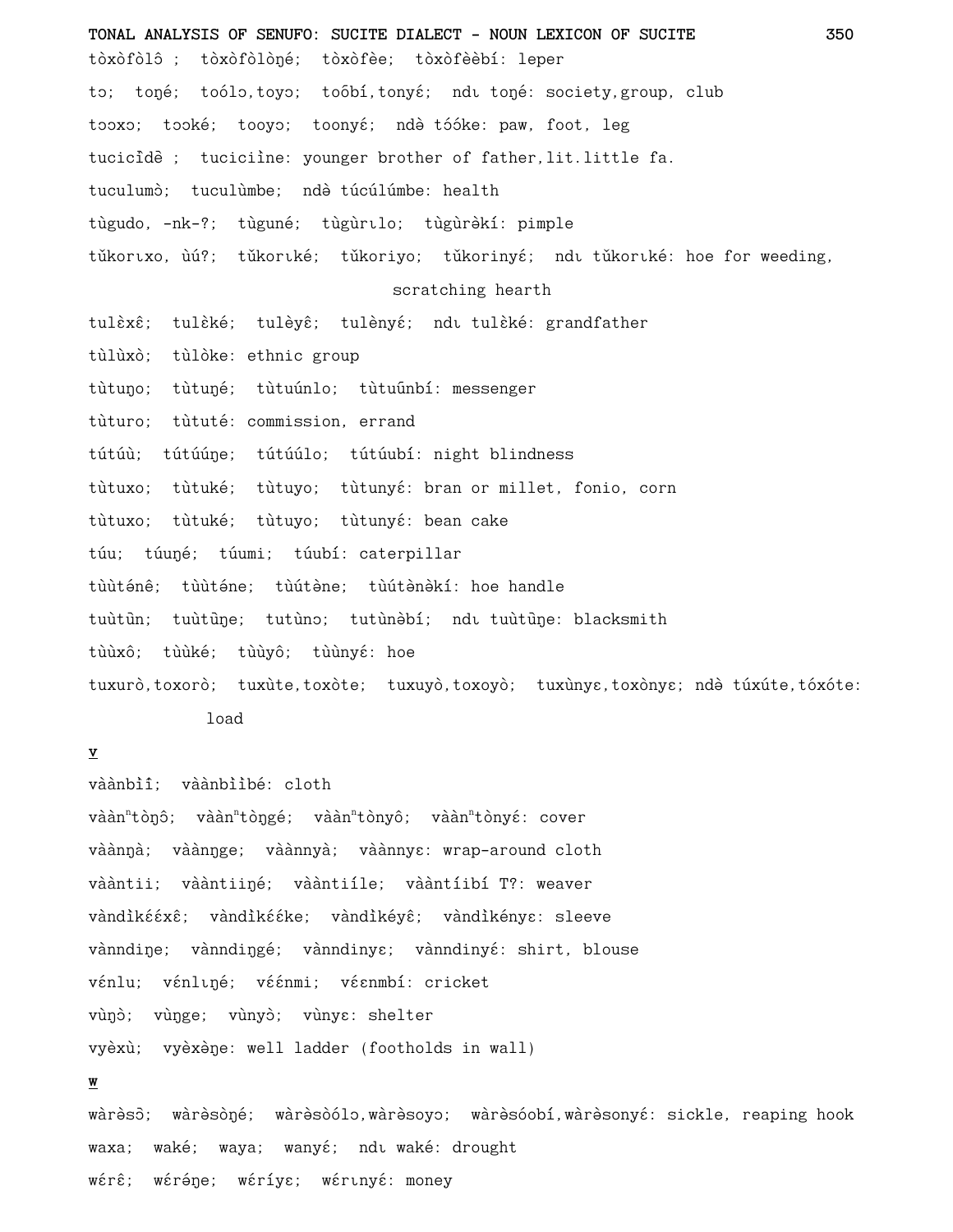**TONAL ANALYSIS OF SENUFO: SUCITE DIALECT - NOUN LEXICON OF SUCITE 351** wertmisên; wertmisénge; wertmisénye; wertmisèyé; ndt wertmisénge: change(Dioula) wodè; wòne; ?woròlo~wòrılo; ?worèkí~wòrèkí; ndè wóne: star wò; wòne; wòolo; wòòbí: snake wuliciin; wuliciinne; wuliciinla; wuliciinbí; ndi wuliciinne: crocodile, cayman wyenè; wyènge; wyen'yè; wyènye; ndè wyénge: leaf

#### **y**

yaara; yaaté; yariya; yarinyé; ndè yááte: garbage, thing yacedè; yacène; yacèrılɛ; yacèrèkí; ndè yácíne: pregnancy yaftlixe; yaftliké; yaftliye; ndè yáftliké: reptile yagbaxa; yagbaké; yagbaya; yagbanyé; ndi yagbaké: party yagbextltxe; ndè yágbextliké: creation yagbontinè; yagbontène; yagbontène; yagbontènèkí; ndè yágbónténe: handle of axe yagbonxò; yagbônke; yagbon'yò; yagbônyɛ; ndè yágbónke: axe yagbuù; yagbuùne; yagbuùlo; yagbuùbí; ?????: he who kills for sacrifices yakùkáárâ; yakùkààte; yakùkáyâ; yakùkányɛ; ndi yakùkááte: debris yàlono; yàlongé; yàlonyo; yàlonyé: okra yamà; yàmbe; ndè yámbe: sickness yàràfɛn; yàràfɛné: black berry yartxa; yartké; yariya; yarinyé; ndè yáréke; things: yasinne; yasindé; yasinnye; yasinyé; ndı yasindé: fruit yattrixe; yattrixiké; yattrixiye; ndè yátéréxéke: creature yatıxè; yatêke; yatiyè; yatînye; ndè yátéke: neck yela; yeené; yèe; yèèkí; ????????: year yiŋè; yîŋge; yinyè; yînyɛ; ?????: moon, month yíríftxe; yírífiké; yírífiye; yírífinyé: albinos ytru; ytrtné; ytréle; ytrébí; ndt ytrtné: porcupine yòòrò; yòòte; yùyò; yùnya: inside of tree yoxo; yoké; yuyo; yunyé; ????????: quarrel **z** zàn°ân; zàn°àné; zàn'yâ; zànnyé; ndò zàn°àké: rain

`zanlùlô; `zanlùùné; `zanlòxılo; `zanlòxèkí; ndē `zanlùùné: kidney zànmóléxô; zànmóléke; zànmólíyô; zànmólínya: rainbow zènxè; zènke; zèntìyê; zèntìnyé: baobab tree `zi; `ziņé; ndē ziņé: birth zípù; zípùņe; zípùulo; zípùùbí; ndà zípùņe: skirt, (French)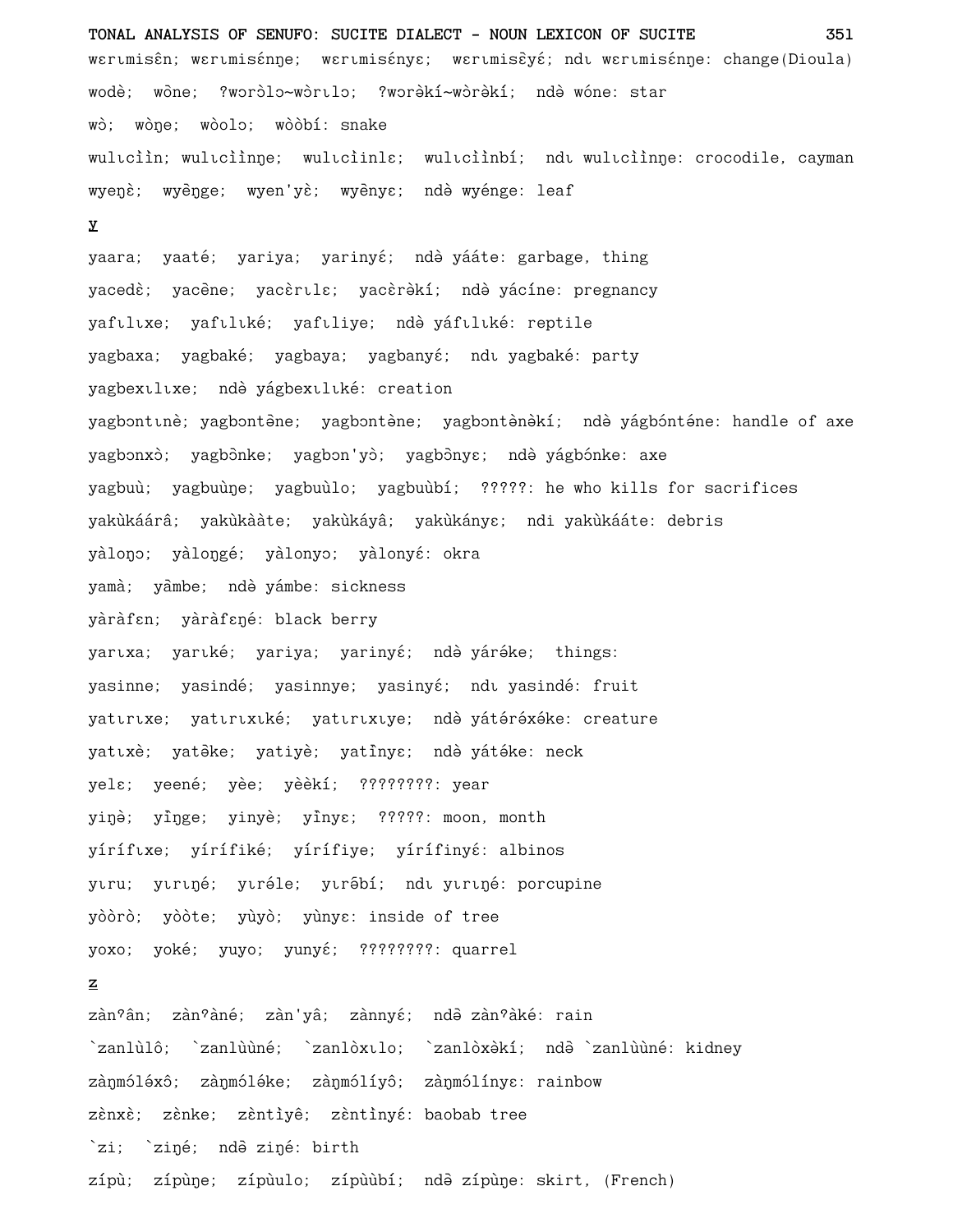TONAL ANALYSIS OF SENUFO: SUCITE DIALECT - VERB LEXICON OF SUCITE zòn; zònne; zòonlo, zòònmi; zòònmbí; ndà zòne: heart zònjànâ, -ŋ-?; zònjàné; zònjànyâ; zònjànyé, zònjàāŋgí: heart sickness 352

## VERB LEXICON OF SUCITE

Each verb possesses two forms, the Completive and the Incompletive. Following the English translation of the verb is an example sentence with translation.

 $\underline{\mathbf{b}}$ 

| bà?à; bà?ìi:                                   | accuse. bi bà?à wu la nà kàlèxè la: they are accusing him of<br>him of thievery.        |
|------------------------------------------------|-----------------------------------------------------------------------------------------|
| bá?á; bá?íí:                                   | be exhausted, be tired out. ndaa bà?á: I am exhausted.                                  |
| báráxá; báráxó:                                | thank (loan word from Arabic). wu ya mó báráxó: they are<br>thanking you.               |
| $b_i$ ; $b_i$ :                                | raise (animal), feed. nkùu ndi ya bíí: I raise chickens.                                |
| bélé; bélíí:                                   | gather, harvest ground peas. waa fùcàné bèlé: he gathered up<br>the kernels of corn.    |
| bèlì; bèlèxo:                                  | respect, obey, honour, be thick. bi bì nóne bèlì: they<br>respected their mother.       |
| $\overline{c}$                                 |                                                                                         |
| càa:<br>ca;                                    | look for. wu ya sıka caa: he is looking for a goat.                                     |
| cán; cáán:                                     | lay an egg, drop, be possessed, destroy. nkùlùnaa cèrulu<br>cán: the chicken laid eggs. |
| ce, ci; kun:                                   | do. wu sí za tù <sup>n</sup> turo cye: he will do some errands.                         |
| $c\acute{e}$ ? $\acute{e}$ ; $c\acute{e}$ ?íí: | laugh. cé ?é fàn ?àn la: laugh loudly.                                                  |
| ce?els; cè?èlu:                                | insult. nà koté ya ré yé cè?èlù: the children are insulting<br>each other.              |
| célé; célíí:                                   | divine. wu ci wí sa célé, T?-sa: have him go to divine.                                 |
| cèlì;<br>cèdi:                                 | spread out. pècònáa vànnyu cèlì: the girl laid out her<br>clothes (to dry).             |
| cèlì;<br>cèli:                                 | tremble, shiver, shudder. weèti ya wú cèlì: the cold made<br>him shiver.                |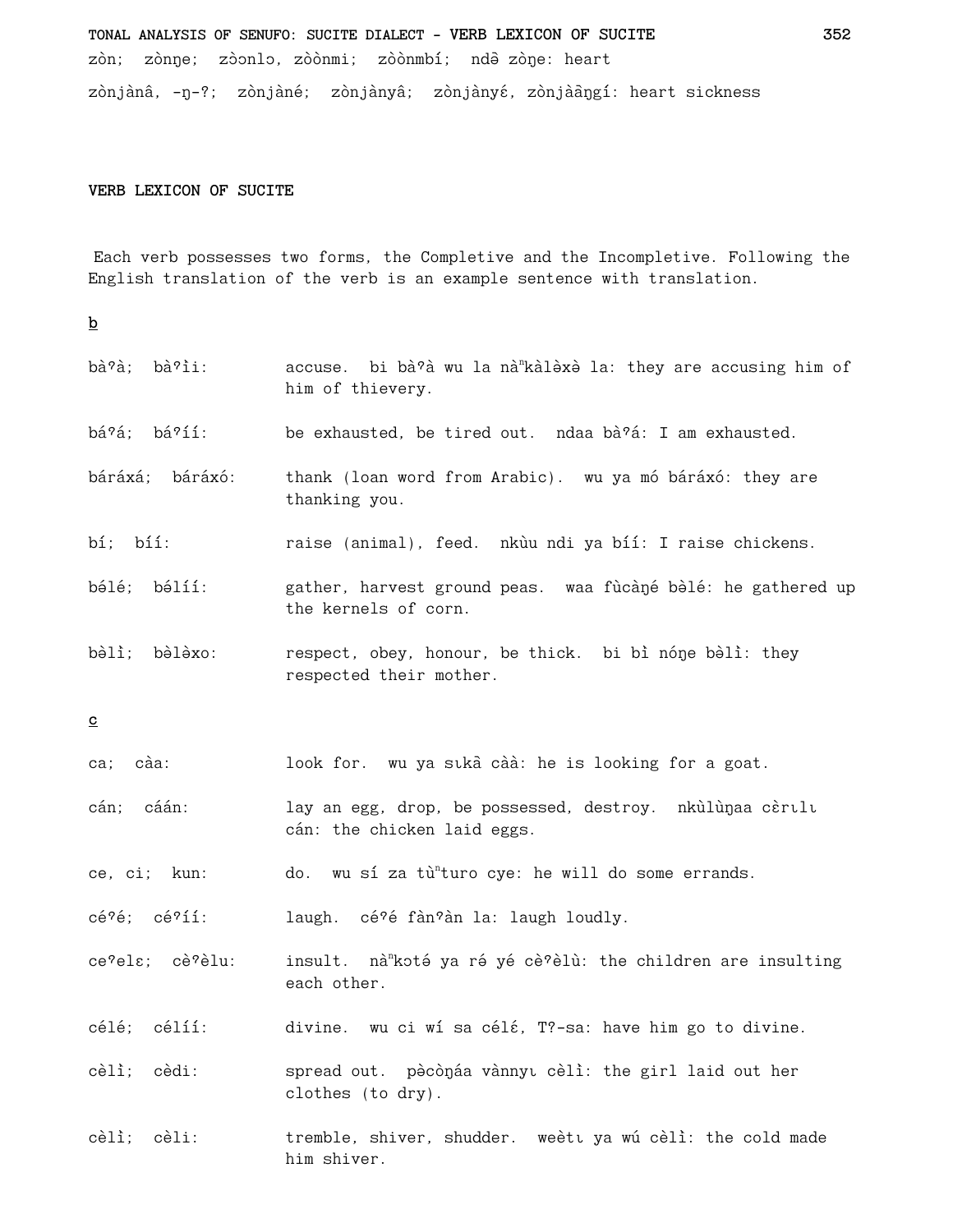TONAL ANALYSIS OF SENUFO: SUCITE DIALECT - VERB LEXICON OF SUCITE 353 cén: céní: know, be convinced, persuaded. ndè ná ánnàa wù ye cén: Anne and I, we know each other. cartxa; carexo: dislocate, disperse. nènyaà caruxa: the cattle have dispersed cyé; cyèxo: refuse. yànı ya yalıté cyèxò: the sick person refused food. cèrì: cèdi: sneeze. kàkonxu fólé mà?a cèdì: he who has a cold. sneezes. cıri: cèdi: peel (eggs), shell (peanuts). waa fùùnkí ciri la: did he shell the peanuts? céréxé: céréxó: faint. wàa na?án kùù wu mà?à céréxé T?: if someone is going to die, he faints. cònrì, ò; còndi: embarrass, worry. cà mà ?a cònrì nà pone téxíi la: the child embarrasses the stranger. còrì: cùdi: strangle. mesté mà ?à ncá wà còri: the cord can strangle someone. gather. nànjèlèbí ya má?ángbòrèné cùù: the boys are in the  $\cos$ ;  $\sin$ : process of gathering mangoes. tear. ndu vànndingáà con: my shirt is torn. con; cùun: coonri: còònru: sort, choose, settle (an affair). ndu sí za kaànu là coonri: I am going to settle an affair. córí; córíí: plant. wùù yala na tıyi córíí: we should plant some trees. cúlúnón; cúlénú: heal, recover, be in good health. yambí ya cúlúnú: the sick people are recovering. cùrì; cùdi: plunge, sink, swamp. ndaa nà tóókı cùrì njòrèkii: I stuck my foot in the mud. cùùlò: cùùlu: belch (or burp?). moó litt mo mà?a cùùlò: when you eat well, you belch (or burp?). be deep. bulukaa cùxì: the well is deep. cùxì; cùxìi: cyù; cyórí: catch. biì nkùlè cyù: they caught a chicken.

d

délé; délíí: pull (a cord). wu cù ma délí T? ma: grab it and pull.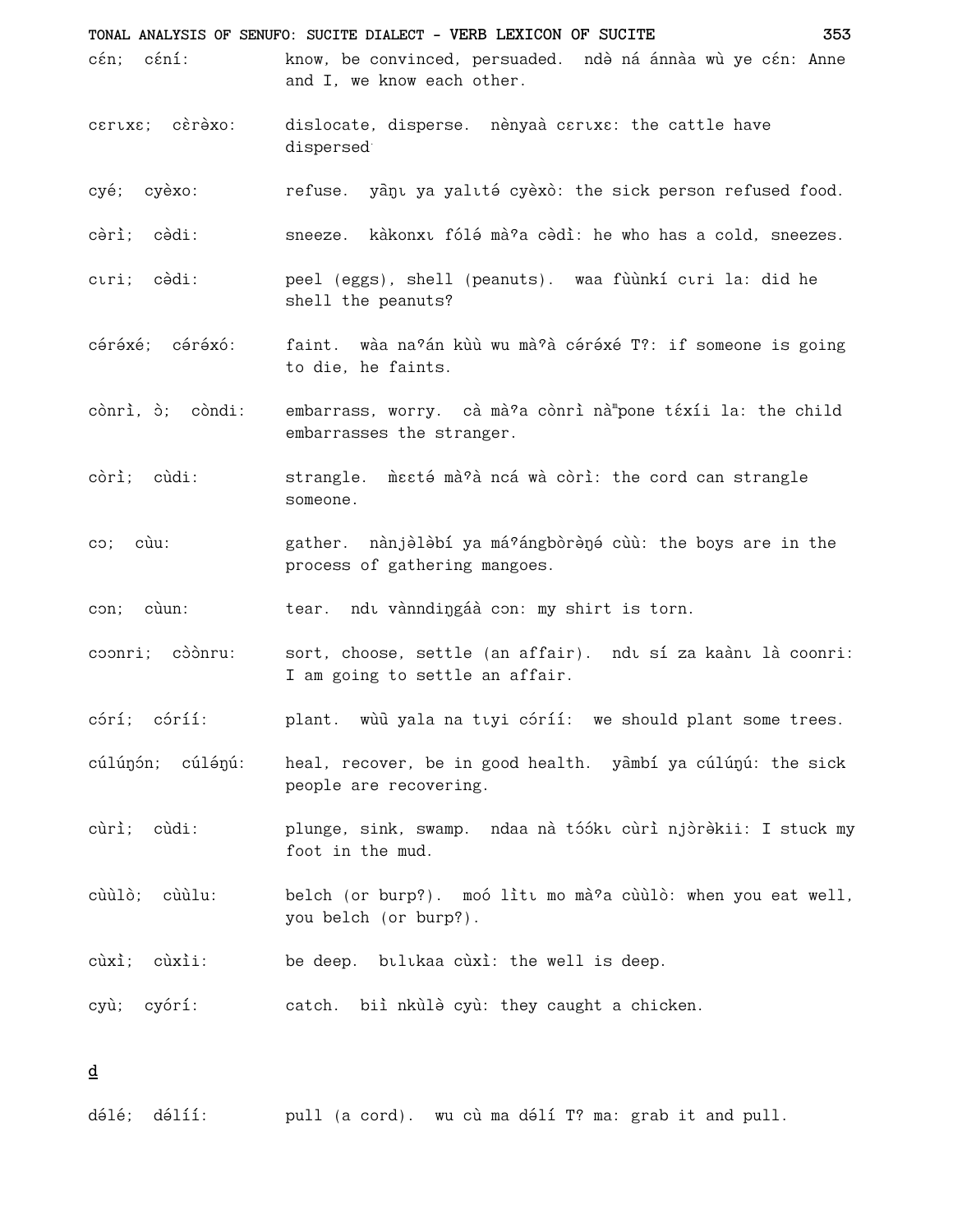TONAL ANALYSIS OF SENUFO: SUCITE DIALECT - VERB LEXICON OF SUCITE 354  $\mathbf{f}$ fá; fáálú: enlarge. mèzoné ya gbaxa fáálú: the mason is in the process of enlarging a house. fáálá: fáálú: balance, swing. wu sí zá fáálú mesté la: let's go swing on the rope. flatter, tempt. wu ya wú fáánlú: we are tempting, flattering fáánlá: fáánlú: her. faanri; fàànru: construct, build. ngé waà gbakó faanre: this is the one who built the house. fálí; fádí: exchange, replace. bi ná wéré fálí: they made change. fálú: fálú: till, cultivate. wu ná wú kéréxó fálú: he cultivated his field. fánlá: fánlíí: to lose (the voice), limp. ndè mííni ya fánlí: I lost my voice. fe: fíú: run, drive. ndaà yalı na mambélé fíú: I must drive a car. fènlè; fènlìi: incline, dip, be at an angle. càngu ya fènlì: the sun is sinking. fenri: fèndi: pinch, put in a corner. ma mà yé fanri nké: are you in a tight spot? fì: fíú: germinate, sprout. sòòkílaa fìù: the millet has germinated. fiinni; fììnnu: be clean. cônaà fiinni: the clay pot is clean. cancel. `zànkaa falu fíínni: the rain canceled the fíínní: fíínnú: cultivating. fule; fèlii: approach. fuli wònu la: approach the snake. fílé; fílíí: pound (a floor). ntàne bi ya fílíí: it is the courtyard that they are pounding.  $f \cup (t)$ le; fèl $(t)$ lu: crawl. lùzùnaà f $t (t)$ le: the hunter crawled. fune; fènu: tell a lie. wu ya fènu: he is telling a lie. fénéxé: fénéxó: make white, be white, make clean. vànlènt ya fénéxó: the cloth is getting white (becoming clean). fèrì; féréxó: pierce. nèxèsúnaa fèrì: the bicycle is pierced (has a flat tire).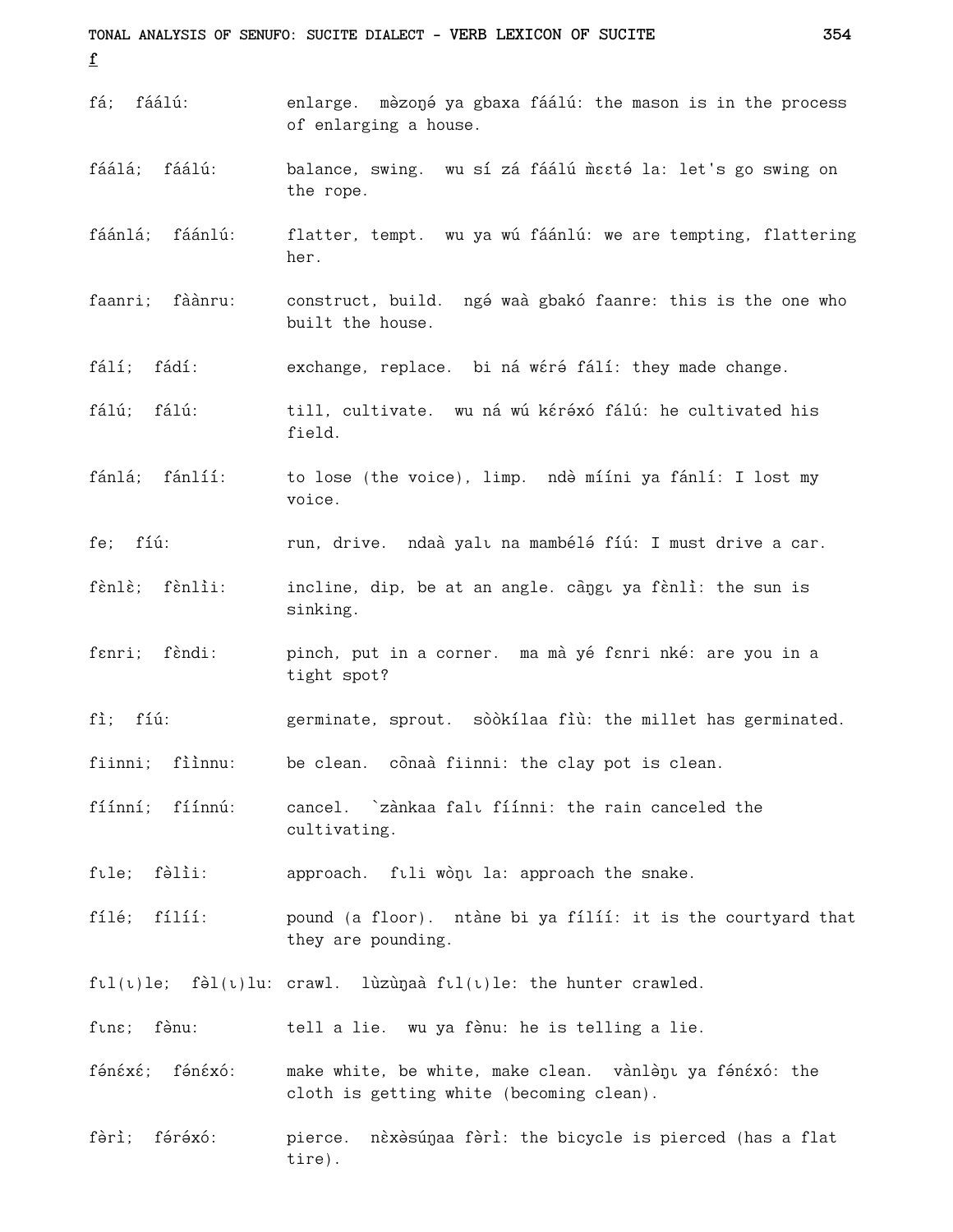|                    | TONAL ANALYSIS OF SENUFO: SUCITE DIALECT - VERB LEXICON OF SUCITE<br>355                 |
|--------------------|------------------------------------------------------------------------------------------|
| fo;<br>fu:         | emigrate. félabílaà fo: the fulani emigrated.                                            |
| fúú:<br>fó;        | flow.<br>lo?oké ya fúú: the water is flowing.                                            |
| fòn; fòni:         | lose. wòraa fòn lotiráni: we lost at the lottery.                                        |
| fori; fùdi:        | go out, appear. yingaà fori: the moon came out.                                          |
| fóxéló; fóxélú:    | pound ?. bi náa mbi fúxélú, T?-náa: they pounded the flour.                              |
| fùu:<br>fo;        | blow, winnow, swell. ngé waà nake fo: this is the one who is<br>blowing the fire.        |
| fó;<br>fúú:        | roast in the fire. wu ya nnólu fúú: he is roasting a guinea<br>hen.                      |
| fòn; fòni:         | miss, fail. waà sa fòn ánnii: he missed Anne.                                            |
| fulo; fùlìi:       | push. wu ya fáléxé fùlìì: he pushed a stone.                                             |
| fùnni:<br>fùn;     | sweat. kafukt ya bí funi: the heat makes them sweat                                      |
| fùxì; fúrí:        | glean. wu ya fùun fúrí: he is gleaning peanuts.                                          |
| fúxí; fúrí:        | extinguish. nà bi fúrí T?: it's a fire they are<br>extinguishing.                        |
| fuxuri; fùxèru:    | rummage, ransack, search. wùri ya gbaké fùxèrù: we searched<br>the house.                |
|                    | fúxérí; fúxérú: to frighten, tremble. sàntùngaa bì fúxérí: the hyena<br>frightened them. |
| fyá; fyèxo:        | be afraid, fear. ánni ya fyèxò: Anne is afraid.                                          |
| fyàlà; fyàlu:      | hurry up. ta fyàlù: hurry up.                                                            |
| fyeeri; fyèèru:    | urinate. waà fyeeri: he urinated.                                                        |
| fyè?è; fyè?ìi:     | be quiet. biì wu yıri wii fyè?è: they called him, but he<br>stayed quiet.                |
| fìin:<br>fyen;     | suck. sukáré waà fyen: it was sugar that he sucked.                                      |
| fíín:<br>fyέn;     | flower. tuké ya fíín: the tree is flowering.                                             |
| fyènrì; fyènru:    | whip, beat. wòrt ya wònt fyènrò: we are beating the snake.                               |
| fyέnxέ;<br>fyénxó: | càà gbéxélaà nyeli wu mà?an fyénxó T?: when a child<br>sob.                              |

has really cried, he sobs.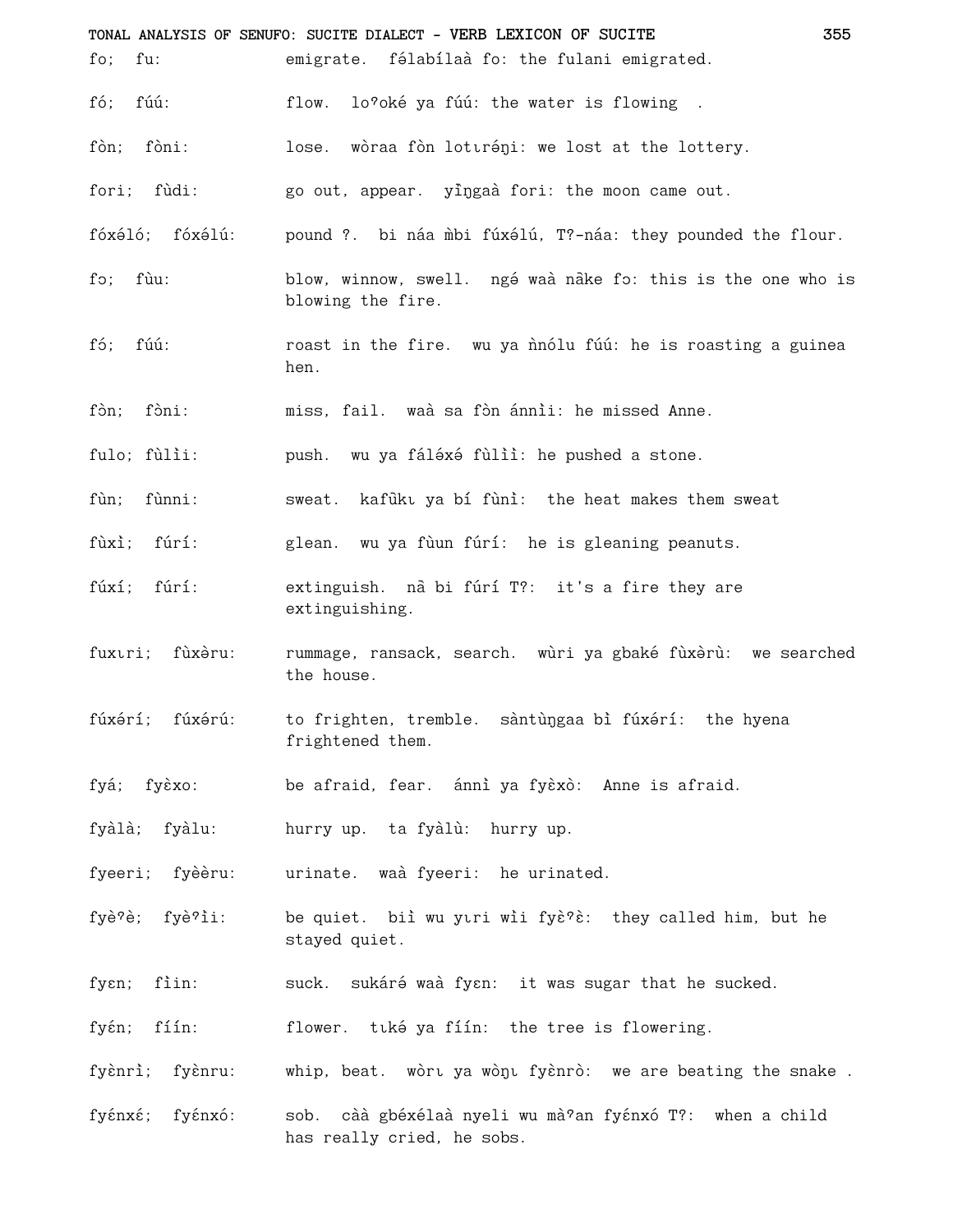**TONAL ANALYSIS OF SENUFO: SUCITE DIALECT - VERB LEXICON OF SUCITE 356 gb** gba; gbùu: drink. ndaà bi $\varepsilon$ rá gba la: did I drink beer? gbàrà: gbàrìi: agree, meet, welcome. waa gbàrà sí da sí ná moí: he is in agreement to go with you. gbèlì; gbèdi: wound, injure. nèxèsúŋaà wu gbèlì: the bicycle injured him. gbere; gbèrèxo: be short, shorten. wu kune gbere: let's shorten the road (let's take a short cut) gbèxè; gbèxìi: fall asleep. cànaa gbèxì: the child fell asleep. gbéxélé; gbéxélú: arrange, make, form, design, repair. wu ya náa gbéxélú: he drew a scorpion. gberi; gbèdi: uproot (millet). bi sòòkí gberi: he uprooted the millet. gbéréxé; gbéréxó: dispute, quarrel. cèèbí ya bí yé gbéréxó: the women are quarrelling. gbó; kúlí: kill. posonény ya nkúlí: the poison kills. gbòxò; gbòxìi: meet together, put in piles, in groups. nàmaabílaa bì yé gbòxò: the men met together. gbón; gbúún: hit, beat, dig ground peas. bi ya bí yé gbúún: they are beating each other. gbúlí; gbúléxó: get fat. nàny ya gbúlúxó: the man is getting fat. **j** ja; jìi: shoot, break. waà n`no ja: he shot a guinea hen. já; jání: be able to, succeed at. wu ná já kàrí: he was able to leave. jí; jíí: wash. wu ya `ŋmɔlɔ jíí: he washed a knife. jí; cyén: enter. bi ya ncyén gbakíi: they entered the house. jiili; jiilu: cross (a river). biì ku`n jiili: they crossed the road. jo; yu: speak, say, recount. sèpélibí ya yù: the people are talking. jó; jóórí: swallow, forage. nkùlèn, ya jóórí: the chicken is foraging. jooli; jòòlu: sew. wu vàŋgaà jooli: his cloth is sewn.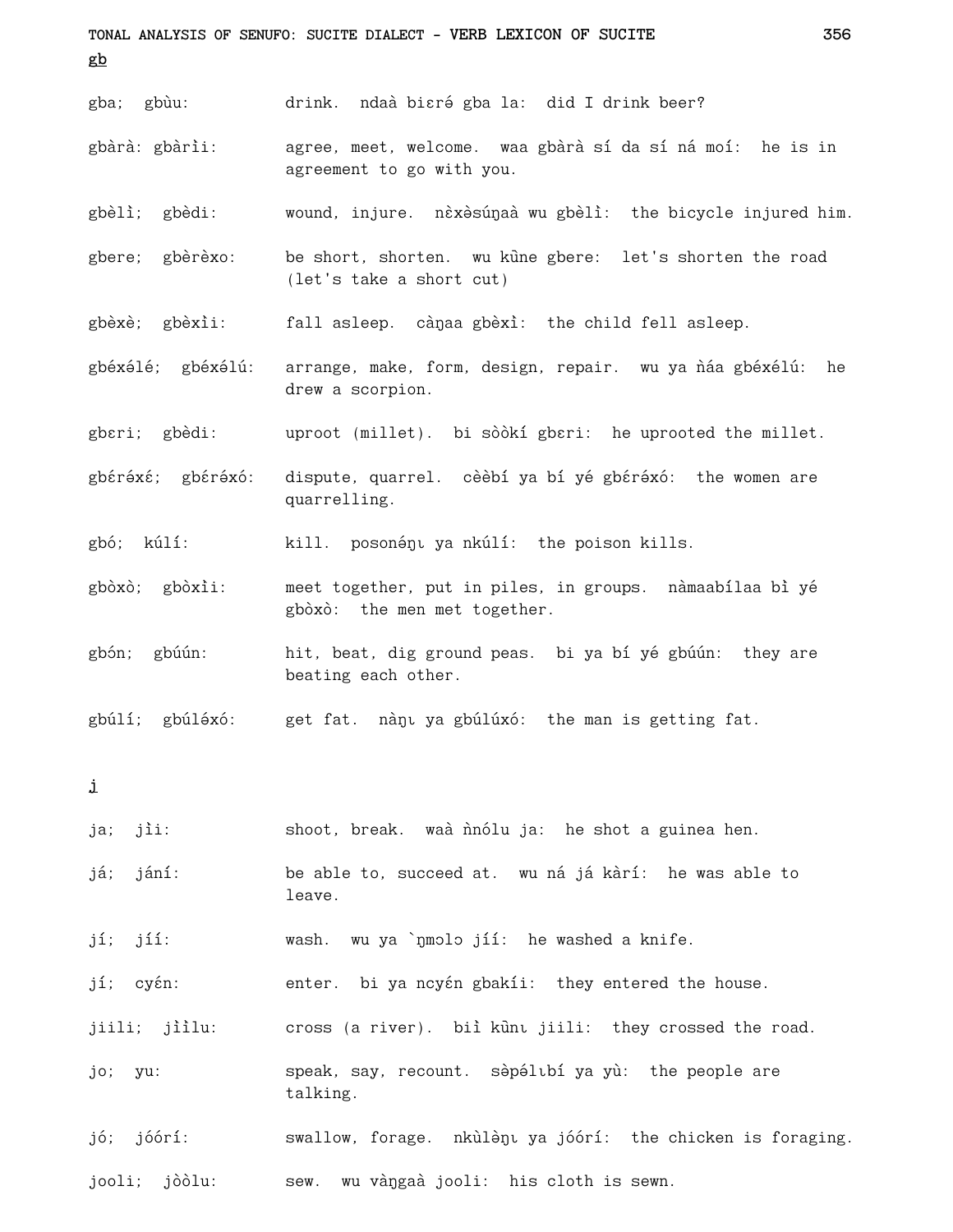jooxi; jòòxo: sharpen. ndi ya `nmuuné jòòxò: I am sharpening the knife.

 $\underline{\textbf{k}}$ 

| ká; káá:           | chew. ánni ya búrúxo káá: Anne is chewing bread.                                                         |
|--------------------|----------------------------------------------------------------------------------------------------------|
| kááju; kááyù:      | criticize, order (something). wu ná tùùxó káájo mí kárí:<br>they ordered a hoe and then left.            |
| kaala; kààlu:      | suffer. yanu ya nkaalu: the sick person is suffering.                                                    |
| káálá; káálú:      | disapprove, deny, pardon. waà wérény yù míi xé káálú: he<br>stole money and he denies it.                |
| kàcaa; kààcàa:     | pay attention, supervise, consider, take care. wu ya wà kààcàà<br>mén: he does not consider anybody.     |
| kà?àrì; kà?àru:    | scratch, spit. wu ya nyingu kà?àrù: he scratches the soil.                                               |
| kálá; kálíí:       | fry. wu ya sèmèyóort kálíí: she is frying doughnuts.                                                     |
| káláxí; káléxó:    | be spoiled, erase, destroy, be sad. ndòròkáá kàlàxí:<br>the<br>yam is spoiled.                           |
| kàlì; kàdi:        | teach, read, swear. waà sébény kàlì: he read the letter.                                                 |
| kan; kàan:         | give, lend. Cèbâa karè kan ánnùù: Tieba gave meat to Anne.                                               |
| kán; kání:         | boil. lo?tké ya nkání: the water is boiling.                                                             |
| kán?án; kánrí:     | be tired, tire, punish, to make suffer. ndi ya kánrí sıkíi:<br>I tire in the fields.                     |
| kanla; kànlìi:     | uproot (ground peas, peanuts). moo fùun kanla:<br>you<br>harvested peanuts.                              |
| kàŋà;<br>kànŋu:    | lather, foam. jeké ya nkànnù: the soap is lathering.                                                     |
| kàrì;<br>kédí:     | inhabit, live at. ndi ya kédú òròda?e: I live at Orodara.                                                |
| kárí; sé:          | go, leave. ánnàa kàrí Kanadái: Anne has gone to Canada.                                                  |
| kàrènà; kàrènu:    | govern(a country), translate(a language), turn. sòòkí kàrènà:<br>pour the millet into another container. |
| kéréxé;<br>kéréxó: | tease, mistreat. cà bi kéréxú: it's a child they are<br>mistreating.                                     |
| kíín:<br>kέn;      | yànı ya nkíín:<br>the sick person is groaning.<br>groan.                                                 |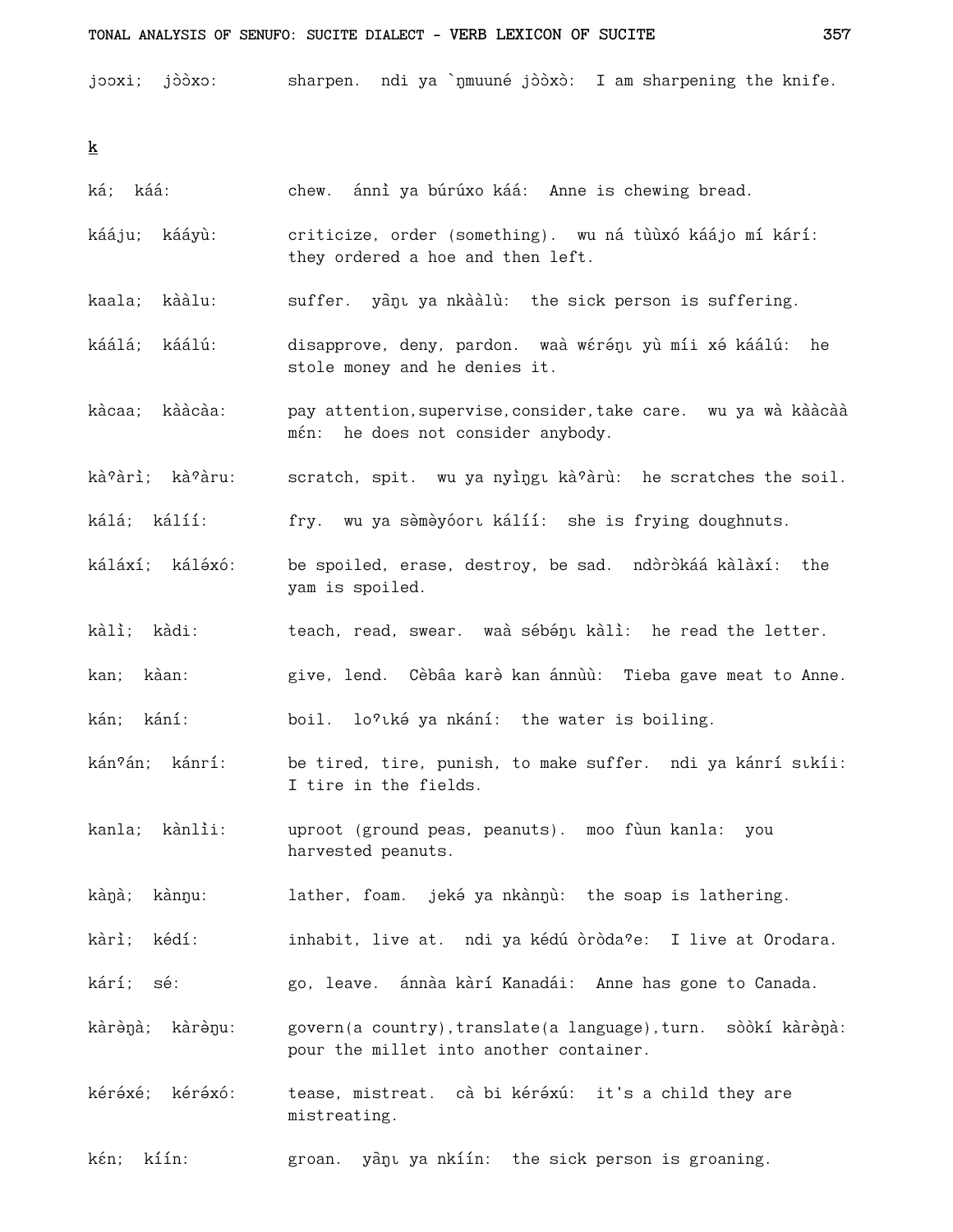|                 | TONAL ANALYSIS OF SENUFO: SUCITE DIALECT - VERB LEXICON OF SUCITE<br>358              |
|-----------------|---------------------------------------------------------------------------------------|
|                 | kèlèxè; kèlèxo: be intelligent. waa kèlèxì: He is intelligent.                        |
| kó; kónléxó:    | tear from. kafsèkaà tuxu kó: the wind pulled up a tree.                               |
| kó; kórí:       | draw (water). sá lo?o kó: go and draw some water.                                     |
| kò?ò; kò?ìi:    | dance, play. waa kò?ò míi sé: he danced and then he went.                             |
| kó?ó; kó?íí:    | hope, anticipate.                                                                     |
| kolo; kòlìi:    | cough. ceènt ya nkòliì: the woman is coughing.                                        |
| kònlì; kònlèxo: | slit a throat, kill. bi nòn konli: they killed a steer.                               |
| koori; kòòru:   | work the soil, clean off the land. wu ya kɛrèkī kòòrù: they<br>are working the field. |
| kórí; kúdí:     | nail. gbàrèxà bi kúdí: it's a door that they are nailing.                             |
| kó; kúú:        | finish, terminate, end. wérény ya nkúú: the money is<br>running out.                  |
| kón; kúún:      | cut, dig (a well), circumcise. bèlèxè bi kúún: it's a well<br>they are digging.       |
| kórí; kódí:     | chase, punt. stkaa bi kódí: it's a goat they are chasing.                             |
| kù; kúlí:       | die. nkùùbí ya kúlí: the chickens are dying.                                          |
| kú; kúlí:       | to endure. kan?àntı kù má yê: you must endure fatigue.                                |
| kùlì; kùdi:     | shave. ndaà má?ájon kull: I shaved the beard.                                         |
| kuli; kùdi:     | gather. bi fùùnkí kuli: he is gathering up the peanuts.                               |
| kúléló; kúlélú: | cry out. faciinu ya kúlélú: the cultivator is crying out.                             |
| kùlù; kùlu:     | roll. wu ya nèxèsún kùlù: he is rolling the bicycle.                                  |
| kún; kúrí:      | crunch. wu ya wòré kúrí: I am crunching the kola.                                     |
| kùrì; kùdi:     | fold. fèlèku kùrì: fold the mat.                                                      |
| kúréló; kúrélú: | fold. weèngu ya nkórélú: the leaf is folding.                                         |
| kúrénó; kúrénú: | stumble, bump into. waa wù yé kúrúnó: he stumbled.                                    |
| kurtro; kùrèru: | snore. wu ya nmólí na nkùrèrù: he snores while sleeping.                              |
| kùùxò; kùùxo:   | walk on all fours. cànu ya kùùxò: the child is walking on<br>all fours.               |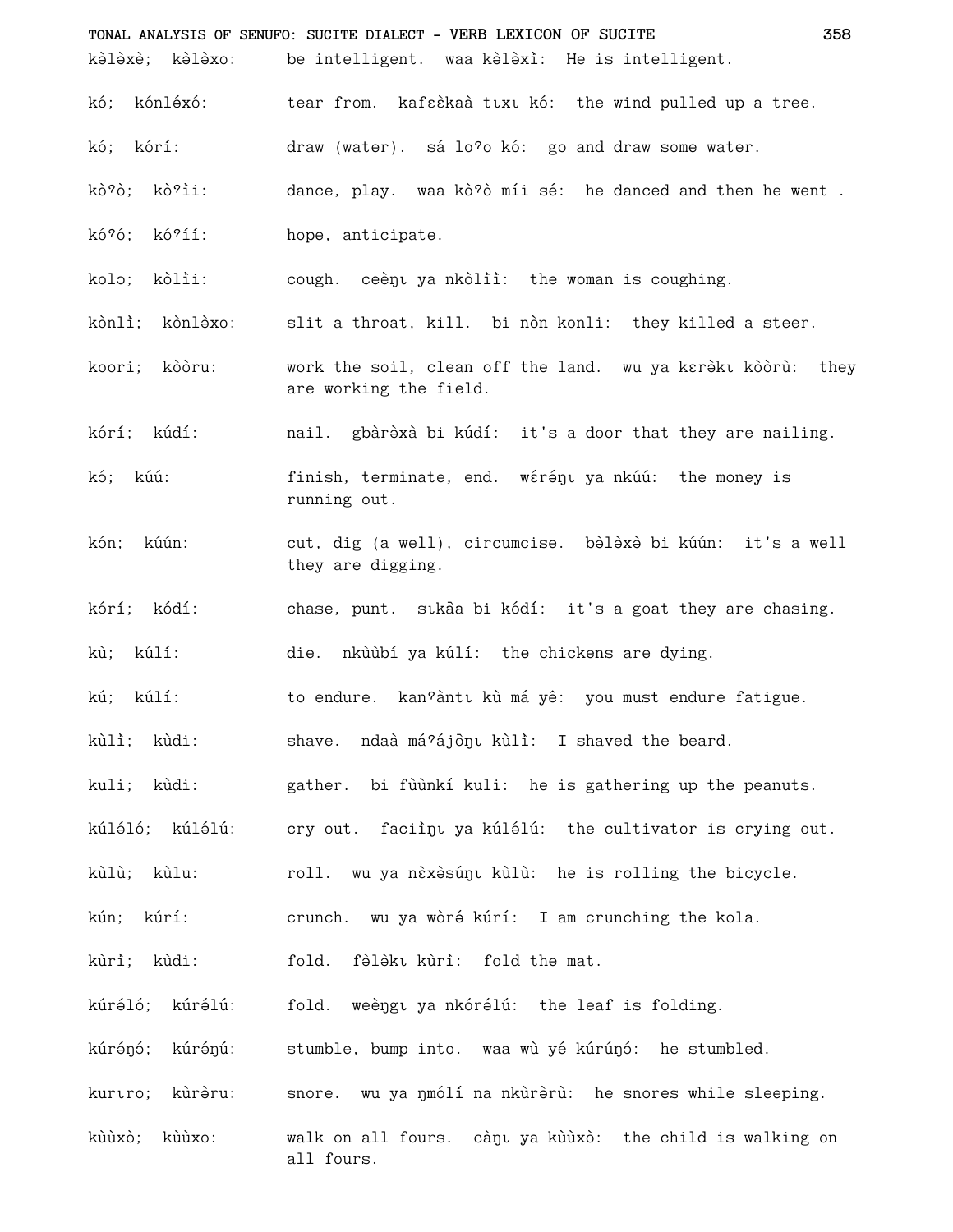TONAL ANALYSIS OF SENUFO: SUCITE DIALECT - VERB LEXICON OF SUCITE 359 break, dig and take out yams. ndè kéékaa kyexi: my arm is kyexi; kyèxo: broken.

 $\underline{1}$ 

| laala; lààlu:                             | lick. pônaa tasánı laala: the dog is licking the plate.                                              |
|-------------------------------------------|------------------------------------------------------------------------------------------------------|
| lááwùlò; lááwúú:                          | make fun of, ridicule. bi ya wú láawúú: they are making fun<br>of him.                               |
| lá?á; lárí:                               | return. lá?á pan nán?án: come back here.                                                             |
| lá?álá; lá?álú:                           | peel. ku manderé wu ya lá?álú: it's a potato that he is<br>peeling.                                  |
| lèèlè; lèèlu:                             | lower, bend over. ndi ya lèèlù: I am bending over.                                                   |
| léxélé; léxélú:                           | tickle, prickle. yìa yì yè léxélú: go tickle youself.                                                |
| $l\varepsilon$ ; $l \grave{\epsilon}$ xo: | grow old, be old. ndè túnaà la: my father is old.                                                    |
| lèrè; lèrìi:                              | hide, camouflage. nànkàlù mà?alèrì: a thief hides<br>$(habitual)$ .                                  |
| laruxi; làrèxo:                           | crack (by heat). nyingaà laruxi: the ground is cracked.                                              |
| $li;$ $li:$                               | eat. maá lì mí sá séné: when you have eaten, go and lie<br>down.                                     |
| lílí; lílíxó:                             | be far away. maá lílí wù sı kàrí: if you go far away, we<br>will leave you.                          |
| 15; 1úú:                                  | take, hire. bi ya fòtóli lúú: he takes pictures.                                                     |
| lóxó; ndúrú:                              | understand, hear, listen. mo ya ndúrú na kaciináà fori:<br>you<br>hear that the fetish has come out. |
| lúxí;<br>lúrí:                            | climb, go up. wu ya lúrí tikíi: He is climbing the tree.                                             |
| ≞                                         |                                                                                                      |
| màrìi:<br>màrà;                           | glue, conserve, stick together. papínyá màrà yì yé là:<br>the<br>papers are stuck together.          |
| mbèdi:<br>mènì;                           | làmbáŋı mə̀ni:<br>light, plaster.<br>light the lamp.                                                 |

assemble, add, collect. bi ya wéré méníí: they are  $m\acute{o}n\acute{1}$ ;  $m\acute{o}n\acute{1}\acute{1}$ : collecting money.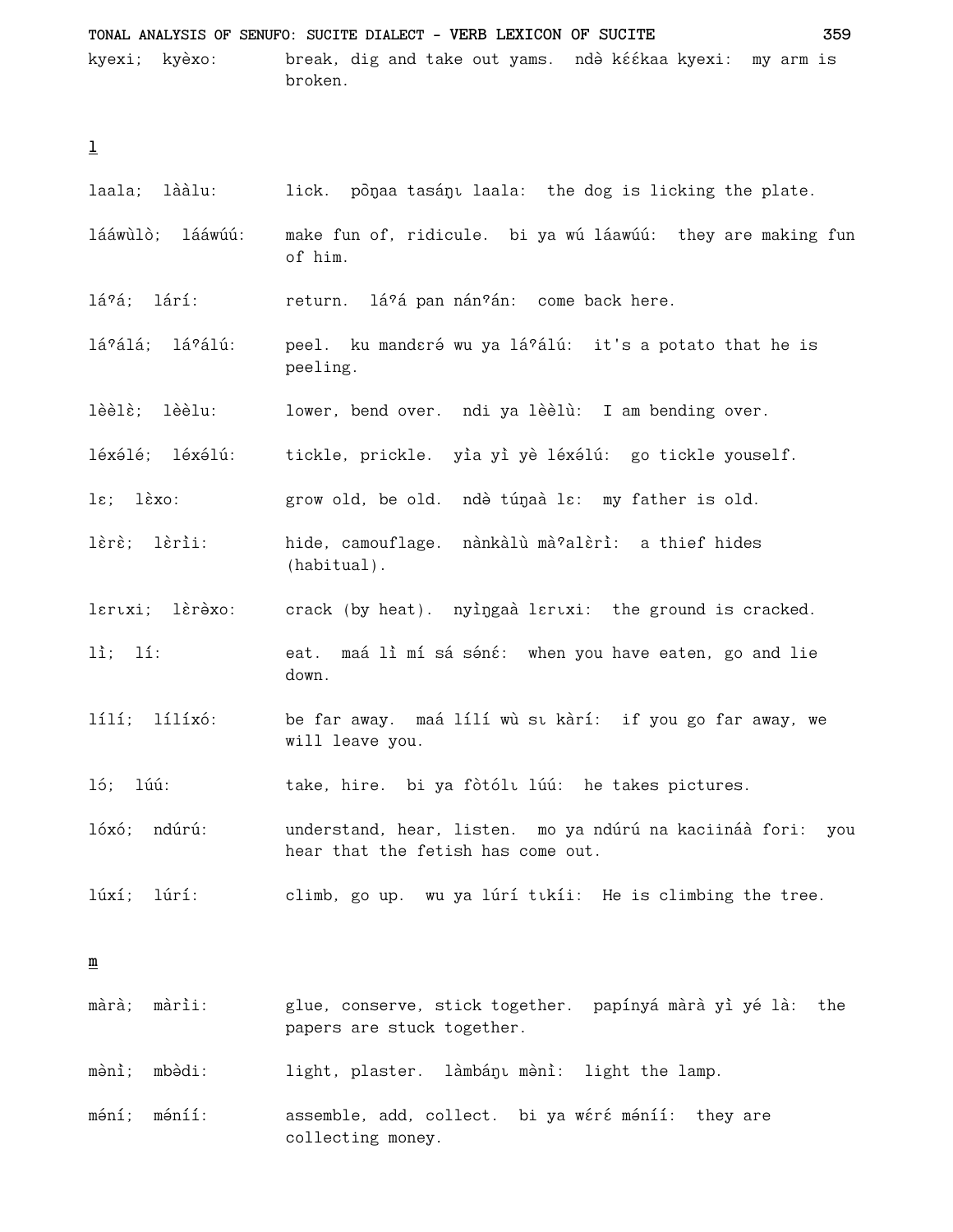TONAL ANALYSIS OF SENUFO: SUCITE DIALECT - VERB LEXICON OF SUCITE 360 mo, mon; mòni: stay a while, last. ánni se mon kanadái: Anne will stay a while in Canada.

 $mb$ 

- mbííré; mbíírú: think about, meditate. ndi ya mbíírú mo la: I am thinking of you.
- mbùxì; mbúrí: suck. càne ya neté mbùrí: the child sucked the néré bean.

mbúxí; mbúrí: open, reveal. ceènaà wu nànu non?on mbúxí: the woman revealed the secret of her husband.

mbúxéló; mbúxélú: roll up. waa nciizi mbúxéló wú kééku la: he rolled up the string around his arm.

#### $\underline{mp}$

| mpá; mpáá:      | protect, defend. muncôni ya mpáá colèni la: the big sister<br>protects the younger sibling. |  |  |
|-----------------|---------------------------------------------------------------------------------------------|--|--|
| mpéélé; mpéélú: | glide (hover?). sánciìnı ya mpéélú: the bird is gliding.                                    |  |  |
| mpénné; mpénnú: | stutter. wu jane ya mpénnú: his son stutters.                                               |  |  |

 $\underline{\mathbf{n}}$ 

| na?ala; nà?àlu: | twist, wind, writhe. kūnaà na?ala: the road is twisted.                             |
|-----------------|-------------------------------------------------------------------------------------|
| ne; nèni:       | put, wear (clothing). ndè sí za vàndintne: I am going to<br>wear a shirt.           |
| néné; nénú:     | bring in. sıka bi nénú gbakú: it's a goat that they are<br>bringing into the house. |
| no, non; nòni:  | bite, arrive, achieve. wò waà wu nòn: a snake bit him.                              |
| nón?ó; nónrí:   | dirty, be dirty. ndaa non?on: I am dirty.                                           |

nd

- ndúnrúnón; ndúnrúnún: retreat, reject, reimburse. bi ya bí ndúnrúnun: they are withdrawing them.
- ndúnxéló; ndúnxélú: smell, sniff. pònnu ya nà mponnu ndúnxélú: the dog is sniffing the stranger.

ndùxù; ndúrí: sow, or plant. waa fòxè ndùxì: he sowed, or planted, corn.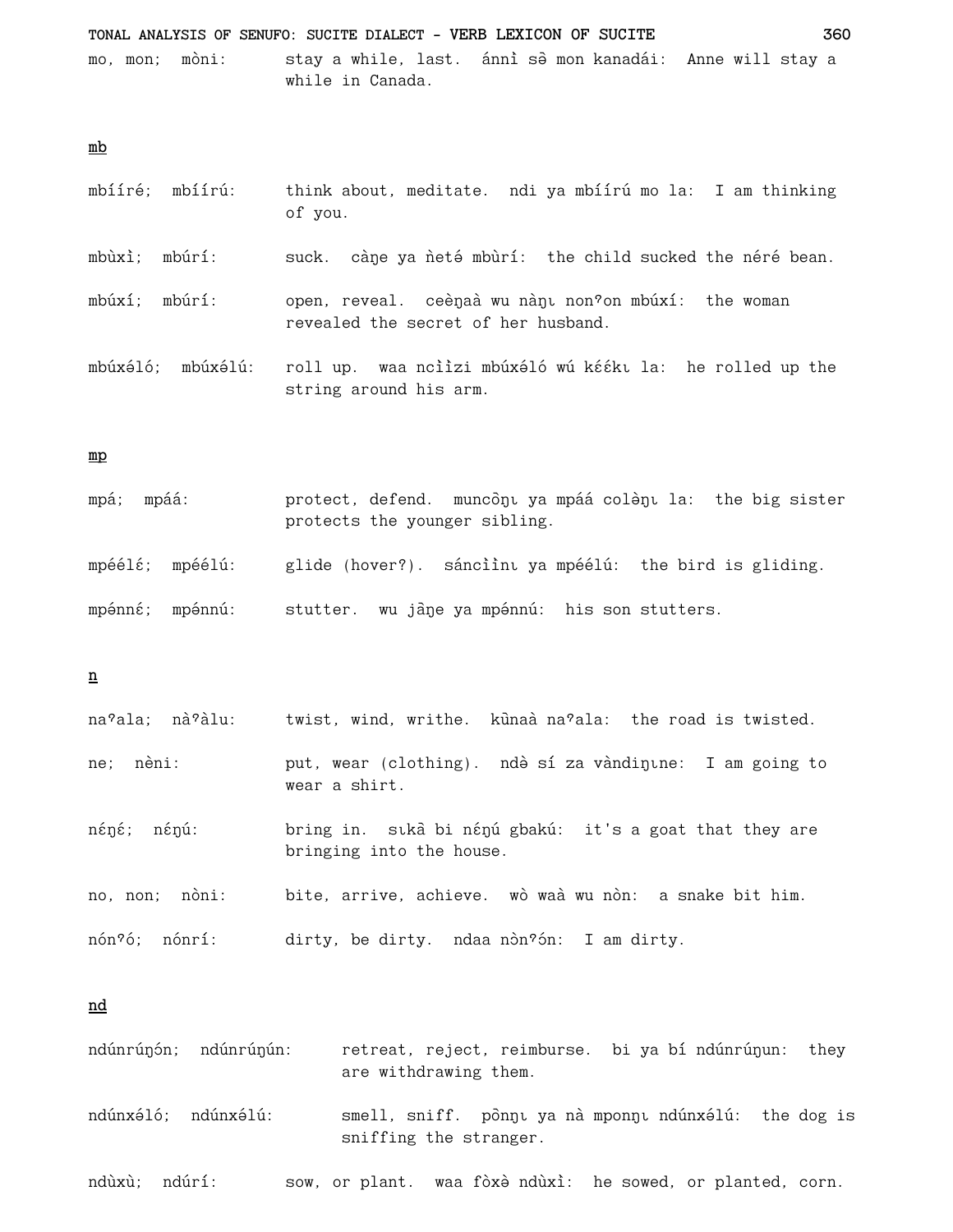ndúxú; ndúxó: dunk (in a sauce). wu ná ré ndúxó c $\epsilon$ nkíi: he dunked it in the sauce.

 $nt$ </u>

ntá; ntáá: believe, create. kulàa sòcà nta T? sòcà: God created man  $(generic)$ .

 $\underline{\mathtt{n}\mathtt{y}}$ 

| nya; nyàa:         | see. fiin ya nyàà mén: a blind person does not see.                                                   |
|--------------------|-------------------------------------------------------------------------------------------------------|
| nya; nyání:        | float, swim. ndi ya nyání: I am swimming.                                                             |
| nya, nyaun; nyàni: | dissolve, dilute, reduce (swelling). sukárénaà nyaun<br>lo?tkii: the sugar is dissolved in the water. |
| nyáléné; nyálénú:  | ripen, be red. má?ágbòráa la wu mà?à nyáléná: when a mango<br>is mature, it is red.                   |
| nyeli; nyìni:      | cry. cànu ya nyìnì: the child is crying.                                                              |
|                    | nyèn?èn; nyè?iin: taste. waà kaàtı nyèn?èn: he tasted the meat.                                       |
| nyssri; nyèèru:    | walk around. wu sí sá stxt nyeeri: let's go hunting (lit.<br>let's go walk the bush).                 |
| nyéérí; nyééró:    | ask for, pray. kulè wu nyésró: it is God he is praying.                                               |
| nyén?ín; nyén?ín:  | stir, move. canké nyàn?ín: stir the sauce.                                                            |
| nyì; nyìni:        | fill. conaa nyì: the clay pot is full.                                                                |
| nyì; nyíún:        | shine, light. càngi ya nyíú: the sun shines.                                                          |
| nyí; nyíní:        | wake up. sá wú nyí yí da sé: wake(sg.) him up and go (pl.)                                            |
| nyéné; nyénú:      | be wet, be cold, cool. mpá?ánt ya nyénú: the broth is<br>cooling.                                     |
| nyo; nyònxo:       | be good, be pretty. vàngaà nyo: the cloth is pretty.                                                  |

 $\underline{\mathfrak{v}}$ 

draw a bow or slingshot. waà mpánt nmon ná fertmbíì: he nmon; nmùun: shot at the turtle-dove with a slingshot.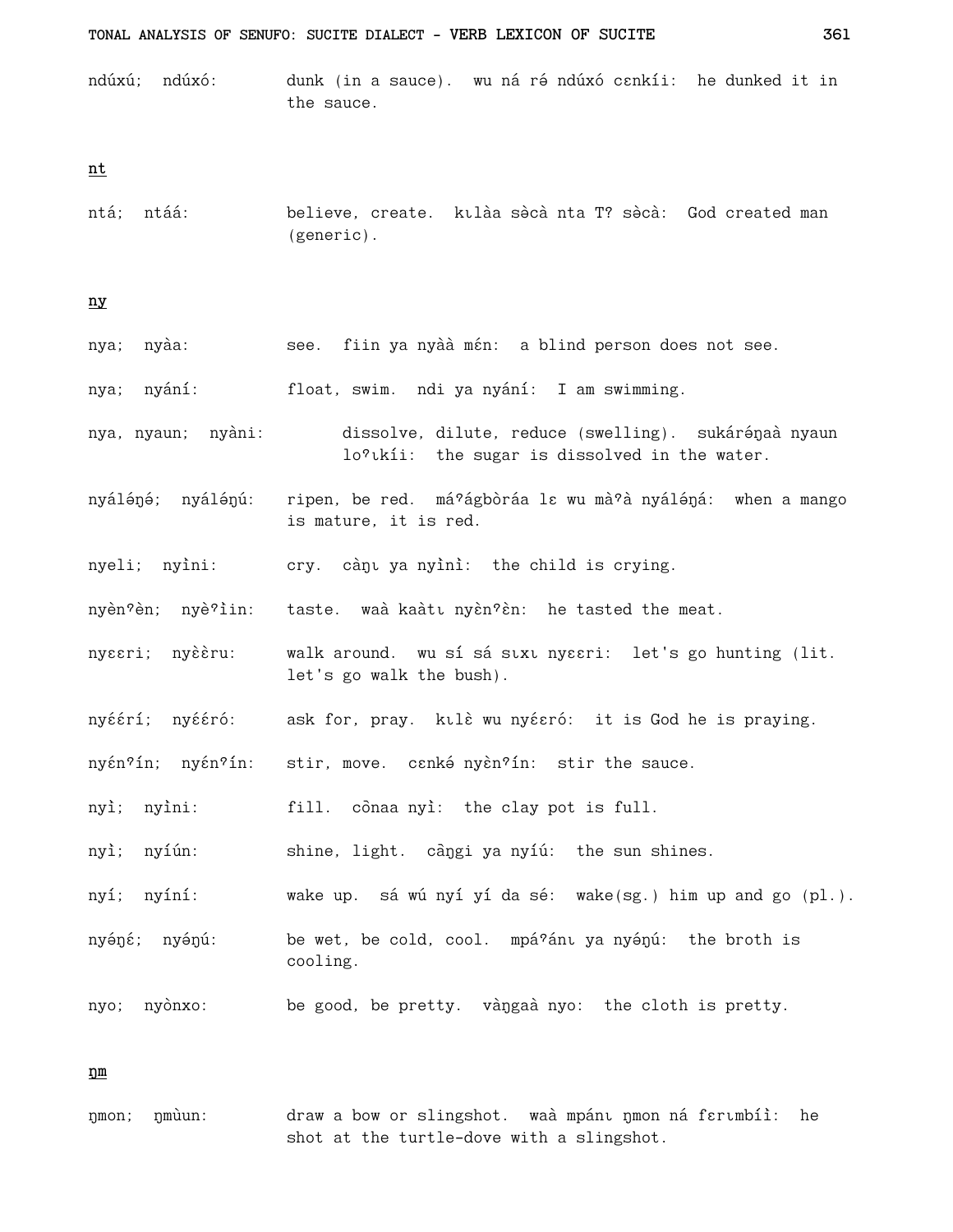TONAL ANALYSIS OF SENUFO: SUCITE DIALECT - VERB LEXICON OF SUCITE 362 nmón; nmóní: rest, breathe. wu ná kán?án mí nmó: he was tired and he rested. nmóló; nmólíí: sleep. moónmóló bí sí sutu lì: if you sleep, they will eat the mush. nmori; nmòdi: nurse. cànu ya nmòdì: the child is nursing. nmòrènòn; nmòrènun: push roughly, jostle. bi ya bí yé nmòrènun: they are jostling each other.

 $\mathbf{p}$ 

| pàlà; pàlìi:   | surprise. wu yàmbaà ndu pàlà: his sickness surprised me.                                    |
|----------------|---------------------------------------------------------------------------------------------|
| pan; má:       | come, arrive. nàponáà pan: the stranger has arrived.                                        |
| pèlì; pèlèxo:  | be fat. tukáá pèli: the tree is fat.                                                        |
| peo, pe; pèni: | shell (locust bean). ba neté peo: come and shell the locust<br>bean.                        |
| pen; pènxo:    | displease, disgust, not content. ndé moò ci ngé laà pèn<br>ndii: what you did disgusted me. |
| péré; péríí:   | sell. mòlè wu péríí: it's rice she is selling.                                              |
| pènì; pèdi:    | lose. wérénaa pèni: the money is lost.                                                      |
| pèni; pènu:    | spin (cotton). wu ya kònè pènù: she is spinning cotton.                                     |
| pèrì; pèdi:    | fight. bu bi yé pèri: they fought each other.                                               |
| piu, pi; pìni: | be ripe, be well cooked. kaàti ya pìnì: the meat is getting<br>well done.                   |
| po; pùu:       | tie. kànciyu waà po: it's wood that he is tying.                                            |
| pó; púú:       | sweep. ntànnı wu púú: it's the courtyard she is sweeping.                                   |
| póró; póréxó:  | do better, be happy. yane ya póréxó: the sick person is<br>doing better.                    |
| pùni:<br>pu;   | swell. wu gbè?engáà pu: his cheek is swollen.                                               |
|                |                                                                                             |

 $\underline{\mathbf{s}}$ 

sáárí; sáárú: greet. ndi ya mó sáárú: I am greeting you.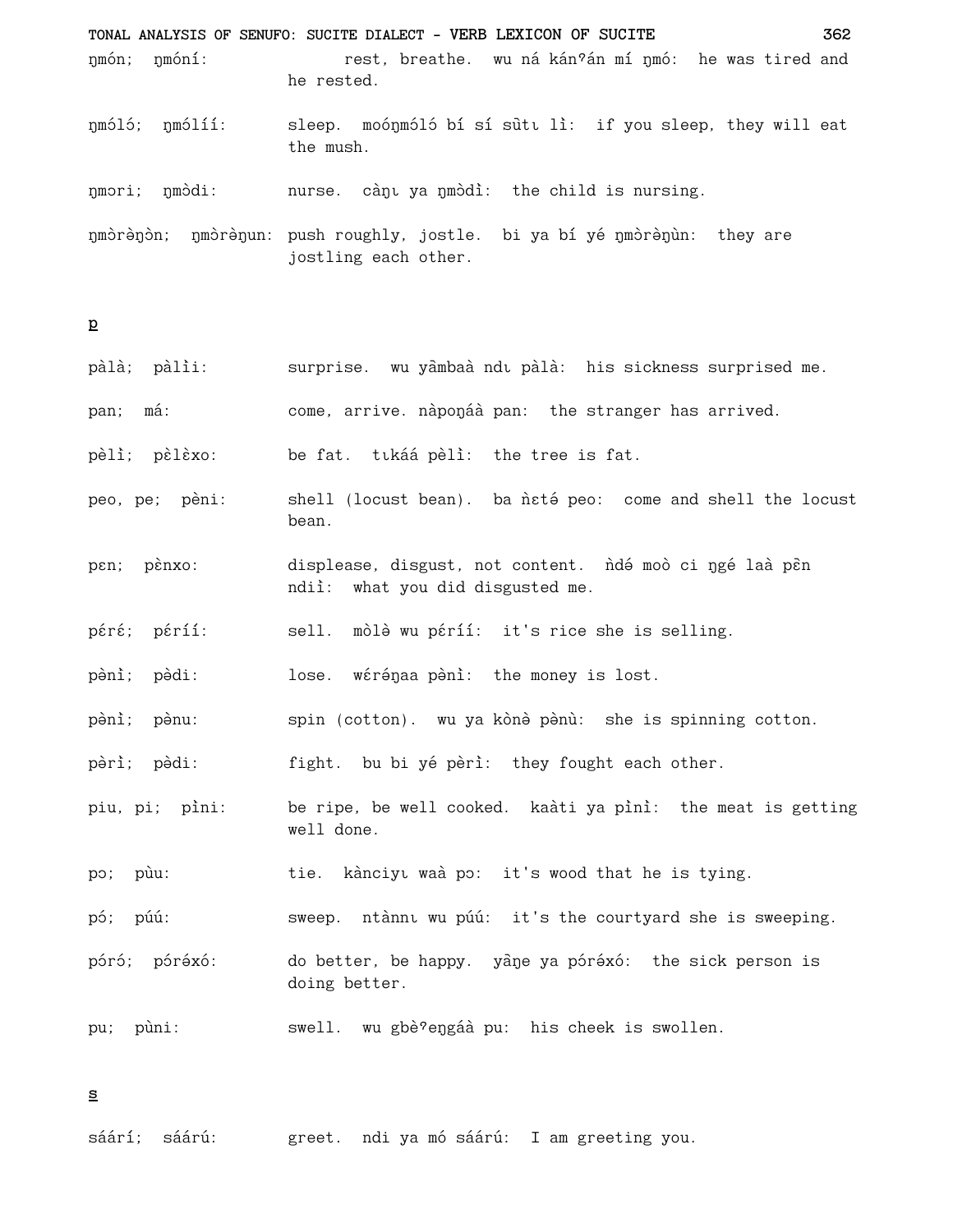- TONAL ANALYSIS OF SENUFO: SUCITE DIALECT VERB LEXICON OF SUCITE 363 sááxí: sááxó: sharpen, comb, carve, hew. kérinyôn ndè sááxó: it's a pencil that I am sharpening.
- $\sin^2$ àn:  $\sin^2$ an: chew. kare ndu san?on: it's meat that I am chewing.
- $sán?án: sánrí:$ untie, reach out (the hand). bi ná wú sán?án: they untied him.
- sán?ánlá; sán?ánlú: stretch out. waa wù yé sán?ánlá fèlèku la: he is stretched out on the mat.
- sànì; sàni: vaccinate. dòxètóràa wu sànì: the nurse vaccinated us.
- sàrà: sàrìi: pay. folè ndaa sàrà: it's a debt that I paid.
- prick, rend, snag. nkaanáá ndè sárí: the stick poked me. sárí: sáríí:
- sébé; sébíí: write. ndi ya sébíí: I am writing.
- si: si: be born, give birth. ndè cónaà see: my wife gave birth.
- sian; sièni: produce. tikáà sian: the tree produced.
- siili; siili: be strong. facii siili: a cultivator is strong.
- $s$ ínl $\epsilon$ ;  $s$ ínlú: aim (to shoot something). wò ndi ya síínlú: it's a snake that I am aiming at.
- $sílí; sídí:$ begin. waà gbaxa sílí: he began a house.
- séléxé: séléxó: be shy, timid, be ashamed. pùcòné ya séléxó: the girl is timid.
- séné: sènu: lie down. bi ya sinù: they are lying down.
- wait. mo ndi ya sèxiì: it's you that I am waiting for. stxe; sèxii:
- prepare, cook. waà so?o míi sé: she prepared (food) and  $so?o$ ; sori: then went.
- worship, adore. kacanlı biì son: it's a fetish that they son; sònni: are adoring.
- són: súún: spend the night. ndè sí zà són kánkà?i: I am going to spend the night at Kangala.
- burn. gbaxt xt sórí: a house is burning. sóxí; sórí:
- buy, be saved, escape. nkùlùnaà so: the chicken escaped. SO; sùu:
- defecate. ndi ya sí za sù: I am going to defecate.  $su:$  $s$ uni: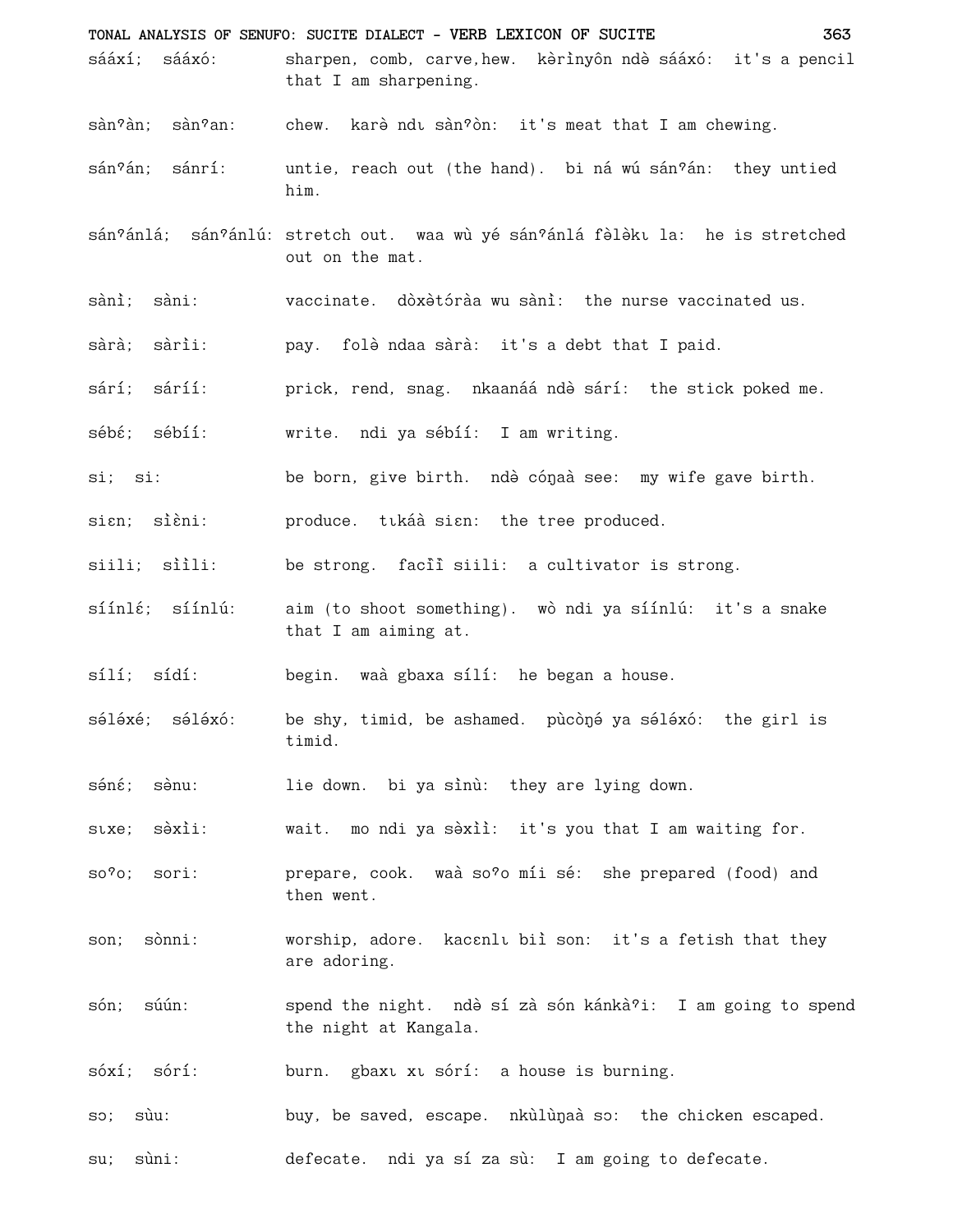| sú; súlí:          | TONAL ANALYSIS OF SENUFO: SUCITE DIALECT - VERB LEXICON OF SUCITE<br>364<br>pound. fòxè bi súlí: it's corn they are pounding. |
|--------------------|-------------------------------------------------------------------------------------------------------------------------------|
| sú; súxélú:        | poke, jab. máscnénáá ndé sú: the needle poked me.                                                                             |
| sùùrì; sùùru:      | exagerate, be too much. wu ya lí mà sùùrì: he ate too much                                                                    |
| suxılo; sùxəlu:    | crouch. nàng súxéló: the man is crouched.                                                                                     |
| suxıri; sùxèru:    | sift. mbiibé suxuri: sift the flour.                                                                                          |
| súxérí; súxérú:    | shake. mambélény ya wòrè súxérú: the car is shaking us.                                                                       |
| t                  |                                                                                                                               |
| ta; tàa:           | receive, find. ndaà mo tu <sup>n</sup> tudé ta: I received your<br>commission.                                                |
| taala; tààlu:      | carress, pat. ndi ya ná pónnu tààlù: am patting my dog.                                                                       |
| taanla; tàànlu:    | align, lign up. bù bortnyé taanla: they ligned up the<br>sacks.                                                               |
| táánlá; táánlú:    | measure, compare. sòo ndu táánlú: it's millet that I am<br>measuring.                                                         |
| táánlá; tàanntàan: | like, please, be content. mo ná ba ndè sáárí ku ná táân<br>ndii: you came to greet me, that pleased me.                       |
| ta?a; tari:        | put on the fire. wu ya colè tari: he put a pot on the fire.                                                                   |
| tálá; tálíí:       | share, divide among, distribute. fùun ndò tálíí: it's<br>peanuts that I am distributing.                                      |
| tanba; tànbìi:     | learn, teach. ndi ya mekanızan yà tànbì: I'm learning to be<br>a mechanic.                                                    |
| tán?á; tánrí:      | stomp. waa ndè tán?án: he stomped me.                                                                                         |
|                    | tán?ánlá; tán?ánlú: stomp. wu ya fint tán?ánlú: he is stomping fonio.                                                         |
| tánlán; tàan:      | be good (to eat). makorunénaa tànlá taluxi: the macaroni is<br>good to eat.                                                   |
| táná; tánú:        | touch. wu ya ntánú fyáabí la lo?kkíi: they are touching the<br>fish in the water.                                             |
| tárá; táríí:       | stick, glue, bind. tambúrú tárá latáránu la: stick a stamp<br>on the letter.                                                  |

tèlì; tèdi: be used to. kan?àtaà ndu tèlì: I am used to fatigue.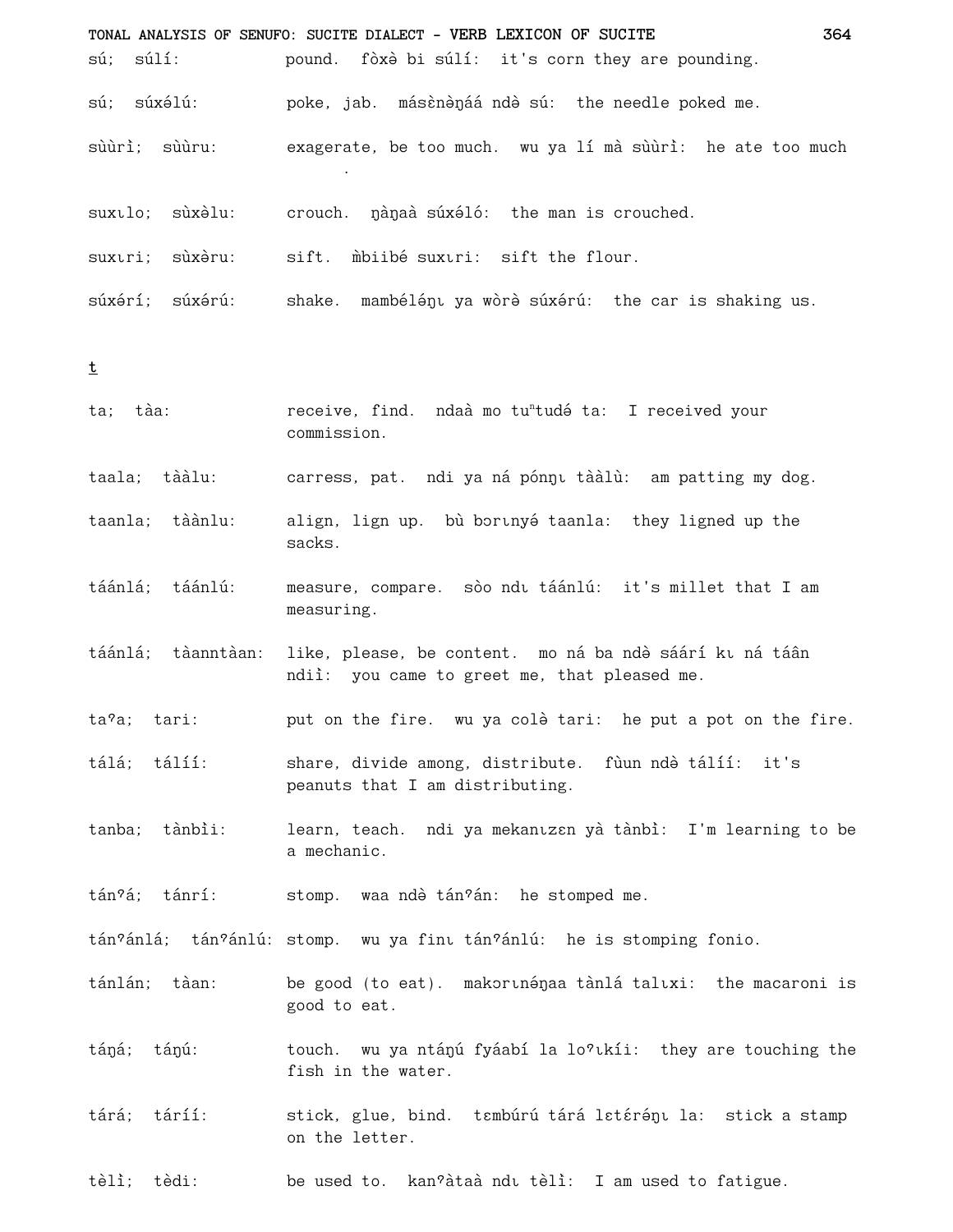## TONAL ANALYSIS OF SENUFO: SUCITE DIALECT - VERB LEXICON OF SUCITE

tε; tèe: show. ma nàànı tè: show your husband (to me).

- sit down. wu ya téún wà yèrí men: he doesn't sit down at téén tíín: téún: anybody's house (fig.).
- ténlémé: ténlémú: bargain for, haggle over, barter for. vàndine ndò ténlémú: it's a shirt that I am bartering for.

tèrè; tèrìi: slide, slip. waa tèrè: he slipped.

- téxí: tédí: place, put, set (a date), help. ba ná téxí baarény la: come and help me in the work.
- $t\hat{i}$ :  $t\hat{i}$ : braid, weave. waa vànlè tì: he is weaving a cloth.
- tèn: tèni: make a noise, rumble, crash (thunder). kulèni ya tèni: the thunder is crashing.

ture; tèrii: grind, crush. waa sòo tire: he is grinding millet.

- tàràxè; tàràxo: lodge at, unload. nà ponu waa tèrèxè ndùú: a stranger stayed at my place.
- tếún, tín; téní: be full. waa lì tèùn: he ate until he was full.
- tàxì: tárí: descend. ndu sí tèxì lùkii: I will go down to the creek.

to; tu: fall down. ndaà to: I fell down.

- tó: tóní: bury, close. gbu wù ya tóní: it's a corpse that we are burying.
- tonlo; tònlàxo: be long, make long. ndaà tonlo: I am tall.

tóró; tóríí: pass. tóró maa sé: pass on and go.

- tóréxó; tóróxú: accompany, have sent, send. ndè sí za sébé tóróxó moó: I will send you a letter.
- tón?ón; tónrí: dilute, draw out. ndaà mbii tón?ón: I am mixing water with the flour.
- tórí; tódí: count. ndi ya sıkàa tódí: I am counting goats.
- tun; tùnni: send someboly on an errand. bi yà ndu tùnnì: he sent me on an errand.
- tuuxo; tùùxo: clean, wipe, rub. wu ya wú kényı tùùxò: he is rubbing his hands.
- tùxì; tùxìi: vomit. cànu ya tùxiì: the child is vomitting.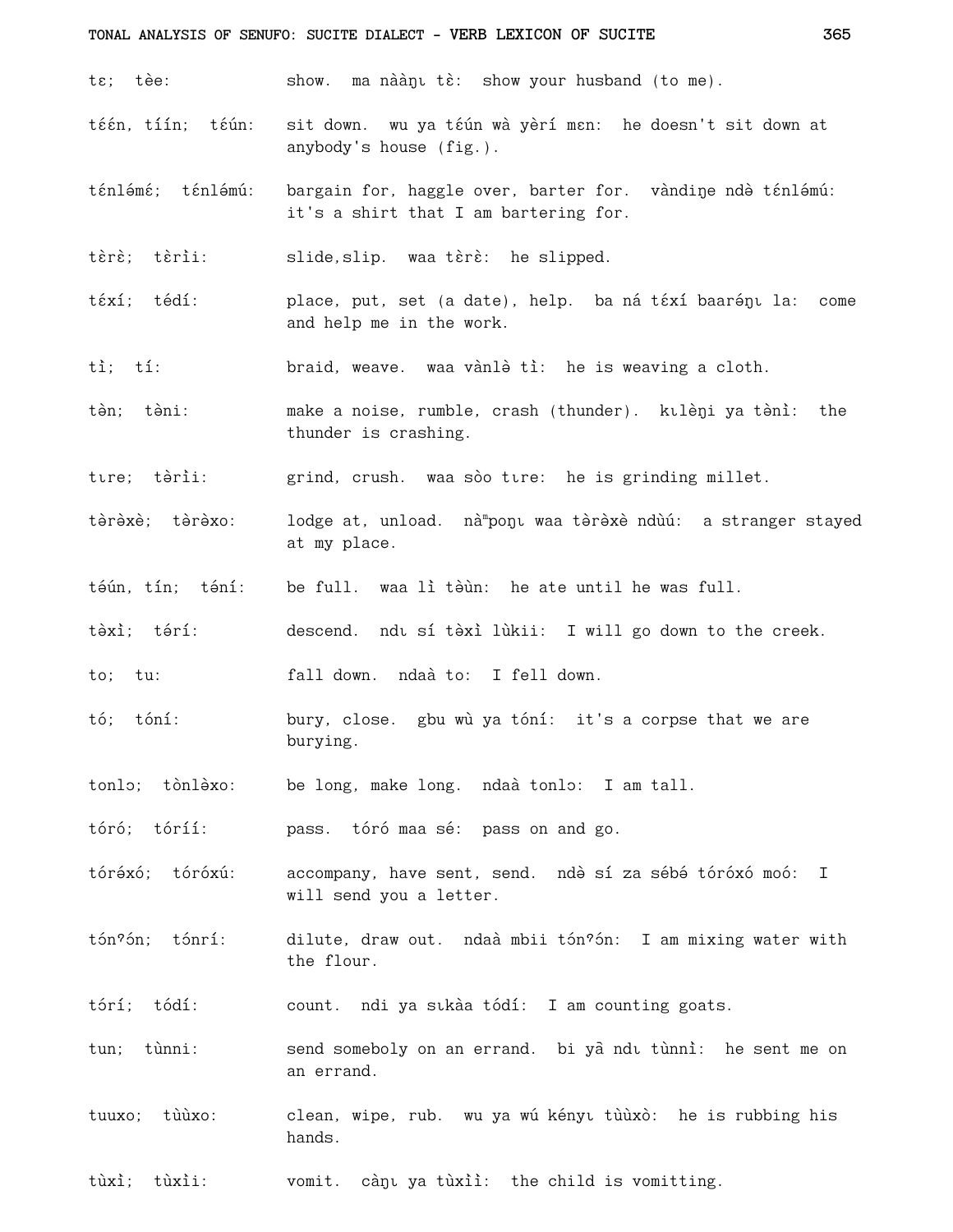TONAL ANALYSIS OF SENUFO: SUCITE DIALECT - VERB LEXICON OF SUCITE 366 túxí: túrí: dig, deepen. kacù ndi ya túrí: I'm digging for a mouse. tuxo; tuxii: carry transport. mòlè ndaà tuxo: it's rice that I carried.

 $\underline{\textbf{w}}$ 

- wá; wáá: throw, misplace. wu ná wá wú yárényi: he misplaced some of his objects.
- wa?a; wari: dry, be courageous, be hard, difficult. mbibáà wa?a: the flour is dry.
- $w \acute{\textbf{e}} \acute{\textbf{e}}$ :  $w 11$ : look, visit, maà nta ná wíí man: don't look at me.
- wéréné; wérénú: heat, bother, be a pest, annoy, vex. mo ndè wéréné: you bug me.
- wérí; wéréxó: be rapid, be in a hurry. wérí má kàrèkíli: hurry up with what you're doing.
- wó; wúú: be black, forget. ndè fúnáá wò: I forgot (lit. my insides blackened).
- wu: wùni: pour, make bricks. wu ya nèfân wùnì: he is pouring bricks.

wúlí; wúdí: wash. ndi ya wúdí: I am washing myself.

wùlò; wúú: take out, clean up/clear out a well. belekunáa belekt wulo: the well digger cleared out the well.

wúréxí: wúréxó: mix up (things), be mistaken. ndaa wùrèxí: I got mixed up.

 $\mathbf{x}$ 

yá; yá: be sick. wu ya yá: he is sick.

yààlà; yààlu: yawn. waa yààlà: he yawned.

leave, reserve, abandon, permit. wu ya<sup>9</sup>a waa sé: let him ya?a; yari: go.

- yà?àrì; yà?àru: shake. wu ya tiké yà?àrù: he is shaking the tree.
- yala; yàlèxo: be sufficient. kaàtaà yala: the meat is sufficient.
- yéré; yéríí: stop (intr.), stand. yéré wú táún: stop beside him.
- yéréné; yérénú: stop (tr.). wu ya wú yérénú: he stopped him.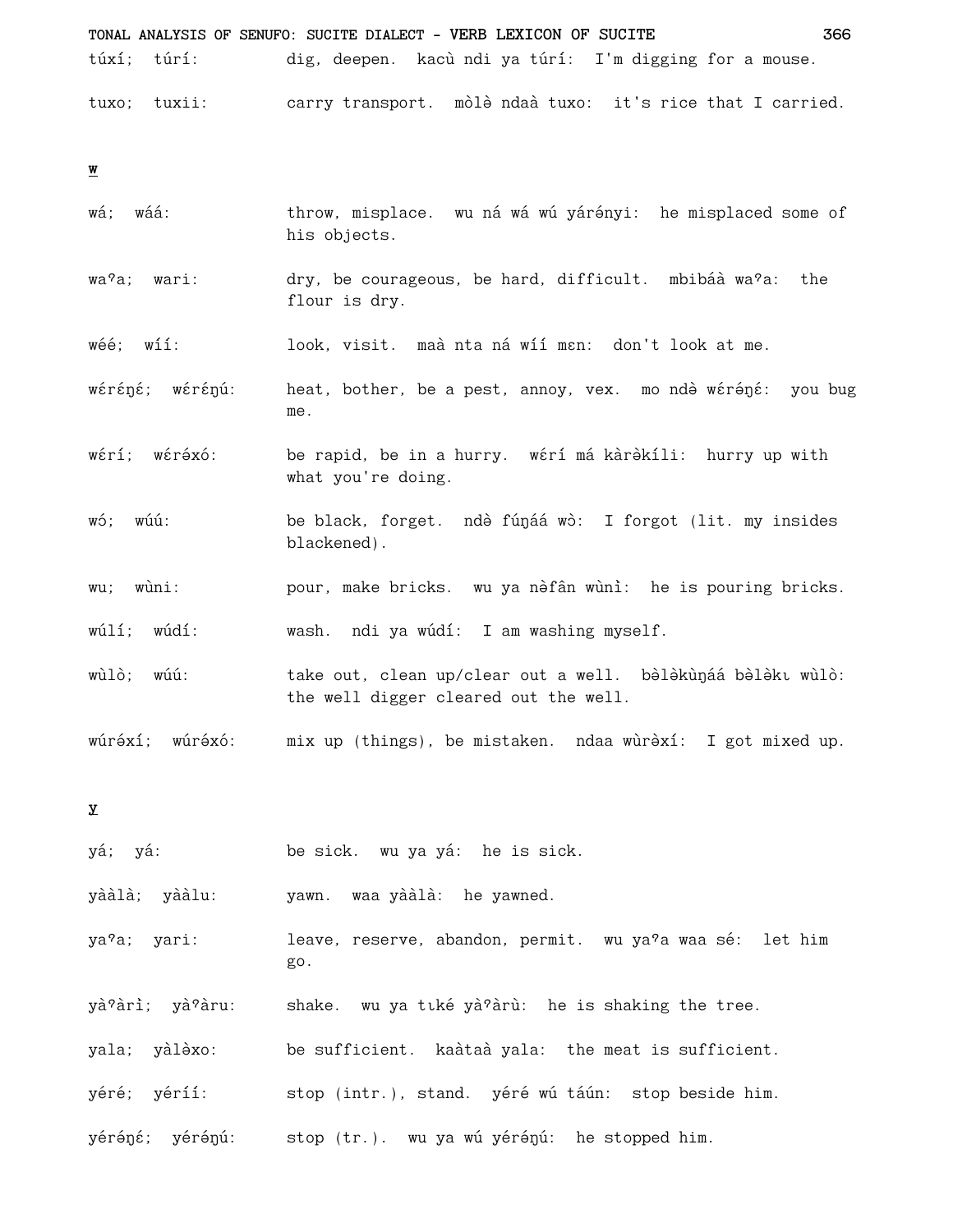**TONAL ANALYSIS OF SENUFO: SUCITE DIALECT - VERB LEXICON OF SUCITE 367** yéxé; yéxíí: question, ask about someone. sa wú yéxé: go and ask him. yéré; yéríí: wear out, spoil, damage. ndi vànyi ya yéríí: my clothes are wearing out. yeri; yèrèxo: counsel, advise. ndaà wu yere baarénu wòké la: I advised him about the work. yèrì; yìdi: get up, fly, come from. waa yèrì: he got up. ytri; ytri: call, invite. ndi ya mo ytri ma ba lì: I am inviting you to come and eat. yèrèxè; yèrèxo: raise, wake up (tr.), straighten up. ndaà kampèni yèrèxè: I raised the finger. yiu, yi; yìni: jump. bi ya yìnì: they are jumping. yo; yùu: split. kàncixe ndi ya yùù: it's wood that I am splitting. yó; yúú: water. naŋgón̥ ndi ya yúú: it's the garden that I am watering. yù; yúlí: steal, trick, rip-off. wurè ya yúlí: him, he steals. yùxì; yùxìi: squeeze (orange), milk (cow), wring. waa vànnyt yùxì: she is wringing out the clothes.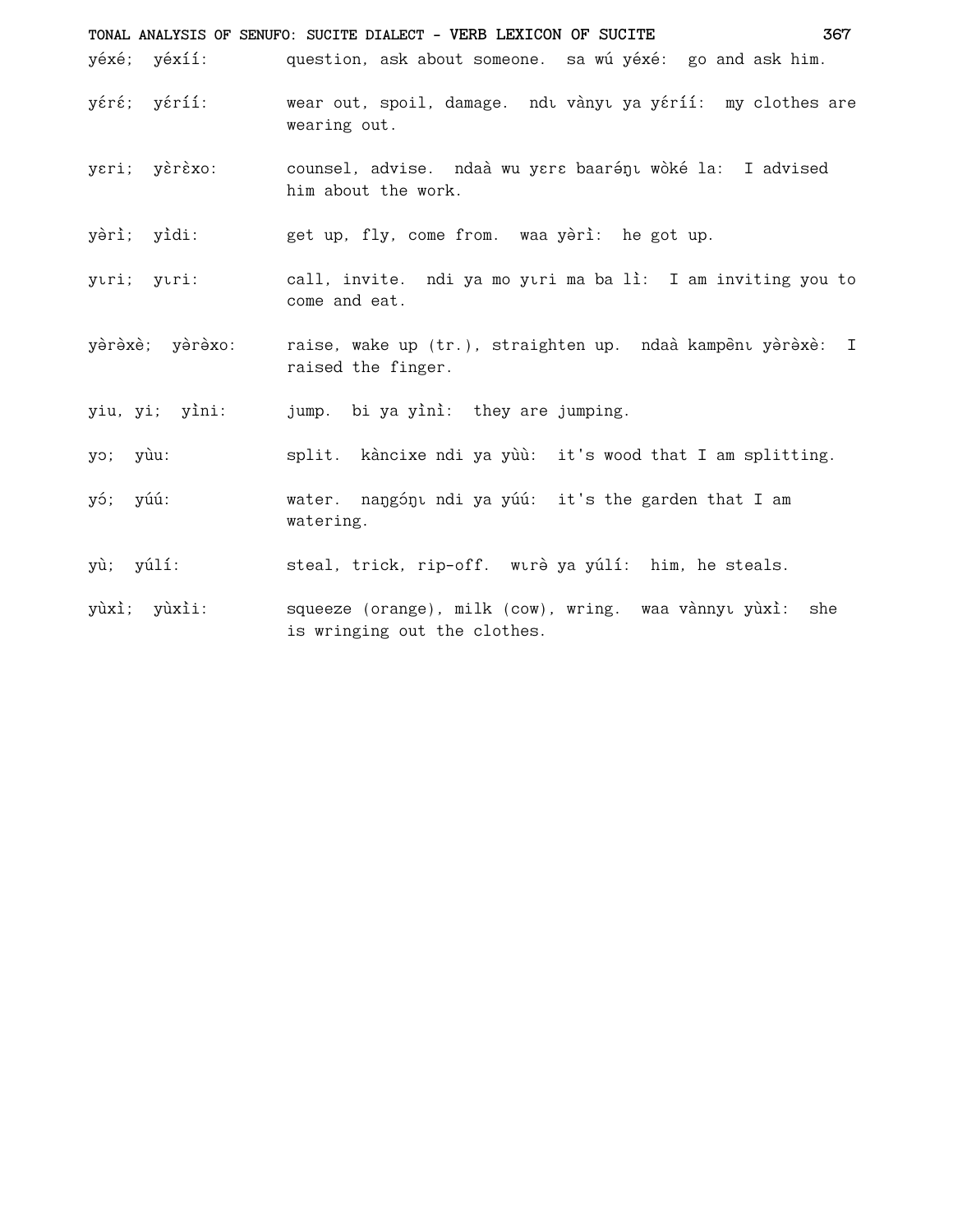**TONAL ANALYSIS OF SENUFO: SUCITE DIALECT - WELMER'S QUESTIONNAIRE 368 WELMER'S QUESTIONNAIRE**

Transcription and French translation by Traoré Gnoudjotien. Tone Analysis and English translation by Anne Garber.

The following questionnaire was designed by Welmers for the purpose of doing a quick survey of the basic structures of an African language. Specific vocabulary and syntactic structures were selected in order to facilitate a basic analysis and a comparative study between dialects and languages.

This Sucite questionnaire includes a French and English translation for each item and English glosses. At this point, glosses are tentative, pending a more thorough consultation with a Sucite speaker. The transcription, though on the whole accurate, does have some inconsistencies that cannot be corrected until I get it checked out with a Sucite speaker. Underlying tone is marked above the tone-bearing units especially in cases where the surface tone is different than the underlying tone. Below is an explanation of the symbols used:

| Low tone |
|----------|
|          |

H High tone

M Mid tone (Lh)

Mw Weak Mid tone (Hl)

 $ML$  Mid-Low tone  $(Hl)$ 

#### Abbreviations

|                | Q         | Question marker                        |                | INC    | Incompletive marker    |
|----------------|-----------|----------------------------------------|----------------|--------|------------------------|
|                | Fut.      | Future marker                          |                |        | CLAUSE M Clause Marker |
|                | <b>VP</b> | Verbal Particle                        | PP             |        | Postposition           |
|                | Neg.      | Negative Marker                        |                | Con.   | Connector              |
|                | REF       | Referential Pronoun                    |                | EXCLAM | Exclamation marker     |
|                | ?         | translation or transcription uncertain |                |        |                        |
| 1.             | M         | L M                                    |                |        |                        |
|                | son       | nu <sup>n</sup> kín                    | une personne   |        |                        |
|                | person    | one                                    | one person     |        |                        |
|                |           |                                        |                |        |                        |
| 2.             | LM        | LM                                     |                |        |                        |
|                | sìin      | suún                                   | deux personnes |        |                        |
|                | persons   | two                                    | two people     |        |                        |
|                |           |                                        |                |        |                        |
| $\mathbf{3}$ . | LM        | ML<br>M                                |                |        |                        |
|                | sìin      | ká <sup>n</sup> kúrû                   | cinq personnes |        |                        |
|                | persons   | five                                   | five people    |        |                        |
|                |           |                                        |                |        |                        |
| $\mathbf 4$ .  |           | L M                                    |                |        |                        |
|                | kàn?àn    | nè <sup>n</sup> kìn                    | un village     |        |                        |
|                | village   | one                                    | one village    |        |                        |
|                |           |                                        |                |        |                        |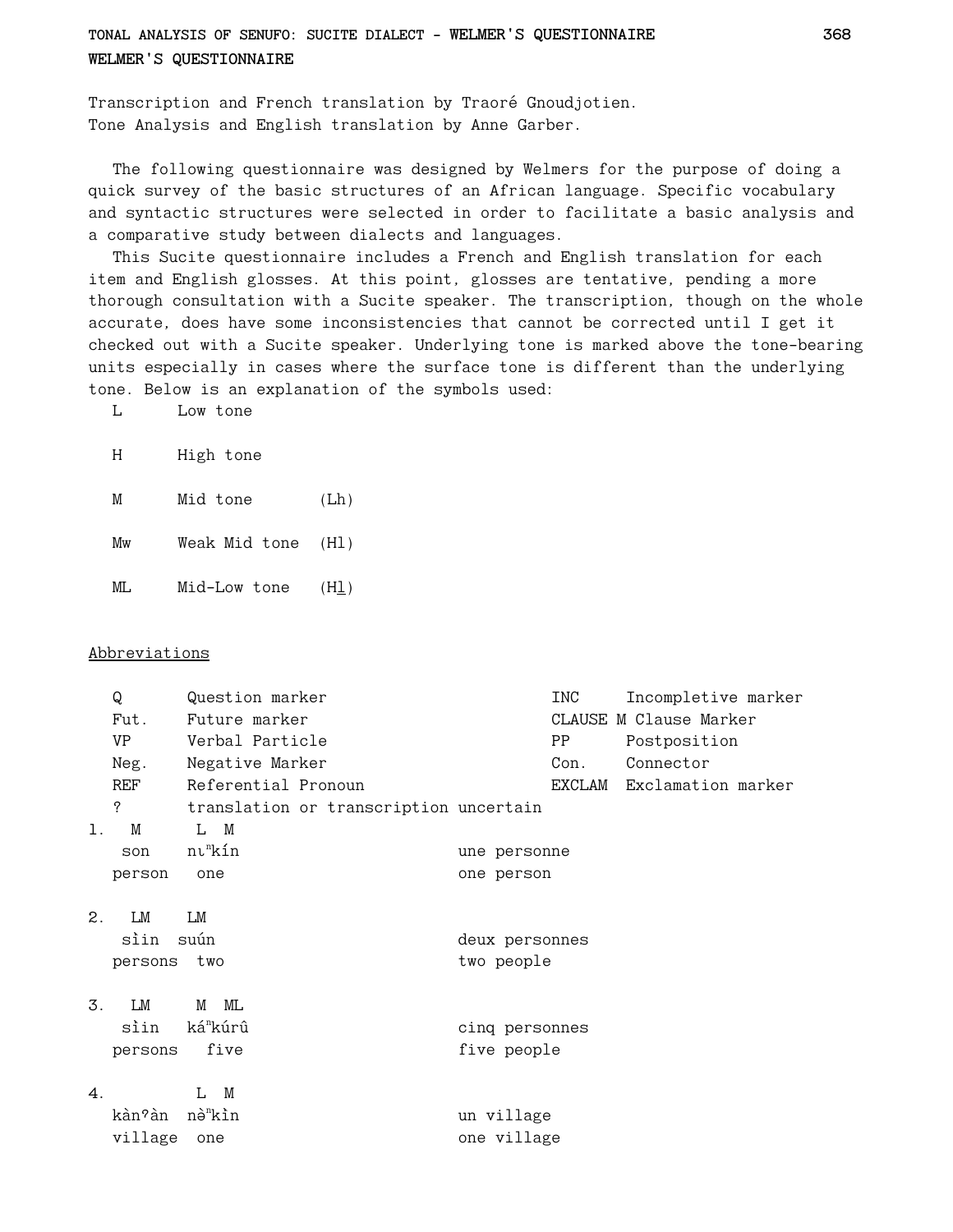| TONAL ANALYSIS OF SENUFO: SUCITE DIALECT - WELMER'S QUESTIONNAIRE<br>5.<br>L M |                                       |  |  |  |  |
|--------------------------------------------------------------------------------|---------------------------------------|--|--|--|--|
| kànyè sùùnni                                                                   | deux villages                         |  |  |  |  |
| villages two                                                                   | two villages                          |  |  |  |  |
|                                                                                |                                       |  |  |  |  |
| $M$ $ML$<br>6.                                                                 |                                       |  |  |  |  |
| kànyè kà <sup>n</sup> kúrû                                                     | cinq villages                         |  |  |  |  |
| villages<br>five                                                               | five villages                         |  |  |  |  |
| 7.<br>L M                                                                      |                                       |  |  |  |  |
| sè?èlè nè <sup>n</sup> kìn                                                     | un panier                             |  |  |  |  |
| basket one                                                                     | one basket                            |  |  |  |  |
|                                                                                |                                       |  |  |  |  |
| 8.<br>M<br>$\mathbf{L}$<br>M                                                   |                                       |  |  |  |  |
| sè?èni suunní                                                                  | deux paniers                          |  |  |  |  |
| baskets two                                                                    | two baskets                           |  |  |  |  |
| M<br>9.<br>M ML                                                                |                                       |  |  |  |  |
| sè?èni ká <sup>n</sup> kúrû                                                    | cinq paniers                          |  |  |  |  |
| baskets five                                                                   | five baskets                          |  |  |  |  |
|                                                                                |                                       |  |  |  |  |
| 10. M LM                                                                       |                                       |  |  |  |  |
| sıkàa suún                                                                     | deux chèvres                          |  |  |  |  |
| goats two                                                                      | two goats                             |  |  |  |  |
| 11.                                                                            |                                       |  |  |  |  |
| sèpélu punon                                                                   | tous les hommes                       |  |  |  |  |
| people all                                                                     | all the men                           |  |  |  |  |
|                                                                                |                                       |  |  |  |  |
| 12.                                                                            |                                       |  |  |  |  |
| kànyè<br>punon<br>villages all                                                 | tous les villages<br>all the villages |  |  |  |  |
|                                                                                |                                       |  |  |  |  |
| 13.L M M LM                                                                    |                                       |  |  |  |  |
| ndè sékààbí puné                                                               | toutes mes chèvres                    |  |  |  |  |
| goats<br>all<br>my                                                             | all my goats                          |  |  |  |  |
| 14.                                                                            |                                       |  |  |  |  |
| stcinye?tra                                                                    | beaucoup d'hommes                     |  |  |  |  |
| men<br>many                                                                    | many men                              |  |  |  |  |
|                                                                                |                                       |  |  |  |  |
| 15. M ML M                                                                     |                                       |  |  |  |  |
| stkanye?tre                                                                    | beaucoup de chèvres                   |  |  |  |  |
| goats many                                                                     | many goats                            |  |  |  |  |
| 16.                                                                            |                                       |  |  |  |  |
| lùnys?txs                                                                      | beaucoup d'eau                        |  |  |  |  |
| water many                                                                     | much water                            |  |  |  |  |
|                                                                                |                                       |  |  |  |  |
| 17.                                                                            |                                       |  |  |  |  |
| wà                                                                             | quelqu'un                             |  |  |  |  |
| someone                                                                        | someone                               |  |  |  |  |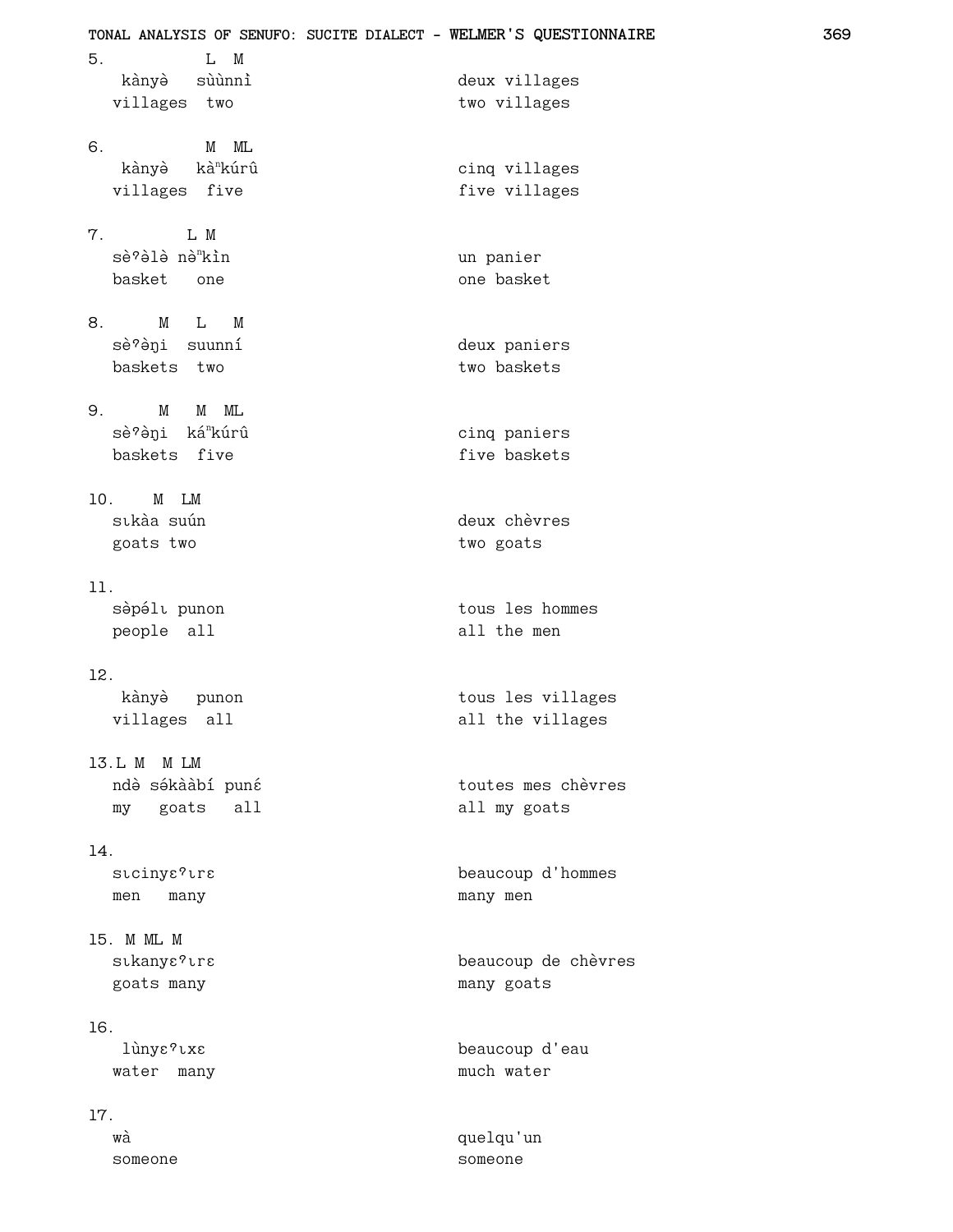TONAL ANALYSIS OF SENUFO: SUCITE DIALECT - WELMER'S QUESTIONNAIRE 18. pìì des hommes some some men 19. M pìì biì pàn ba mo wéé des hommes sont venus te voir some they come M you visit some men have come to see you  $20.$ mònlè ndaà so j'ai acheté du riz rice I buy I have bought some rice 21 ci nkânt là tun sen?én y a-t-il un autre moyen de faire do manner an other again cela? nye ndé la laa is there another way of doing that? is that on Q  $22.$ sanye?uru yaà wu nyaán peu d'hommes l'ont vu people many VP-not him see-Neg. few men have seen him 23. pìlaà ju na d'autres hommes ont dit qu'ils ne some others say that l'avaient pas vu  $L$  H nà wú nyaén some other men have said that they perì did not see him they-REF VP him see-Neg. L M  $24.$  $ML$ nkùu dá kànné nı nye ndùú je n'ai que peu de poulets chickens little only be mine I have but few chickens  $25.$ MT. mòlè cèrì kànné laa kòrò il ne reste que peu de riz there remains but little rice rice little only  $26.$ M yàlàà xé jò dis-le encore again? it say say it again  $27.$ M wa yàlàà lu cè il l'a fait encore he again? it do he did it again  $ML$ 28.  $H$ ndı yaà ndé ci nkannı cèn mé ndu yaà ndé ci nkànnu cèn mé je ne sais pas faire ca<br>I not that do manner know Neg. I don't know how to do that je ne sais pas faire ca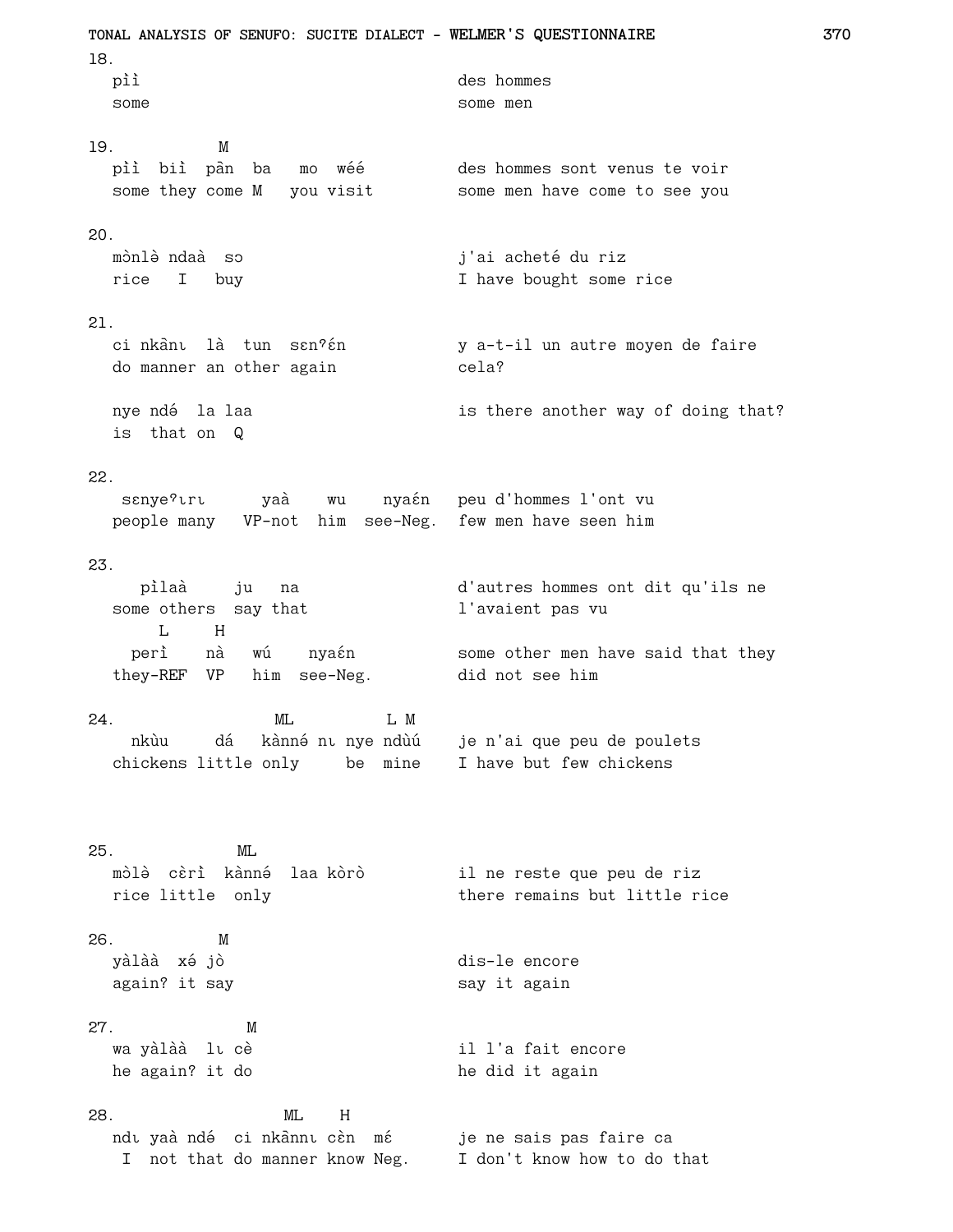**TONAL ANALYSIS OF SENUFO: SUCITE DIALECT - WELMER'S QUESTIONNAIRE 371** 29. ndı yaà wu nyaén je ne l'ai pas vu I not him see-Neg. I did not see him 30. wu ya má nénjàà il va venir aujourd'hui he come today he will come today 31. biì pan tánjàà ils sont venus hier they come yesterday they came yesterday 32. bi ya má nyè<sup>m</sup>panna ils vont venir demain they come tomorrow they will come towmorrow 33. lá?á pan nyè™panŋa reviens demain return come tomorrow **return** tomorrow 34. Mw pan ná lo<sup>9</sup>ií némbèerèmé en la apporte de l'eau tout de suite come water right now bring some water right away 35. wu nye kàn°àn la némbèdê il est au village en ce moment he be village in right now he is at the village at this moment 36. ndè ná mpan ná?án tánjàà, je suis venu ici hier, mais tu I come here yesterday n'etais pas là H mo síì na nci ná?éen is I came here yesterday, but you were you but VP be here-Neg. not there 37. H I. M waa tìín ná?án canncàa suunní il est resté là deux jours he stay here days two he stayed there two days 38. yalıri ná nci wa $\acute{\text{s}}$  wa $\acute{\text{s}}$  wa $\acute{\text{s}}$  il n'y avait pas de nourriture là food be there-Neg. there wasn't any food there 39. wu gbaké nye waa mé [nyeaanmé] sa maison est là-bas his house be there his house is over there 40. L M wòrè sé ba nkárí wáá m̀é nyè™panŋa nous irons là demain we Fut. go there tomorrow we will go there tomorrow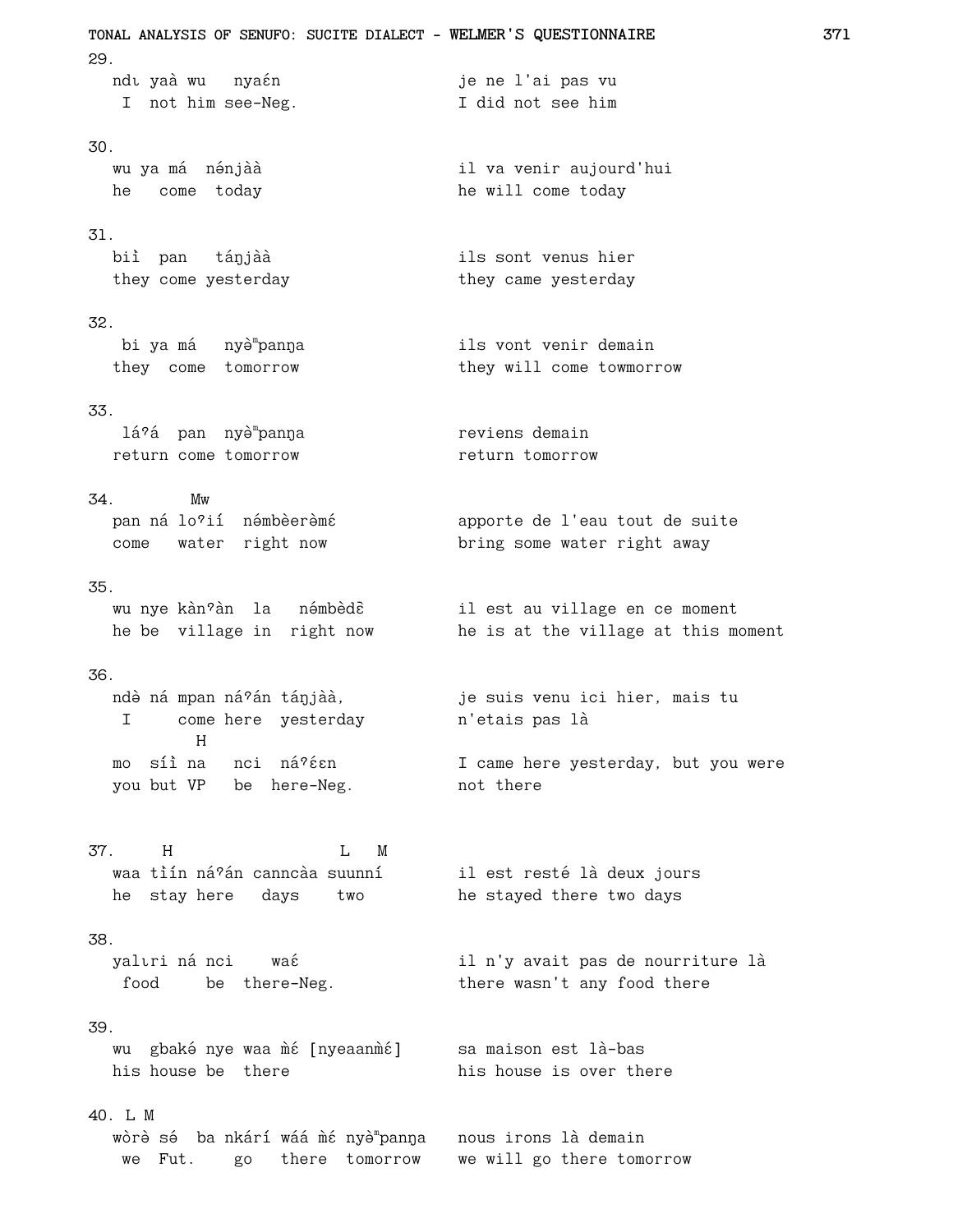**TONAL ANALYSIS OF SENUFO: SUCITE DIALECT - WELMER'S QUESTIONNAIRE 372** 41. L M Mw ndé nye ndè `nmúúnna isana isana ceci est mon couteau this be my knife this is my knife 42. Mw ndé nye `nmo<sup>n</sup>tıfeèdè ceci est un joli couteau<br>thic is this be knife-pretty this is a pretty knife 43. I. M T? nké nye nyè?éèn and nyember qu'est-ce que ceci? this be what what is this? 44. nké gbakáá pèli<br>
szereszte vette maison est grande this house large this house is large 45. nté kaàtaa pàn°ànxà de cette viande est dure this meat tough this meat is tough 46. Mw ndé nye `ŋmɔʰcɛnnɛ cela est un bon couteau that be knife-good that is a good knife 47. M L M Mw ndé nye ndè `nmúúnna isana mara di cela est mon couteau that be my knife that is my knife 48. L M T? nké nye nyè?éèn version du'est-ce que cela? that be what what what is that? 49. nké gbakéé kaa pèli dɛ bette maison-là est grande that house large that house is large 50. M L ngitun waa kèré joè di sangguna dit cela? who he that say who said that? 51. waà kafɛ̃kı fo wu ka<sup>n</sup>tà?àkíli il a soufflé dans ses mains he wind blow his hands-in he blew in his hands 52. kafèkı ya fùu fànºàn la le vent souffle fort wind is blowing force on the wind blows strongly 53. wu ya n mónné la contresse de la respire-t-il? he is breathing Q is he breathing?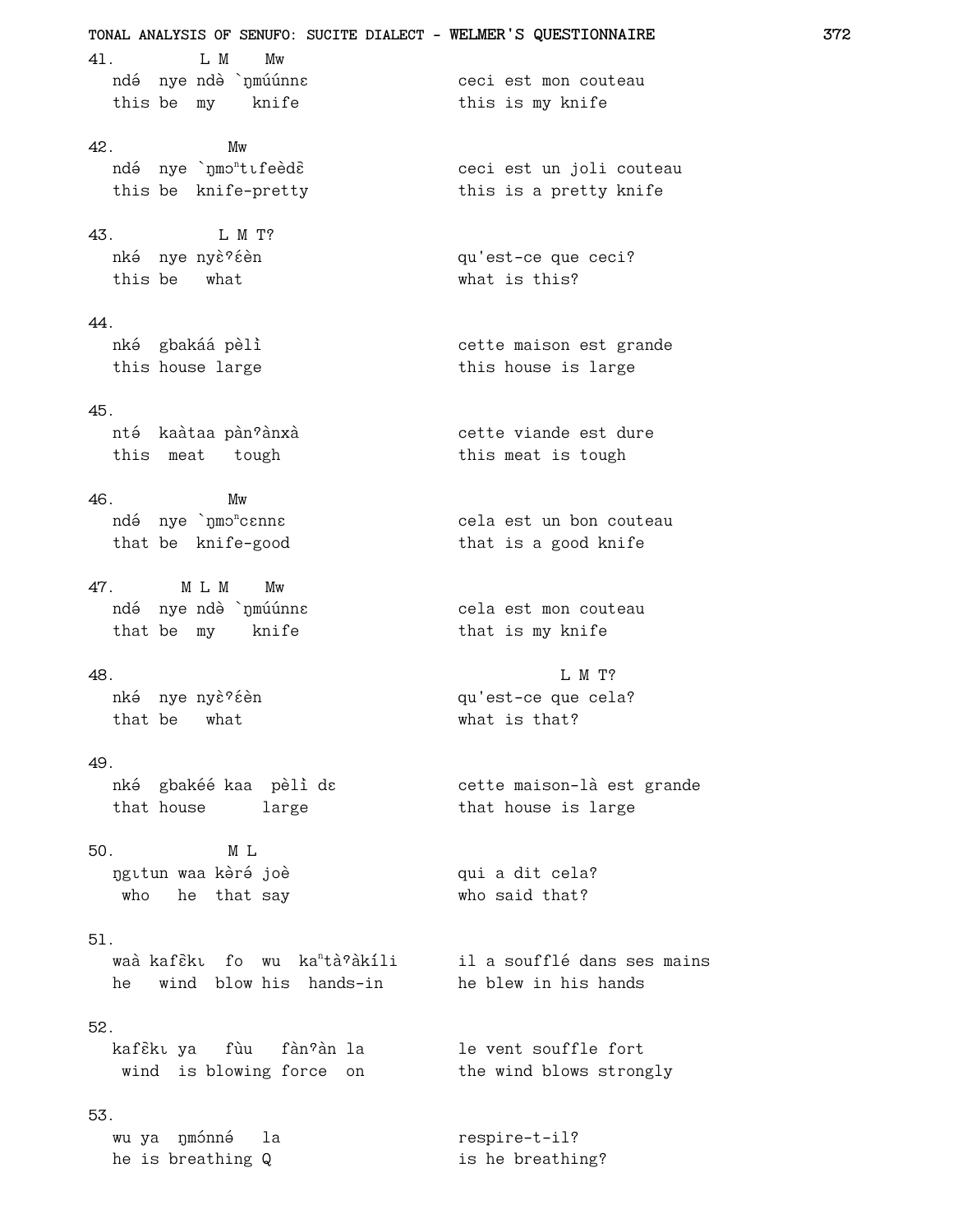TONAL ANALYSIS OF SENUFO: SUCITE DIALECT - WELMER'S QUESTIONNAIRE 54.  $H$ ce bois est humide, il ne brûlera nké kà<sup>n</sup>cikáá nyìné, ku this wood wet it pas ya?á ntanyí ma this wood is damp, it will not burn will-Neg. INC burn Neg. 55. L M Mw  $H$ nàka ndè yárényu puné sòrèxó le feu a brûlé tous mes objets fire my things all burn the fire burned all my things 56. ngitun wu ya má wéè qui arrive? who he come there-Q who's coming?  $57<sub>1</sub>$ elle s'est mise à crier wì wá na nkúlılú she throw and cry she started to cry 58. wa kùl(è)láà mon elle a crié longtemps she cry be-long she cried a long time 59. sèpélıbí ya nkò?i kàn?ànkı les gens sont en train danser au people are dancing village village  $ML$ fùnníì the people are dancing at the inside-in village 60.  $H$ bii kò?àà nyèkı mbùxí ils ont dansé toute la nuit they danced the whole night they dance morning open 61.L M ML ndè túna kù mon père est mort my father died my father is dead 62. waa kù tánjéè il est mort l'an dernier he die last year he died last year 63. nkùtunnináà tu nyèngila le singe est tombé sur le sol monkey fall ground on the monkey has fallen on the ground 64. kaà tu c'est tombé dans l'eau lo?okíi it fall the water-in it fell in the water 65. waà tuù kaàku kaxi il est tombé et s'est cassé le bras he fall the arm break he fell and broke his arm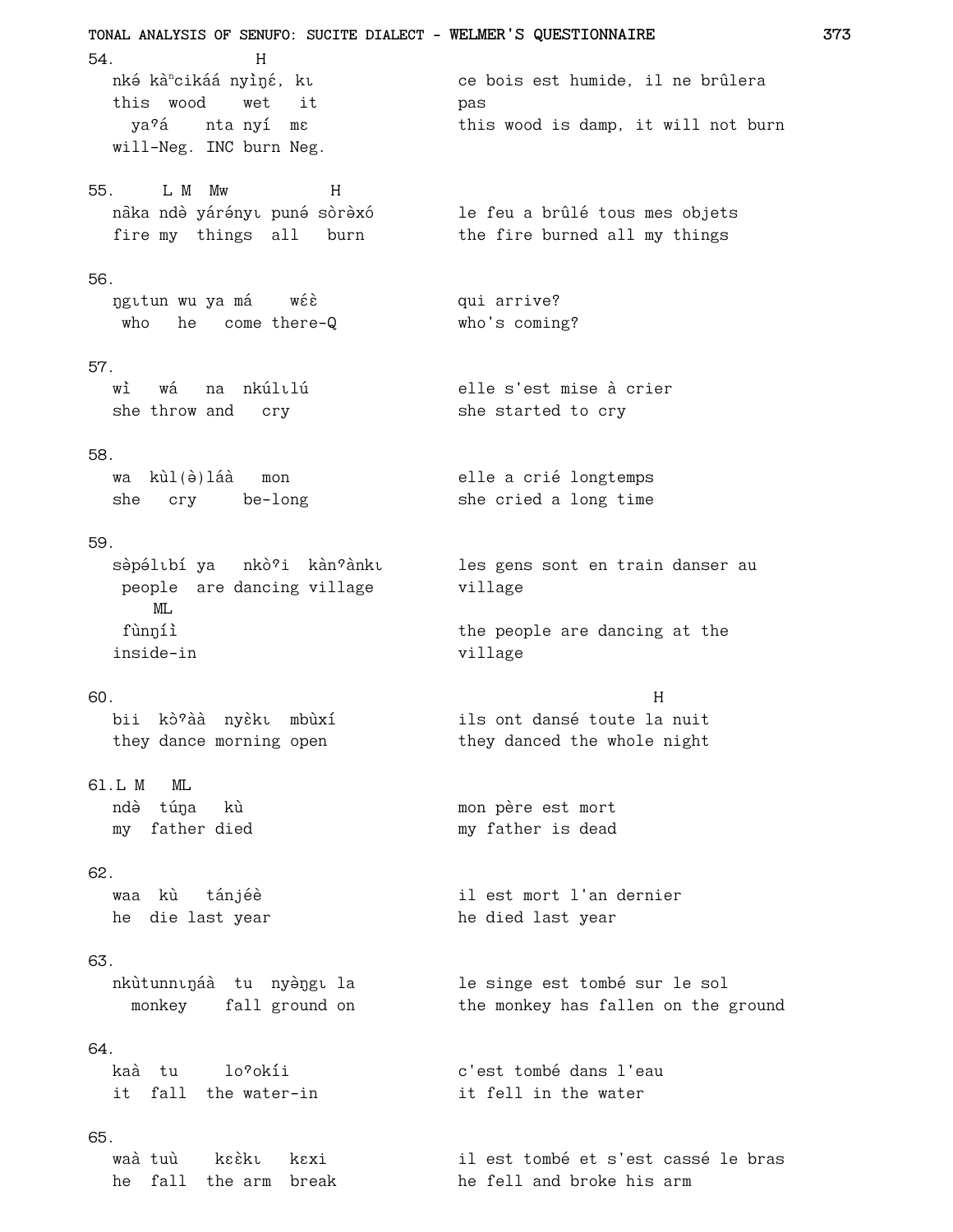66. tıkáà tuù kùnı pari l'arbre est tombé à traverse le tree fall the road cross chemin the tree has fallen across the road 67. ma<sup>9</sup>àn nta-fyèxè mé n'aie pas peur you-Neg. INC afraid Neg. don't be afraid 68. waa fyàù il a eu peur he fear he was afraid 69. wu ná ndu conlèna bì yé gbón lui et mon frère se sont battus he and my brother they hit/fight he and my brother fought each other 70. waa xè wá lo?okíi. il a jeté cela dans l'eau, et cela he it throw water-in a flotté hàn xì wá na nyání he threw that in the water, and it it float floated 71.  $L$  M lùku ya kàn?ànku pàd(?) ì la rivière coule à travers le river is village crossing village the river flows through the village  $72.$ nké nciìnngu la lùku la riviére coule dans cette this direction on river direction lò?òké ya fúú na sé the river flows in this direction water is and going 73. l'oiseau s'est envolé sá<sup>n</sup>ciìnna yèrì the bird is in flight bird fly 74. lı ya?á nja njèrè ma il ne sait pas voler it Fut. Neg. be able fly Neg. he doesn't know how to fly 75. H waa cè?é il a ri he laugh he laughed 76.  $H$ waa sèné il s'est couché he lie down he went to bed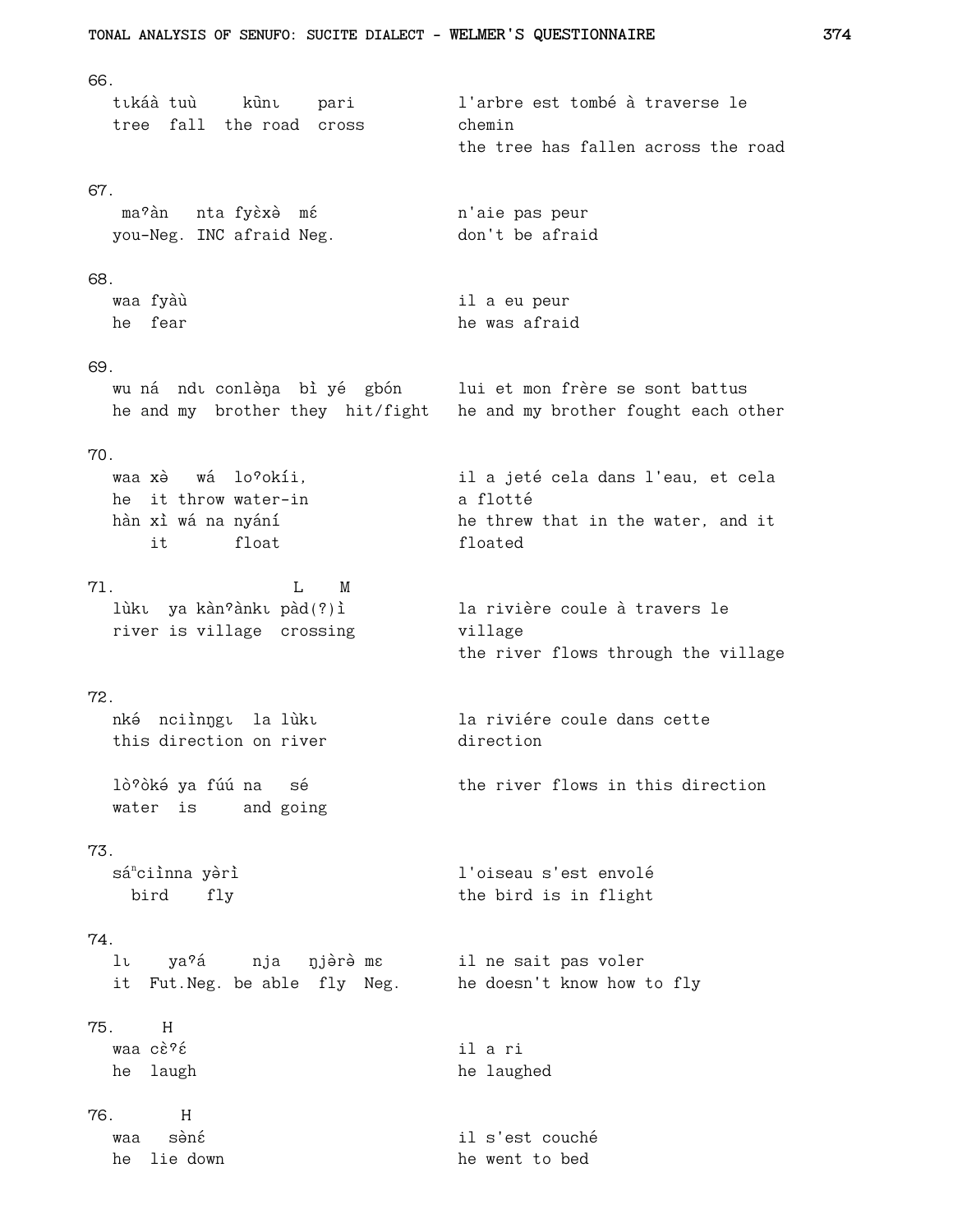TONAL ANALYSIS OF SENUFO: SUCITE DIALECT - WELMER'S QUESTIONNAIRE 77.  $H$ waa tènláà nya xu kànndùké la il a habité dans le même village he sit see its village-same? on he lived in the same village 78. est-il encore vivant? wu san?an nye sì la laa he still be life with Q is he living again  $H$ bii mèn?ènkí cèlàà nyèku mbùxí ils ont chanté toute la nuit<br>they song sing morning open they sang the whole night 80. H waa tèén il s'est assis he sit he sat 81. H L M waa nmònló canncàa taanrí il a dormi trois jours he sleep days three he slept three days 82.  $H$ il a parlé au chef waà ju ná dèxètéxéniì he speak with chief-with he spoke to the chief 83. waà ju fàn?àn la il a parler fort he speak force with he spoke loudly 84. waa kà?àxà can nyèŋgɪ la il a craché par terre he spat on the ground he spit drop ground on 85. il s'est levé waa yèrì he get up he got up 86. H waa yèré il s'est arrêté he stop he stopped 87. waà juubé ya<sup>9</sup>a il a cessé de parler he speech leave.stop he stopped talking le bois est devenu humide et il a 88.  $H$ tıkáá nyìné mí ntéún gonflé tree be-wet and swell the wood has become damp and is swollen 89. wu kèkaa tèùn son bras s'est gonflé his arm swell his arm has swollen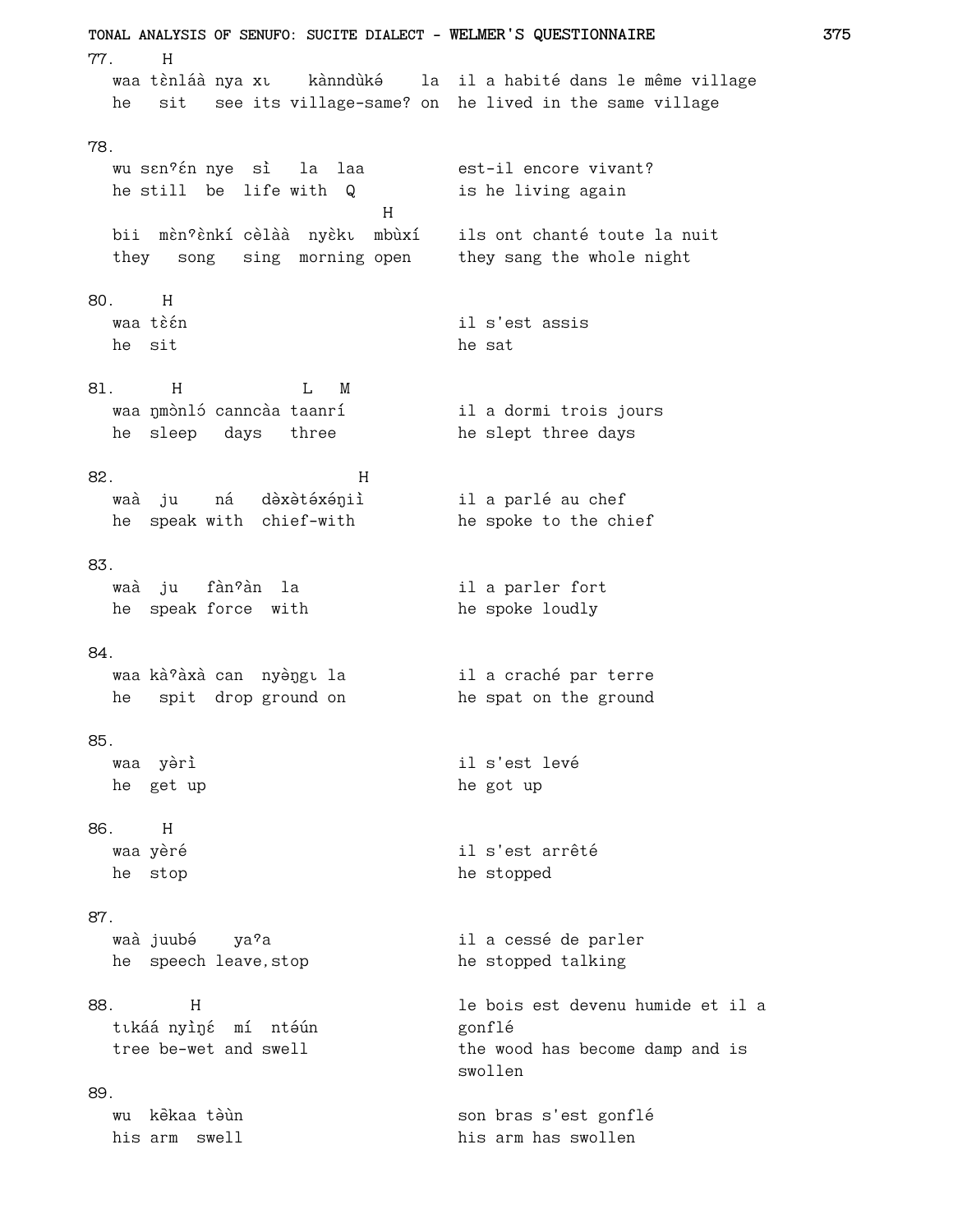**TONAL ANALYSIS OF SENUFO: SUCITE DIALECT - WELMER'S QUESTIONNAIRE 376** 90. ndu yaà lo?o cén mas man me sais pas nager I not water know Neg.  $\qquad \qquad$  I don't know how to swim 91. H ndaà lo?oké nyan tòró in j'ai traversé la rivière à la nage I river swim cross I swam across the river 92.<br>
ndu ya sùun na ndèsé lè ndš ya sùun na nd˜Ø s˜× l˜Ø je pense que je sais faire ca I think that I fut. it I think I know how to do that cên nceê know do 93. H ndaà xī sònŋà cāŋgī kò j'ai pensé à ca toute la journée I it think day end I thought of that all day 94. ndı caa sùun na wu sé mpan j'ai pensé qu'il allait venir I think that he fut. come I thought that he was going to come 95. H waa làˆa× il s'est retourné he return he returned 96. waà kortné kàrènà il a retourné la pirogue he canoe return he returned the canoe 97. H waa kàrà wèé sé ncén ngé<br>il a tourné la tête pour voir qui he turn look to know who venait wu má wá nge he turned his head to see who was he come there CLAUSE M coming 98. L M gbayš taanri to×ro× mi wa× kàr˜Ø depasse trois maisons puis tourne à houses three pass turn droit kàndixe entry in the go past three houses then turn right right 99. wu yaa ntùxì il vomit he vomit he throws up 100. wòraa yèri sixaà mo nous vous avons attendu longtemps<br>we you wait be-long how we waited for you a long time we waited for you a long time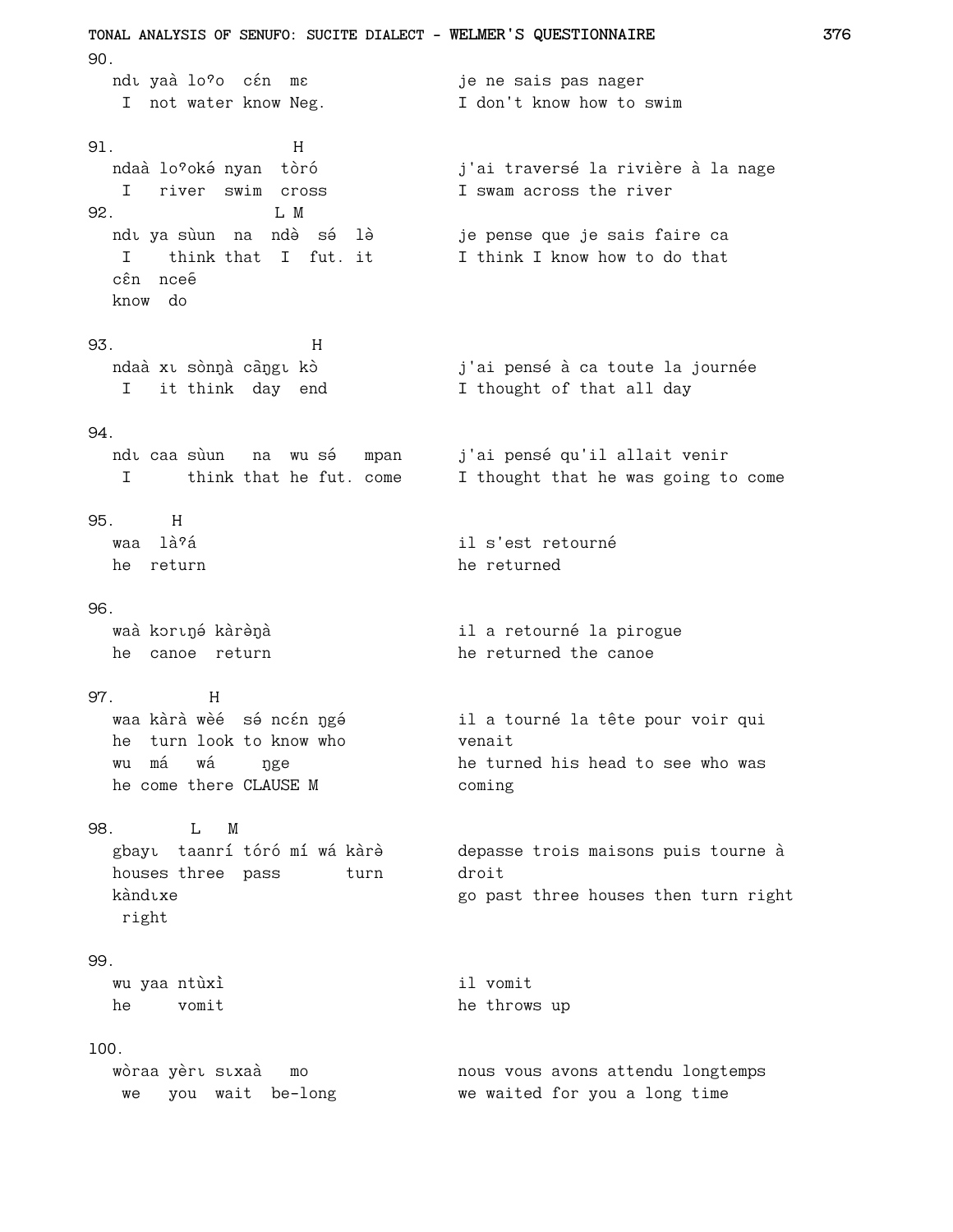TONAL ANALYSIS OF SENUFO: SUCITE DIALECT - WELMER'S QUESTIONNAIRE  $101.$  $L$  M wu ya mcá na ny ère mé sil ne sait pas marcher he Neg. be-able walk Neg. he doesn't know how to walk 102. H waa lùxí tıkíi il a grimpé dans l'arbre he climb tree-in he climbed the tree  $103. H$ waa lùxí fó nyanŋgé nyì<sup>n</sup>tiníi il a monté jusqu'au sommet de la he climb until hill top-PP colline he climbed to the top of the hill 104. lúxí ná?àn mé montes ici climb here climb up here 105. waa tèxi nyanngé la il descendu de la colline he descend hill PP he came down from the hill 106.  $H$  $ML$ waa cànı lùrèxó fáléki nyùníi il a hissé l'enfant sur la pierre he child lift stone head-PP he lifted the child up onto the stone 107.  $H$ waà kèku ncè il a lavé le bras he arm wash he washed his arm 108. il a descendu l'enfant de l'arbre waa cànı tərəxə tıkí-i he child descend tree-PP he got the child down from the tree 109 waà fori gbakí-i il est sorti de la maison he go out house-PP he went out of the house 110. waa yèrì kàn°ànki-i il a quitté le village he leave village-PP he left the village  $111.$  $\mathbf{L}$ waà nmolu wuló gbugbûnngí-i il a pris un couteau hors de la he knife take out box-the-PP boite he took a knife out of the box 112. wòraà nci gbakí-i sommes entrés dans la maison we enter house-PP let's go in the house 113. fyány $\varepsilon$ ?énlaà ji saànŋi beaucoup de poissons sont entrés fish many enter net-PP dans la nasse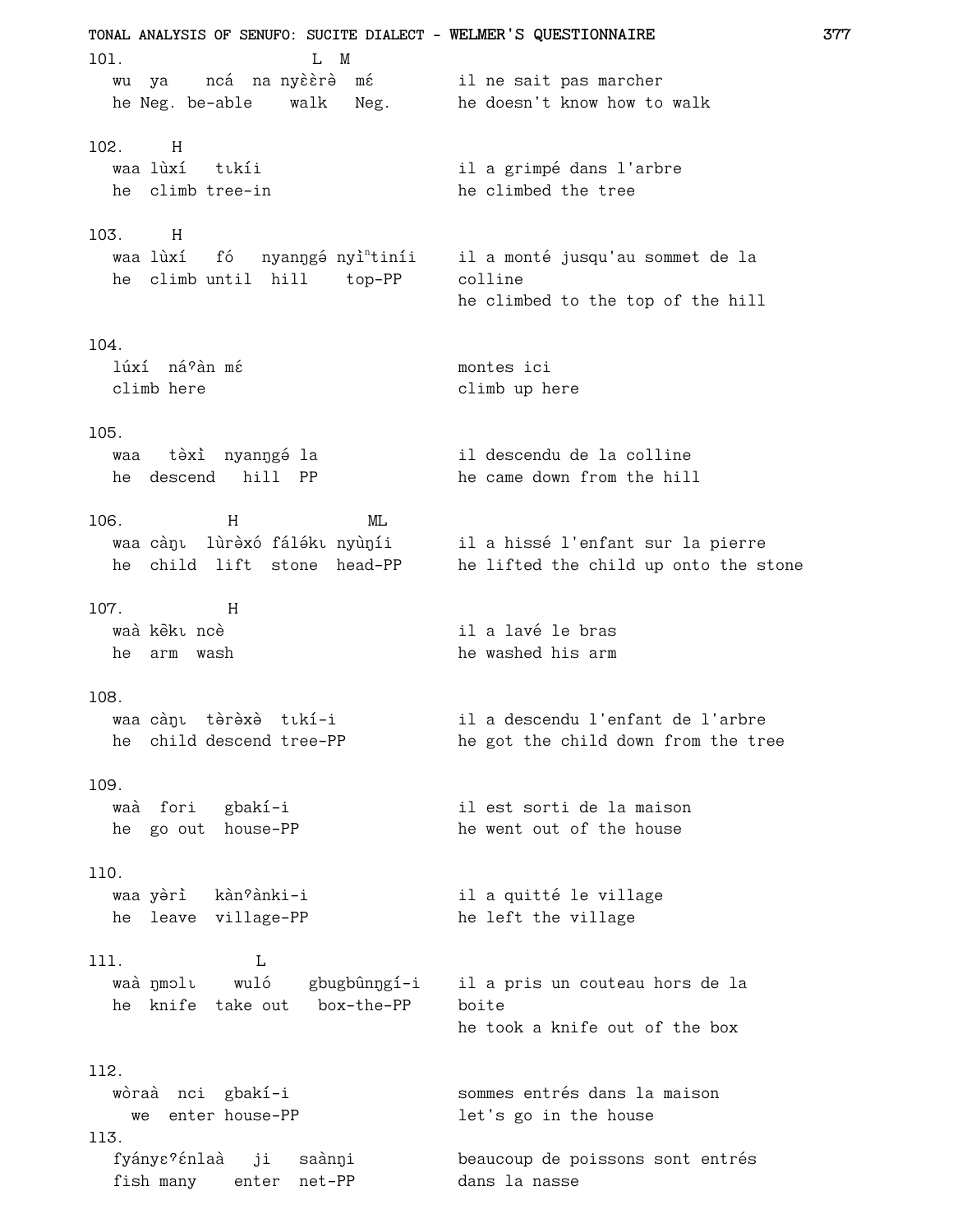TONAL ANALYSIS OF SENUFO: SUCITE DIALECT - WELMER'S QUESTIONNAIRE many fish have entered the net 114. il a mis le riz dans le sac waa mòlènu ne (?) bèt skí-i he rice put bag-in he put the rice in the bag 115. lo?o ne tonnu còòní-i mets de l'eau dans la marmite water put metal pot-PP put some water in the pot 116.  $H$ waà wilè kòn mí sénu sín il a creusé un trou et il y a planté he hole cut and post plant un piquet he dug a hole and he planted a post in it 117. waà kayi(?)dè ne nyokíi il a mis un morceau de viande dans he meat-piece put mouth-in la bouche he put a piece of meat in his mouth 118. wòra yèrì kàn'àn la mà nous sommes allés du village à notre we leave village to plantation L M  $H$ Mw kàrí wòrè la tétı we went from the village to our go our plantation PP plantation 119. waa yèrì kàn<sup>9</sup>àn la tánjà il a quitté le village hier he leave village PP yesterday he left the village yesterday 120.  $H$ waa kàrí nyèku la il est parti le matin he leave morning PP he left in the morning  $121.$ wòraà non ná?án tánjà nous sommes arrivés ici hier we arrive here yesterday we arrived here yesterday 122. L H nous sommes arrivés ici le soir wòraà non ná?án yàkòngé la we arrive here evening PP we arrived here in the evening 123. waà yiu kùnt la il a sauté à traver le chemin he jump road PP he jumped across the road 124. waà yiu wa tıkíi il a sauté de l'arbre he jumped from the tree he jump tree-PP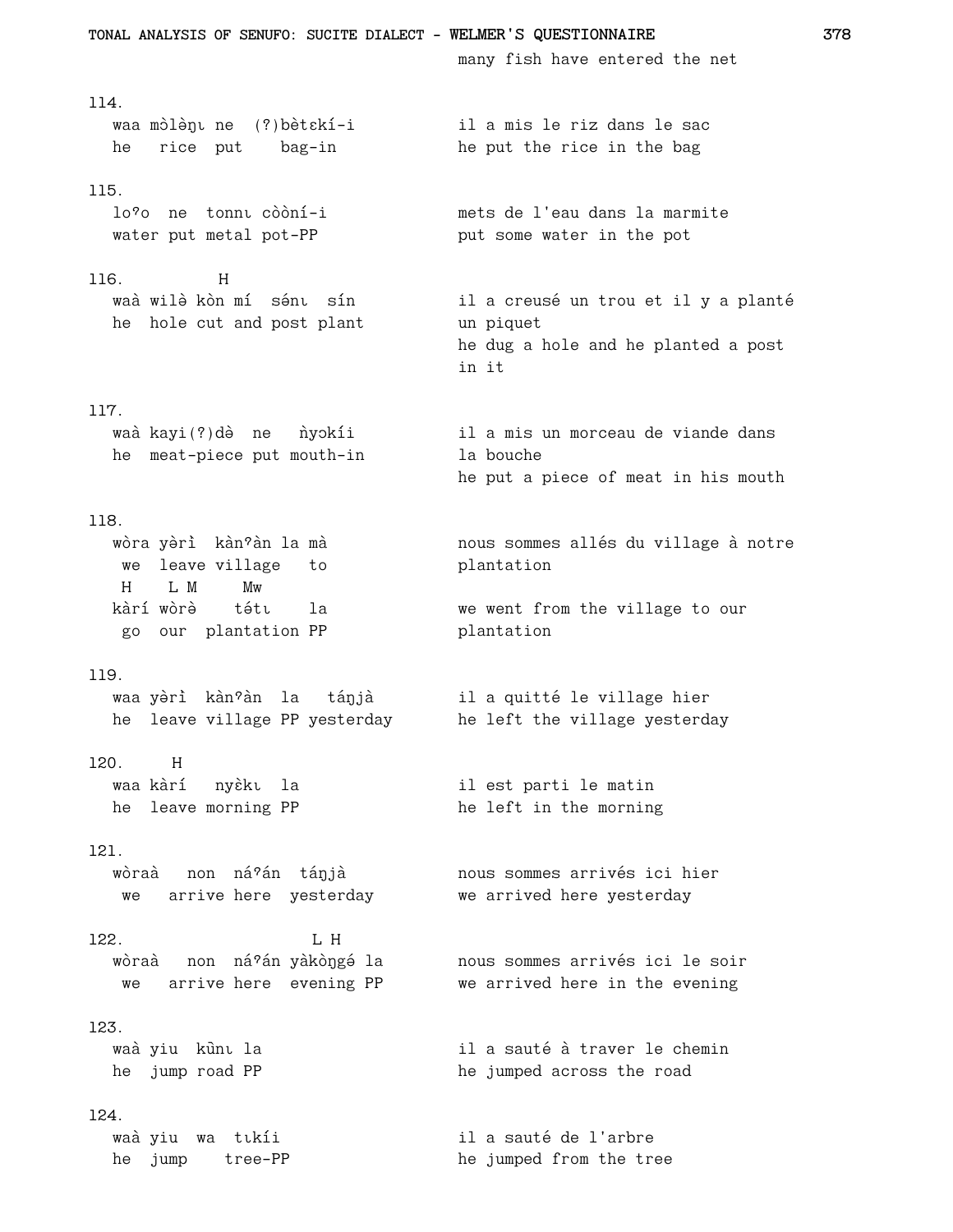**TONAL ANALYSIS OF SENUFO: SUCITE DIALECT - WELMER'S QUESTIONNAIRE 379** 125. waa kùnnàà yiu ngà wu yaà non mé il a sauté mais n'a pas pu atteindre he road jump but he not arrive Neg. he jumped but could not make it 126. biì juù mon ils ont parlé longtemps they talk be-long they talked for a long time 127. bi wù ká<sup>n</sup>cò ils ont parlé de lui they he talk about(derogatory) they talked about him 128. wu ya yu fàn(?) àn la il parle fort he speak force PP he speaks loudly 129. ML waà yiu tényùŋgé la **industen il a sauté par-dessus la buche** he jump log PP he jumped over the log 130. LH ndı ya sə̀cə̀rə́ yù version variable yer qui ya senoufo I senoufo speak I'm talking about senoufo 131. waa tà<sup>m</sup>pulu wá il a poussé un cri he noise-big? throw he gave a cry 132. H ndaa kùl(è)ló ngà bi ya *j'ai crié mais, ils ne m'ont pas* I cry out but they not entendu xè lóxée  $\qquad \qquad$  I cried out but they did not hear me it hear-Neg. 133. Mw pònŋaa wù tóókī non le chien lui a mordu la jambe dog his leg bite the dog bit him on the leg 134. MwML waa xè kón kayîn, tàkáki il a arraché en mordant un morceau de he it cut meat-piece place-chew-PP viande he bit off/tore off a piece of meat 135. waa mÛØl˜Ø sÛˆÛ elle a fait cuire du riz she rice cook she cooked some rice 136. waa nkùlè so?o elle a fait cuire un poulet she chicken cook she cooked a chicken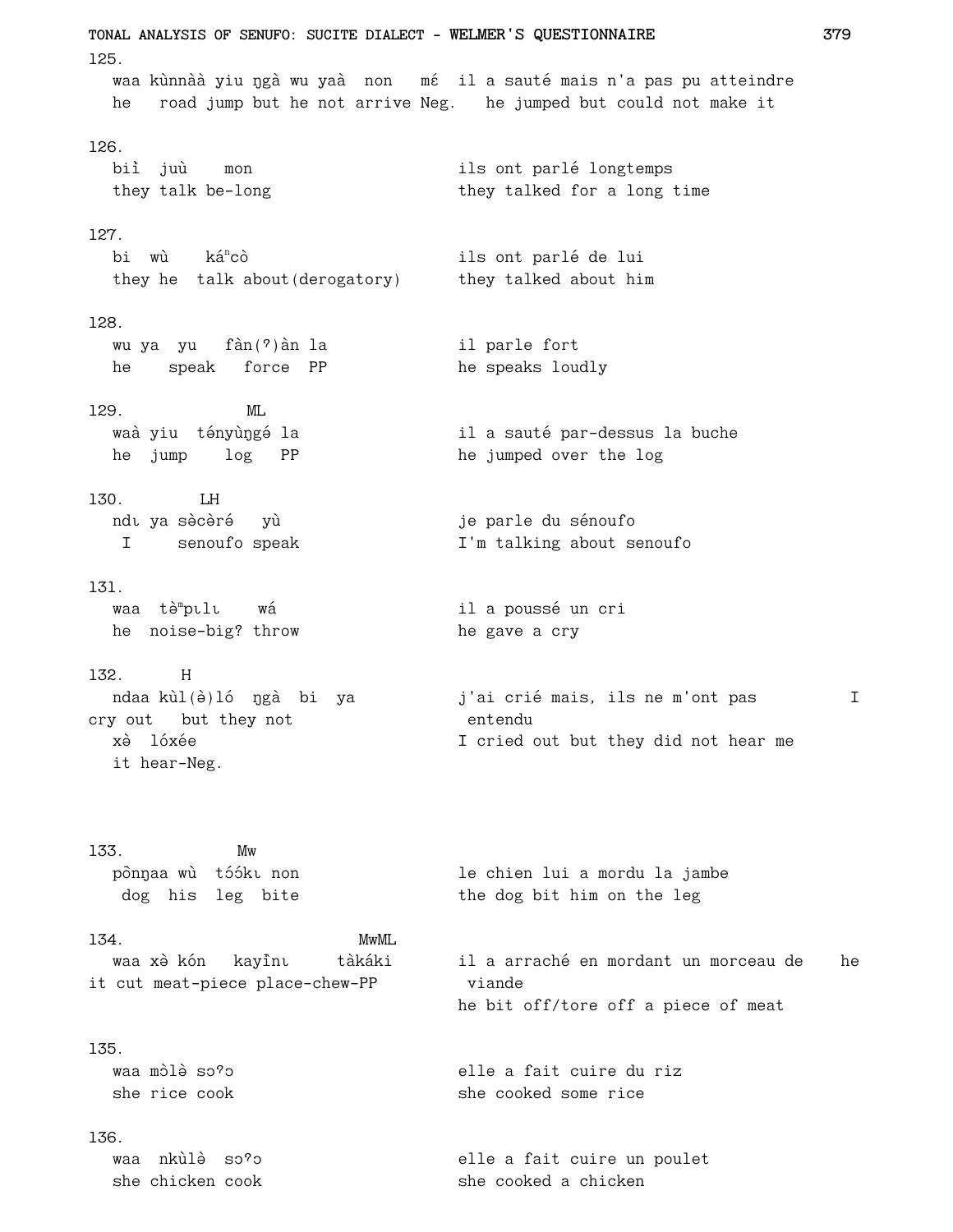137.  $H$ waa nkùùbí tòrí elle a compté les poulets she chickens count she counted the chickens 138.  $H$ waà tu<sup>n</sup>tà kon nungii il a tranché la liane he liana cut middle-in? he cut the liana 139. waa vànmpìí kón il a coupé le tissu he cloth cut he cut the cloth  $140.$ waà kèki konli il s'est coupé à la main he hand cut he cut his hand 141. L M ML waa kà<sup>n</sup>cìsóróxéyé pánlá il a coupé du bois à brûler he firewood cut he cut some firewood  $142.$ wu yaà nká nkón nkánné cén me il ne sait pas couper ca he not that cut manner know Neg. he doesn't know how to cut that 143. LH wù ya ndòrèyé túrí il est en train de deterrer les he yams dig up ignames he is digging up yams 144. waa lùny $\varepsilon$ ? anxu gba il a bu beaucoup d'eau he drank a lot of water he water-much drink 145. wòraa mòlè lì nous avons mangé du riz we rice eat we ate some rice 146.  $H$ wòraà karè kà nous avons mangé de la viande we meat chew-eat we ate some meat  $LM-H$  $147.$ waà wéré kan ndùú il m'a donné de l'argent he money give me-PP he gave me some money 148. wéré kan nùù donne moi de l'argent money give me-PP give me some money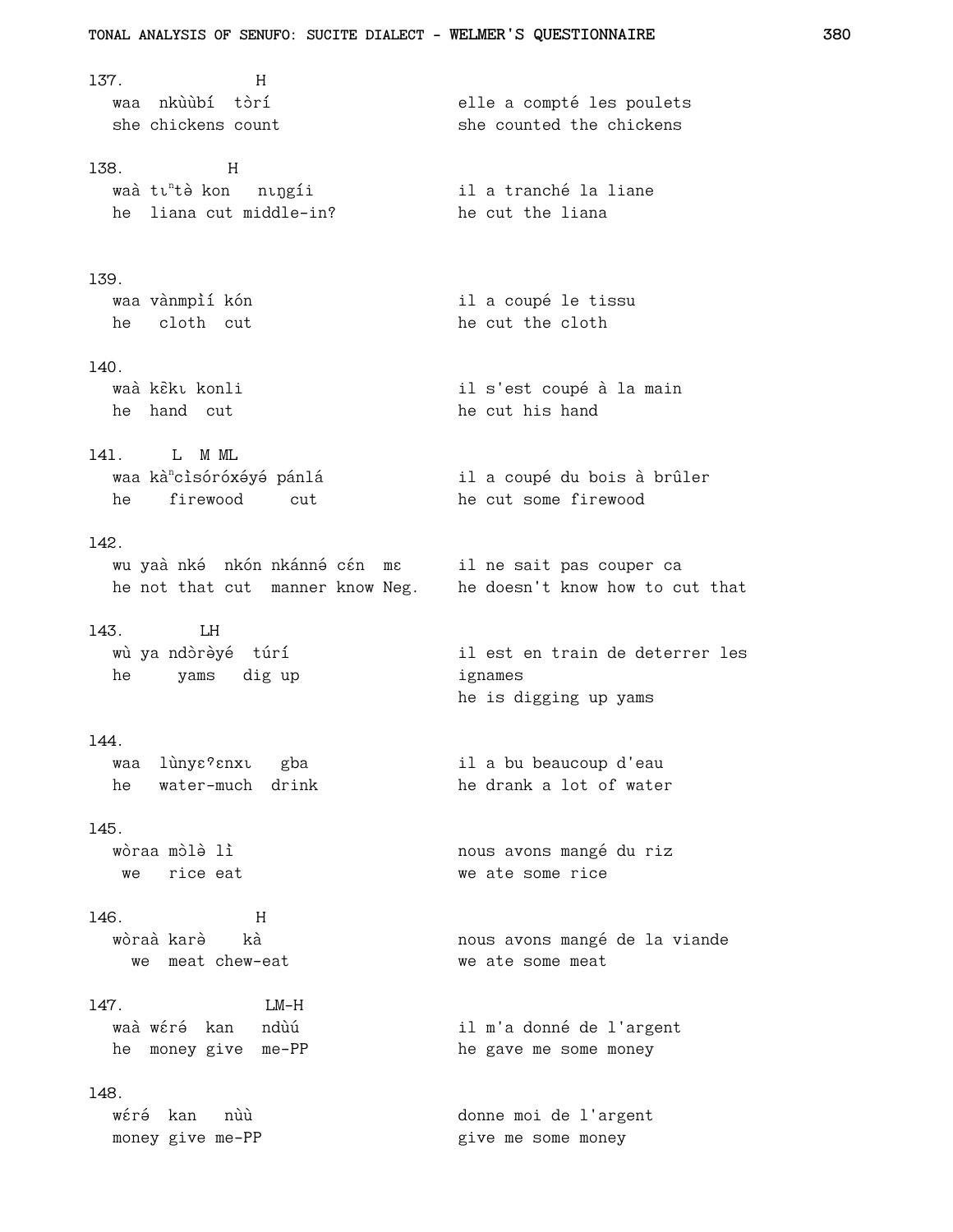TONAL ANALYSIS OF SENUFO: SUCITE DIALECT - WELMER'S QUESTIONNAIRE  $149.$ ndaa xò lóxó j'ai entendu cela I it hear I heard that 150. L M moo ndè gbón(0?) tu m'as frappé you me hit you hit me  $151.$ waa bì gbón il les a battu he they hit/fight he fought them 152. waà pònnu taun il a donné un coup de pied au chien he dog kick he kicked the dog 153. M L waà pònnu nyè?én kón il a retenu le chien he dog face cut he restrained the dog 154  $H$ biì sıkane gbò ils ont tué une chèvre they goat kill they killed a goat 155.  $H$ ndé wu caá nge ndaa cèn je sais ce qu'il veut that he want CL I know I know what he wants 156. ndaa wù cén je le connais I he know I know him 157.  $H$ miiné ntèlé -nt? or d? tire la corde rope pull pull the rope 158. tıngé tili ná?àn mé pousse la bûche par la log push there over push the log over there 159.  $ML$ waa wù kééki tuuxo il a frotté son bras he his arm rub he rubbed his arm 160.  $H$ waà yacènt tònlèxí ná ka<sup>n</sup>citiì il s'est gratté le ventre avec les he belly scratch with nails-PP ongles he scratched his stomach with his nails 161. hi ci bii má dis leur de venir tell them to come they do/tell they come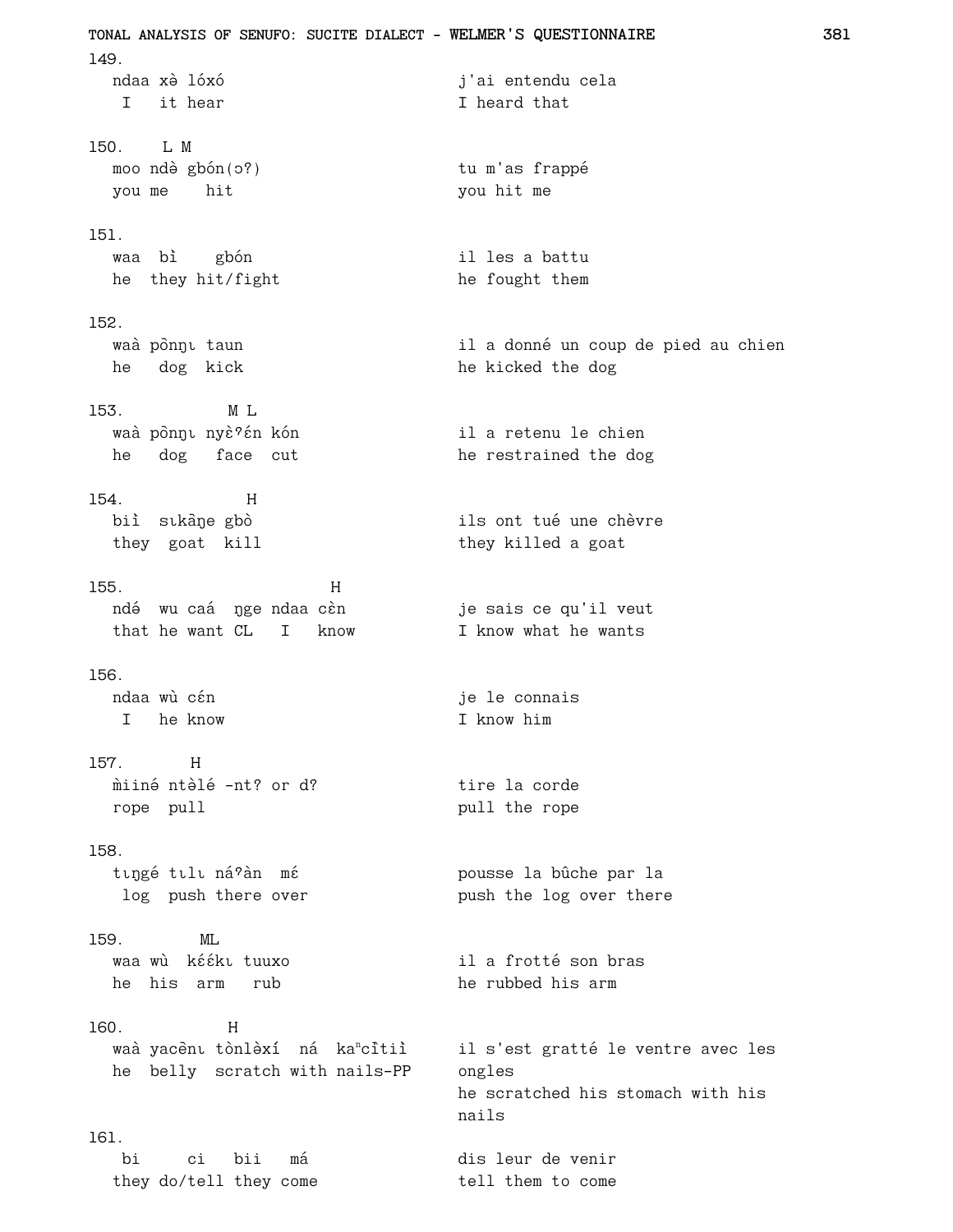```
TONAL ANALYSIS OF SENUFO: SUCITE DIALECT - WELMER'S QUESTIONNAIRE
162.
                                    dis à leur père de venir
  bi
        tùŋı
              ci waa má
  their father do/tell he come
                                     tell their father to come
163.
  nyà ?an waà joè
                                      qu'a-t-il dit?
  what he say-Q
                                       what did he say?
164.
  ndaà suxusa<sup>n</sup>cuun nya
                                      j'ai vu un léopard
  I bush cat see
                                      I saw a leopard
165.
  ndaa vànlènt jooli
                                       j'ai cousu le tissu
   I cloth sew
                                       I sewed the cloth
```

```
166.
                     LMndı yaa `nguruxo ndúxé tàà
  I smoke odour smell
```
167. waà nkanlıké yo he stick split

- $168.$  $MT$ . waa wù sééki fèrì he him skin pinch
- 169. L M ML waa ndè kééku feri he my arm pinch

# $170.$

waà naàkı fy $\varepsilon$ n he wound drain

171. L M pèmpínnyèké na ncaa nmòdì baby was nursing

## 172.

waa kà<sup>n</sup>kanlıxı wá he stick throw

## 173.

waà meté kuri he rope tie

je sens la fumée I smell the smoke il a fendu le bâton he split the stick

> il s'est pincé la peau he pinched himself

il a pincé mon bras he pinched my arm

il a sucé la plaie he drained the wound

le bébé têtait the baby was nursing

il a jété un bâton he threw a stick

il a noué la corde he tied the rope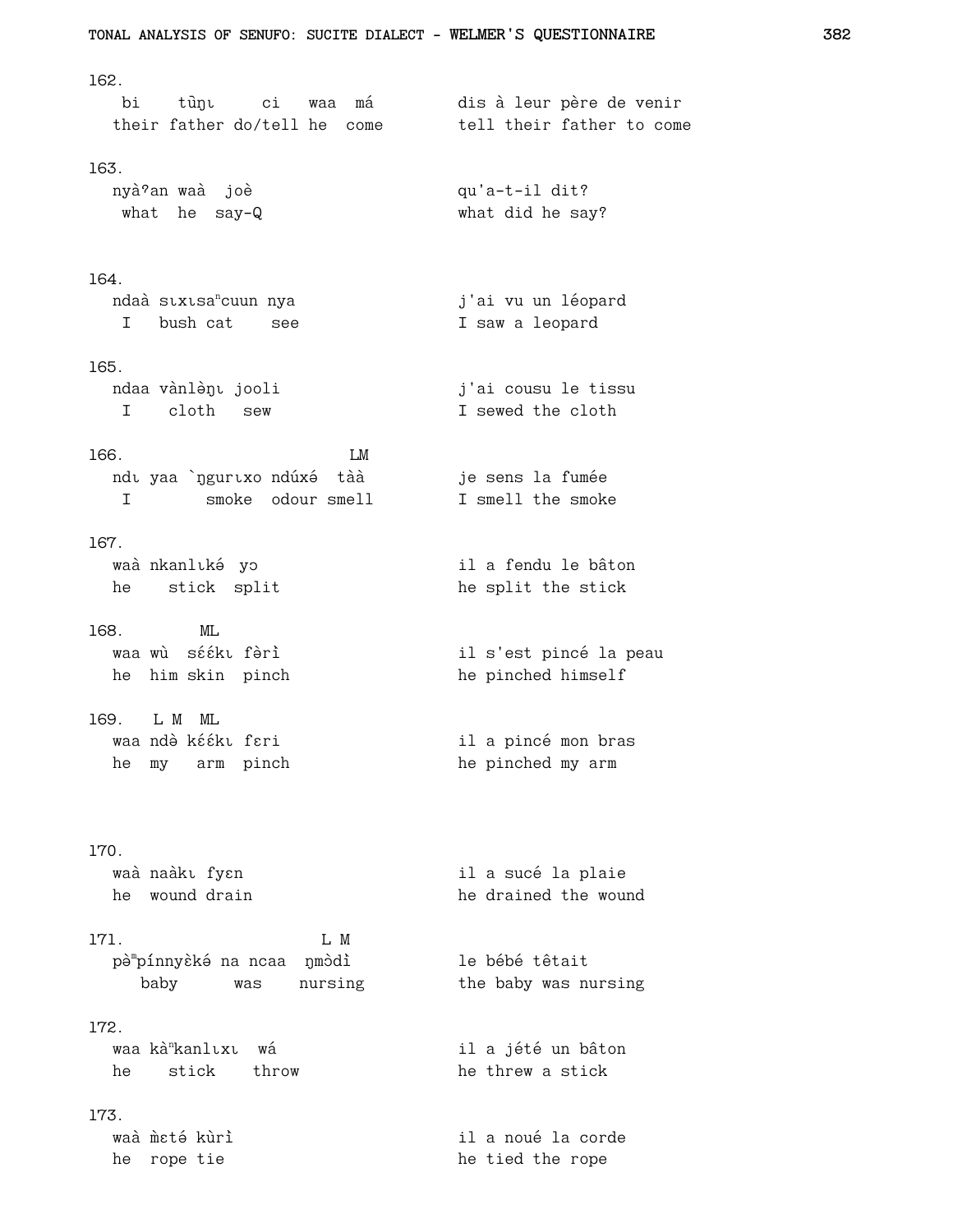TONAL ANALYSIS OF SENUFO: SUCITE DIALECT - WELMER'S QUESTIONNAIRE  $174.$ il a attaché la chèvre à un arbre waà sıkanı po tıxı la he goat tie tree to he tied the goat to a tree 175. waa bètské kùrì il noué le sac he bag tie he tied the bag  $176.$  $I.$   $I.H$  $H$ waa vànmpì(ì?) bé ncè il a lavé le tissu he washed the cloth he cloth wash 177. waà kènyu ncè il s'est lavé les mains he hand wash he washed his hands 178. waà lo?o wúlí il a pris un bain he water wash he took a bath 179 waà nmuuné tuuxo il a essuyé le couteau he knife wipe he wiped the knife 180. biì gbaxu faanri ils ont construit une maison they house build they built a house 181.  $L$  M ils construisent une maison bi yaa gbaxı faanrú they house build they are building a house 182. ndaa sèmè so j'ai acheté de l'huile I oil buy I bought some oil 183.  $H$ ñké fáléke 1ò ramasse cette pierre this stone pick up pick up this stone 184.  $H$ waà kayèrèkí puné bèlé il a ramassé tous les morceaux he pieces all gather he gathered all the pieces 185. ntàsùlè nye yawigbolò un éléphant est un grand animal elephant be animal-large an elephant is a large animal 186. L M ML ndé nòxènámbèlêné nye ndè jâ ce petit garcon est mon fils this little boy be my son this little boy is my son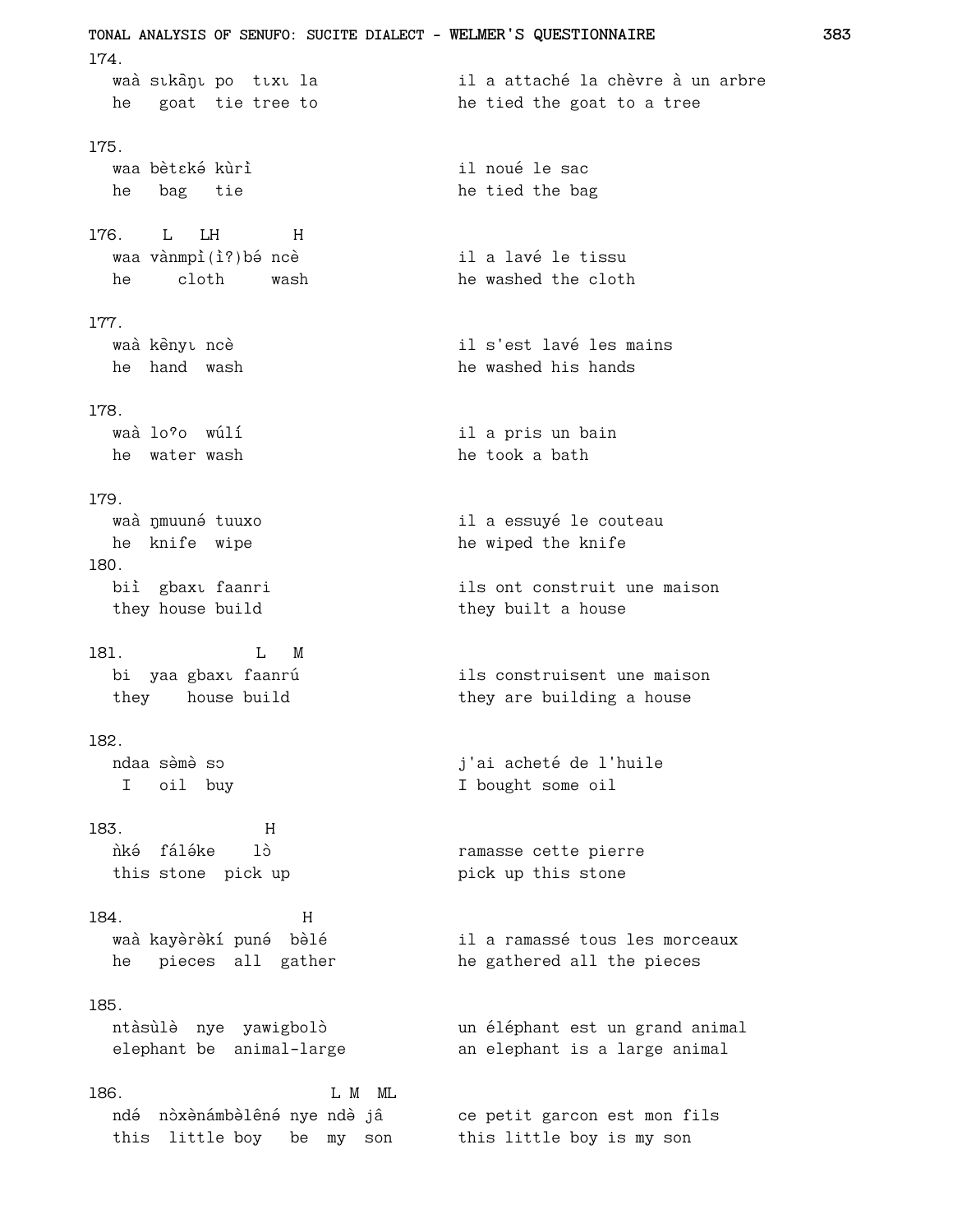**TONAL ANALYSIS OF SENUFO: SUCITE DIALECT - WELMER'S QUESTIONNAIRE 384** 187. LM LM-H nà<sup>n</sup>koo suún nye ndùú j'ai deux enfants children two be mine-PP I have two children 188. M L LM-H nkùu þ gbárù nye ndùú nkùu gbárù nye ndùú i j'ai six poulets<br>chickens six be mine i have six chickens 189. ML ŋgukáa wù sééku suu fèrì l'épine lui a traversé le pied thorn his skin pierce the thorn went through his foot 190. sáru waà ndı non na kɛɛ̀kı la vane abeille m'a piqué à la main bee he me bite my hand PP a bee stung my hand 191. Mw wò waà ndì non na toòki la un serpent m'a mordu le pied<br>nake he me bite my foot PPa a snake bit my foot snake he me bite my foot PP 192. L M kaa ndè yáú varus and varuvat heldu varuvat heldu varuvat heldu varuvat heldu varuvat heldu varuvat heldu varu it me hurt  $\qquad \qquad$  it hurt me 193. L M tooké ya ndè yáú vztalené v roj'ai mal au pied foot me hurt my foot hurts 194. waà lo?o káún il a fait bouillir de l'eau he water boil he boiled the water 195. H waà karè kàlá<br>11 a fait frire une viande he meat fry he fried some meat 196. H waa bàrèntân kàlá<br>
il a fait rôtir des bananes he bananas roast he roasted some bananas 197. waa fùun fó<br>
il a fait griller des arachides he peanuts roast he roasted some peanuts 198. lo<sup>o</sup>oké ya nkánní a vechování l'eau est en train de bouillir water boil the water is boiling 199. bii mòòn-nyɛºun wɛ́rí ils ont planté beaucoup de riz they rice much plant they planted a lot of rice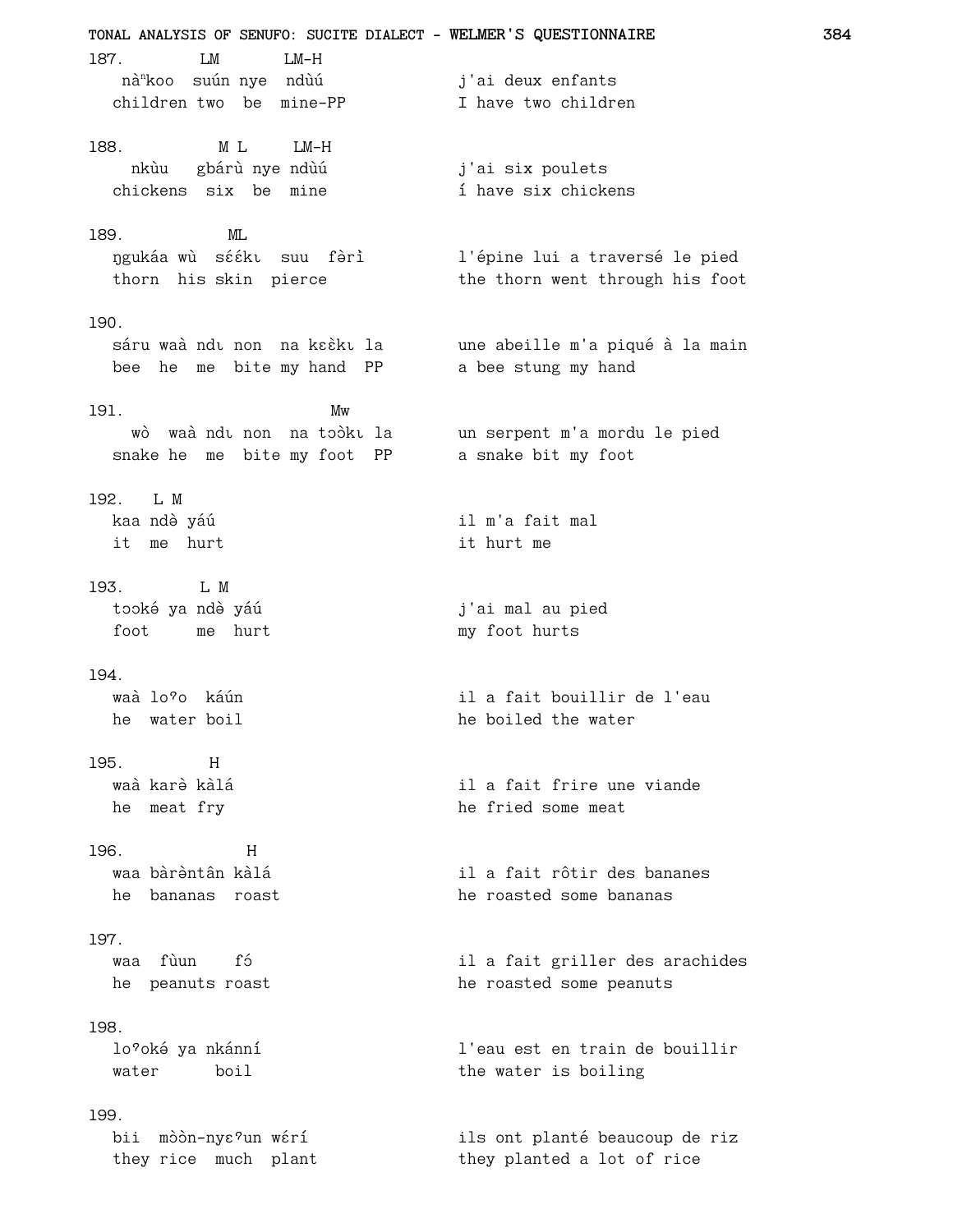**TONAL ANALYSIS OF SENUFO: SUCITE DIALECT - WELMER'S QUESTIONNAIRE 385** 200. LH bii ndòrèyí ndùxì ils ont planté des ignames they yams plant they planted some yams 201. bi yaa mònlènu fùù sils sont en train de vanner le riz they rice winnow the are winnowing the rice 202. ndaa mòòn-nyɛºlxl péré bol di j'ai vendu beaucoup de riz I rice much sell **I** sold a lot of rice 203. L ML waa kàngbìné kɛɛxi xwaa kàngbìné kɛɛxi xwaa kàngbìné kɛɛxi he stick break he broke the stick 204.L ML kàngbìnáà kɛɛxi bhahara kahara le bâton est cassé stick break the stick is broken 205. H waà mìné kòn il a cassé la corde he rope cut he broke the rope 206. H múiná a kòn de corde est cassé rope cut the rope is broken 207. waà pené nca kon'yīkòn'yô il a cassé le pot en morceaux he bowl shatter pieces ? he broke the bowl in pieces 208.wu ya?á yja xu k zu mé il ne peut pas le briser he Neg.fut. be-able it break Neg. he cannot break it 209. H waa tòró ná?àn mé<br>
a mar ici de la passé par ici he pass here he passed by here 210. H waà ndì gbaké tòró<br>
il a dépassé ma maison he my house pass he passed by my house 211. H ndé kūnu waa lò<br>
il a pris ce chemin this road he take he took this road 212.L M ML wòrè ká ya ntàan ces gens-là nous detestent our manner VP-Neg. please those people hate us mpí sìnbíli mé these people-PP Neg.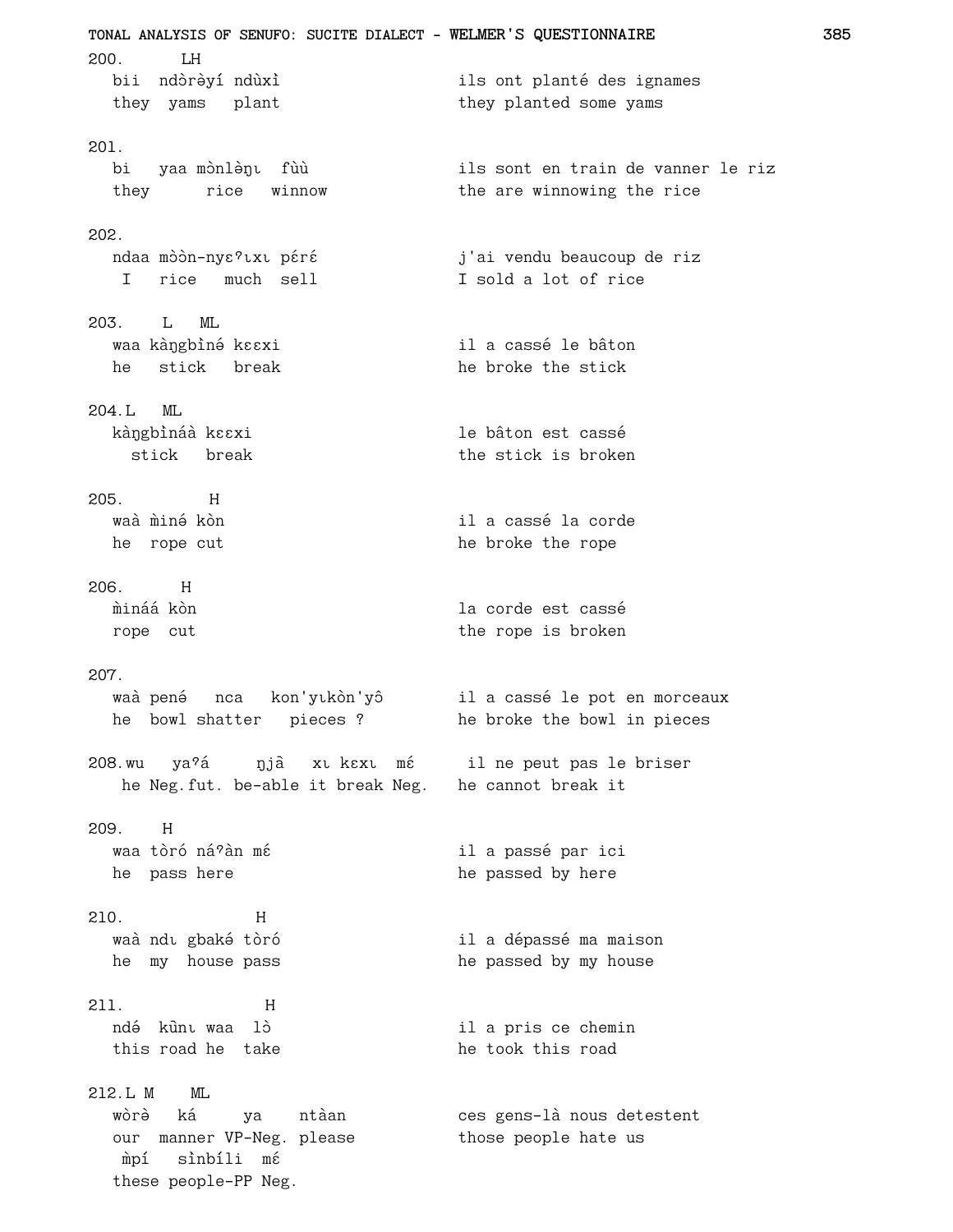213.L M ML H wòrè káá tàán mpí sìnbíli ces gens-là nous aiment our manner please these people-PP those people like us 214. H ML H wù màá nà<sup>n</sup>koort káá tàán wù-i chacun aime ses enfants our also children please us-PP everyone loves their children 215. H-L waà ju wurè sè wu cù, il a essayé de l'attraper mais il he say he-REF fut. him catch h'a pas pu Here we have a strong that the H wu sé ya ncà mé he tried to trap him but he could he but Neg-VP be-able Neg. hot 216. LM ndı ya sùùn sé ju ná mo-ín je veux te parler I VP desire fut speak with you-PP I want to talk to you 217. ML? M lo<sup>7</sup>o kálu nyeề ndu là same je veux de l'eau water manner? is me on T want some water 218.L M ML ndò láá nye sé nta je veux apprendre le francais I desire be fut. Con. Inc. I want to learn french tàba?abúuté tànbì french learn 219. waa yèrì na ncé<sup>9</sup>í il s'est mis à rire he get up and laugh he started to laugh 220. waà koònt ya<sup>?</sup>a il a cessé de tousser he cough stop he stopped coughing 221. H waà nké so<sup>o</sup>o nkannu cèn sail sait préparer cela he that cook manner know he knows how to make that 222. wu laà nci wí ncúlúnón, s'il veut guérir, il doit prendre he desire be he be-healed du remède waà yalı mà tibi gba if he wants to be cured, he must he should medicine drink take some medicine 223. LH ndı yaa ndòrèyí súlí ist varios je suis en train de piler des ignames I VP yams pound I am pounding some yams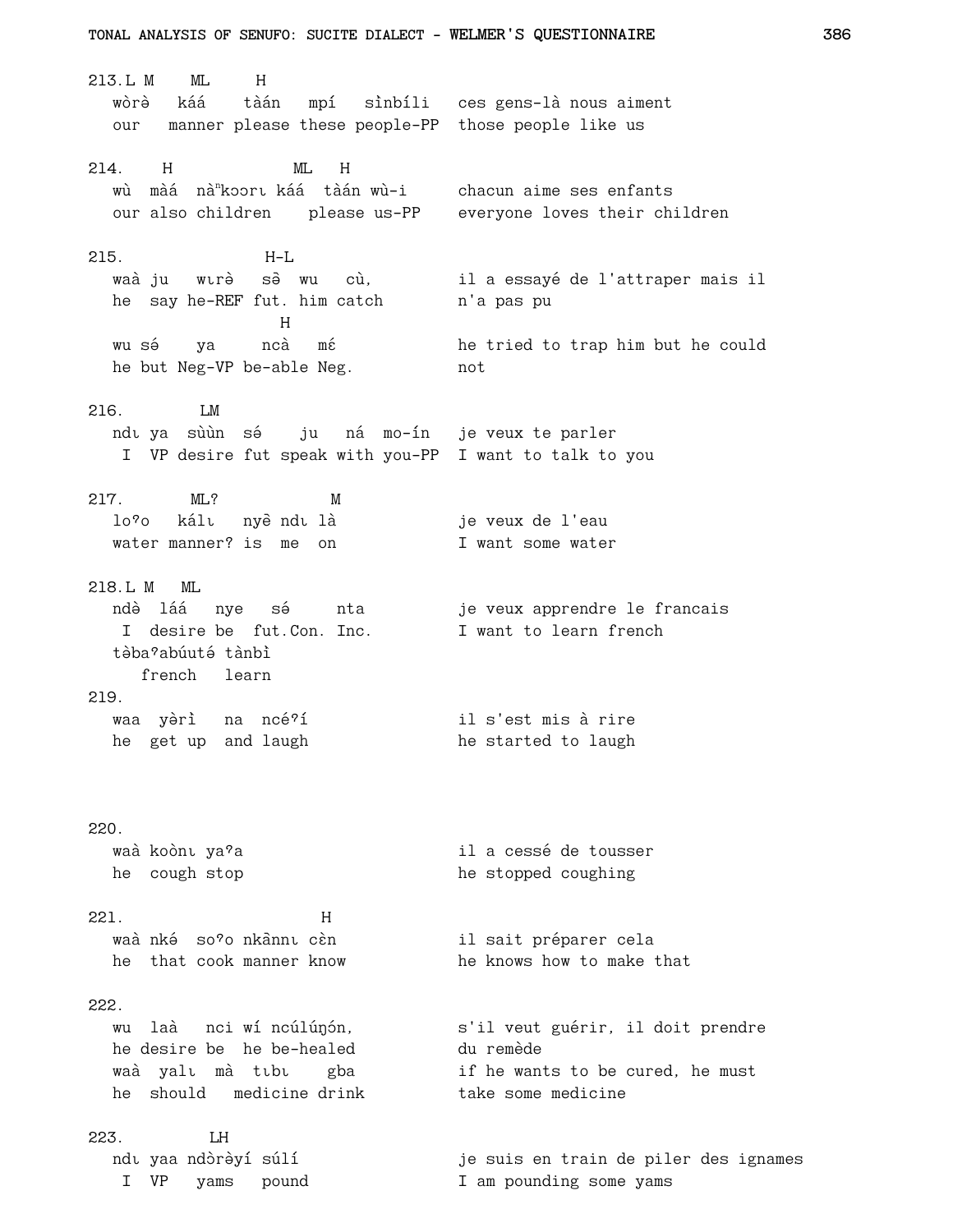```
TONAL ANALYSIS OF SENUFO: SUCITE DIALECT - WELMER'S QUESTIONNAIRE
                                                                           387
224.
                                     il l'ont traîné hors de la maison
   bi wù ntéláà yilıxe gbakí-i
                      house-PP
  they he pull
                                     they dragged him out of the house
225.ndaà wu tun ntèxètéxénun
                                      je l'ai envoyé chez le chef
   I he send chief-PP
                                     I sent him to the chief
226.
  ndaà wéré tóróxó ŋúún
                                     je lui ai envoyé de l'argent
  I money send him
                                   I sent him some money
227.\mathbf{L}tous les gens se sont rassemblés
  sıcəti punáá rə yé siles gboxo
  people all themselves assemble
                                     au marché
   caankíi
                                      everyone gets together at the market
  market-in
228.
  biì sıcətı gbòxò
                                    ils ont rassemblé les gens
  they people assemble
                                     they assembled the people
229.
  kafònngílaà non kànnyt puné la les nouvelles se répandent dans tous
     news arrive villages all in les villages
                                      the news spreads in all the villages
230.
  fèlèkè can nyèngu la
                                      etends la natte par terre
  mat spread ground
                                      spread the mat over the ground
231.
  stcitaà cartxa
                                      les gens se sont dispersés
  people disperse
                                      the people have dispersed
232.
         Hvànnyu yèrèné ná?àn mé
                                    mets à pendre le linge là
  laundry hang there
                                     hang up the laundry there
233.
          HHgbèsê lòó kà<sup>n</sup>ciîné pànlá
                                     prends une machette et coupe la machete
take rod cut
                                      baguette ici
                                      take a machete and cut the rod here
2.34.Hnké kòn ná `nmoli-í
                                     coupe ca avec un couteau
  that cut with knife-PP
                                      cut that with a knife
```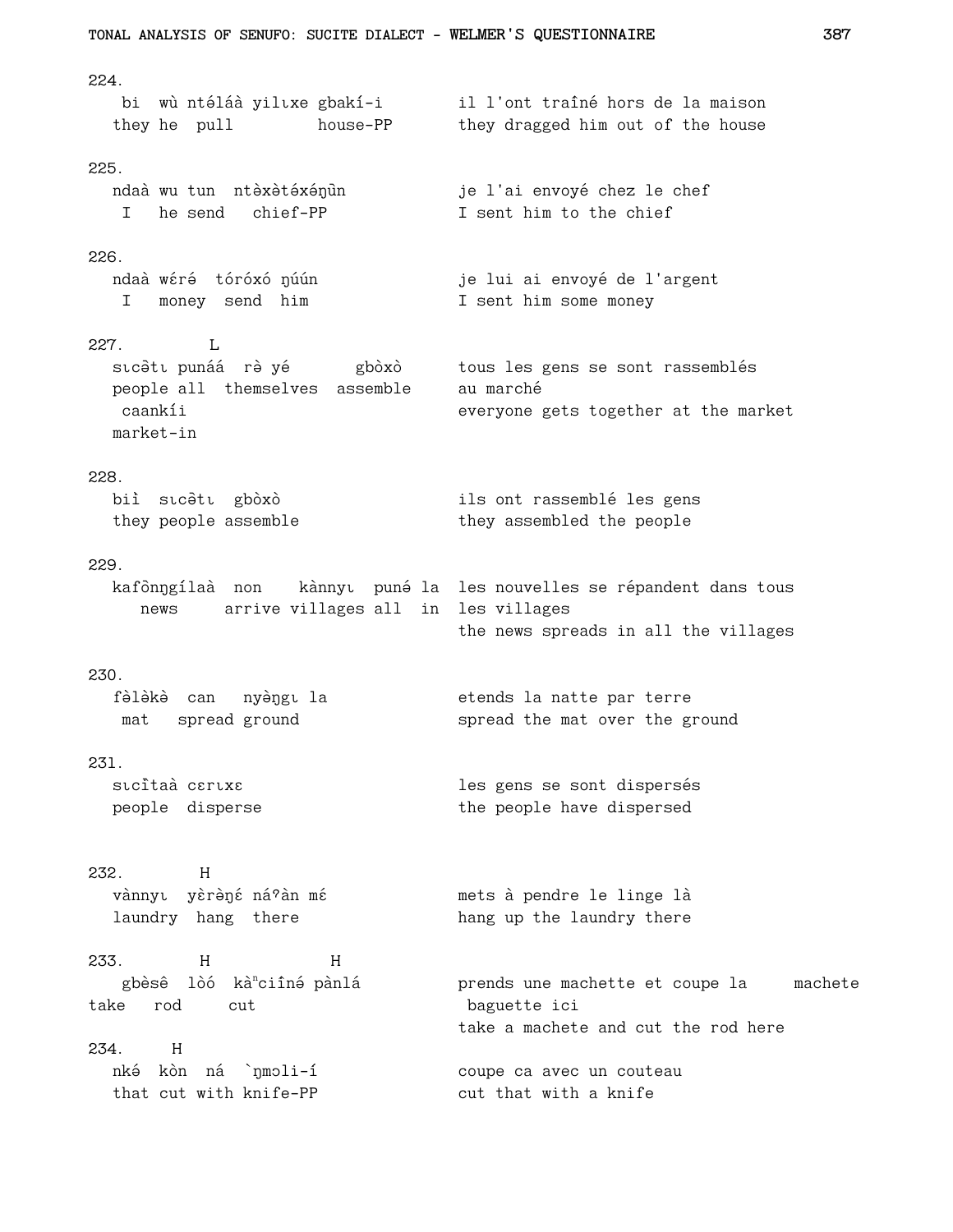TONAL ANALYSIS OF SENUFO: SUCITE DIALECT - WELMER'S QUESTIONNAIRE 235. waà `nmuuné ya?a laà tu il a laissé tomber le couteau par he knife let it fall terre nyèngu la he let the knife fall to the ground ground on 236. `nmuunáà tu nyèngı la le couteau est tombé par terre knife fall ground on the knife has fallen to the ground 237. waà suxu gbéxélé il a fabriqué un mortier he mortar make he made a mortar 238. waà tu<sup>n</sup>tùnnı nmolı gbéxélé il a fabriqué un coteau forgé he iron knife make he made a forged knife 239. M waà pánndàlé jòòlì il a confectionné un pantalon he pants sew he made a pair of pants  $240.$ nyà<sup>9</sup>an mo ya nkun yè qu'est-ce que tu es en train de what you VP do Q faire? what are you doing?  $241.$  $H$ moo waa nké gbèxèlé la as-tu fait ceci? you this make/do Q did you do this? 242.  $H$ as-tu préparé ton filet? maà ma còn gbèxèlé la you your net prepare Q have you prepared your net? 243. waa kàn<sup>9</sup>anŋgé gbèxèlé la a-t-il préparé le piège? he trap prepare Q has he set the trap? 244. M ku ci nkânu tè na là montre-moi comment faire ca it do manner show me on show me how to do that  $245.$  $M$ kùnt tè na là montre-moi le chemin road show me on show me the road 246. M montre-moi ton couteau ma `nmuùnni tè na là your knife show me on show me your knife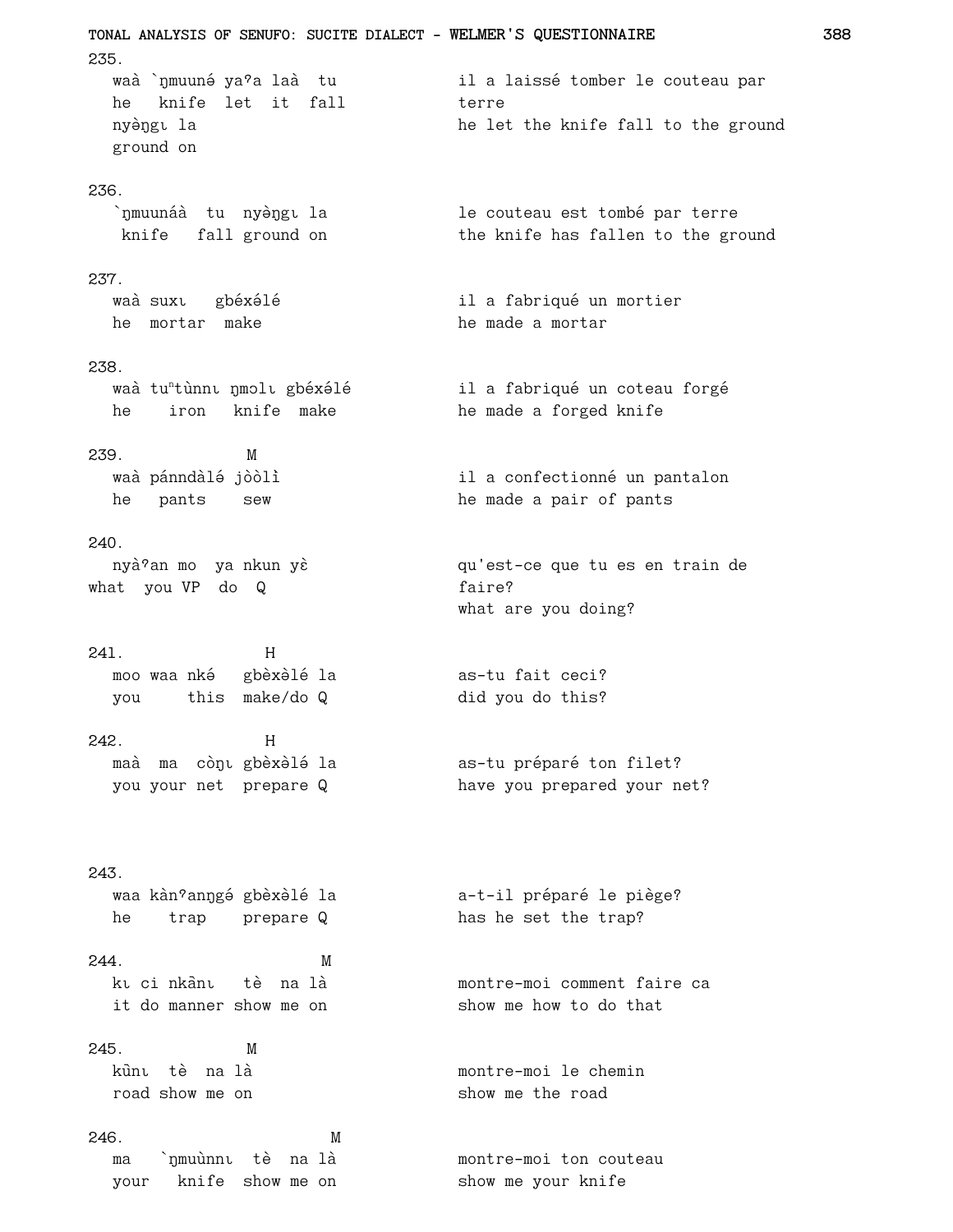```
247.
 mo๊ ndi yiri laa est-ce que tu m'as appelé?
 you me call Q did you call me?
248. M
 waa wòrt yèri<br>
sa voort vien van die voorteling van die voorteling van die van die voorteling van die van die v
 he we call he called us
249.
 bii màmádù yıri ils ont appelé Mamadou
 they Mamadou call they called Mamadou
250.
 waà kolo il a toussé
 he cough he coughed
251.
 waa cèrì il a éternué
 he sneeze he sneezed
252.
 waa cùùlò il a éructé
 he belch ?
253.
 waa kèn ila gémi
 he groan he groaned
254.
 waà siwe<sup>9</sup>irè jo il a chuchoté
 he ? say he whispered
255.L M ML
 ndà nyúngu yaà ndu fùlì j'ai mal à la tête
 my head VP me ? I have a headache
256.L M Mw L M
 ndò lákı yaa ndò wáléxú               j'ai mal à l'estomac
 my bile? me ? I have a stomachache
257. M
  sunt nyèndt là j'ai la diarrhée
 diarrhea be me on I have diarrhea
258. M
 cifúré nyèndu là dies de la fierre de la température
 body-heat be me on I have a fever
259. M
 katèku nyè ndu là j'ai faim
 hunger be me on T'm hungry
```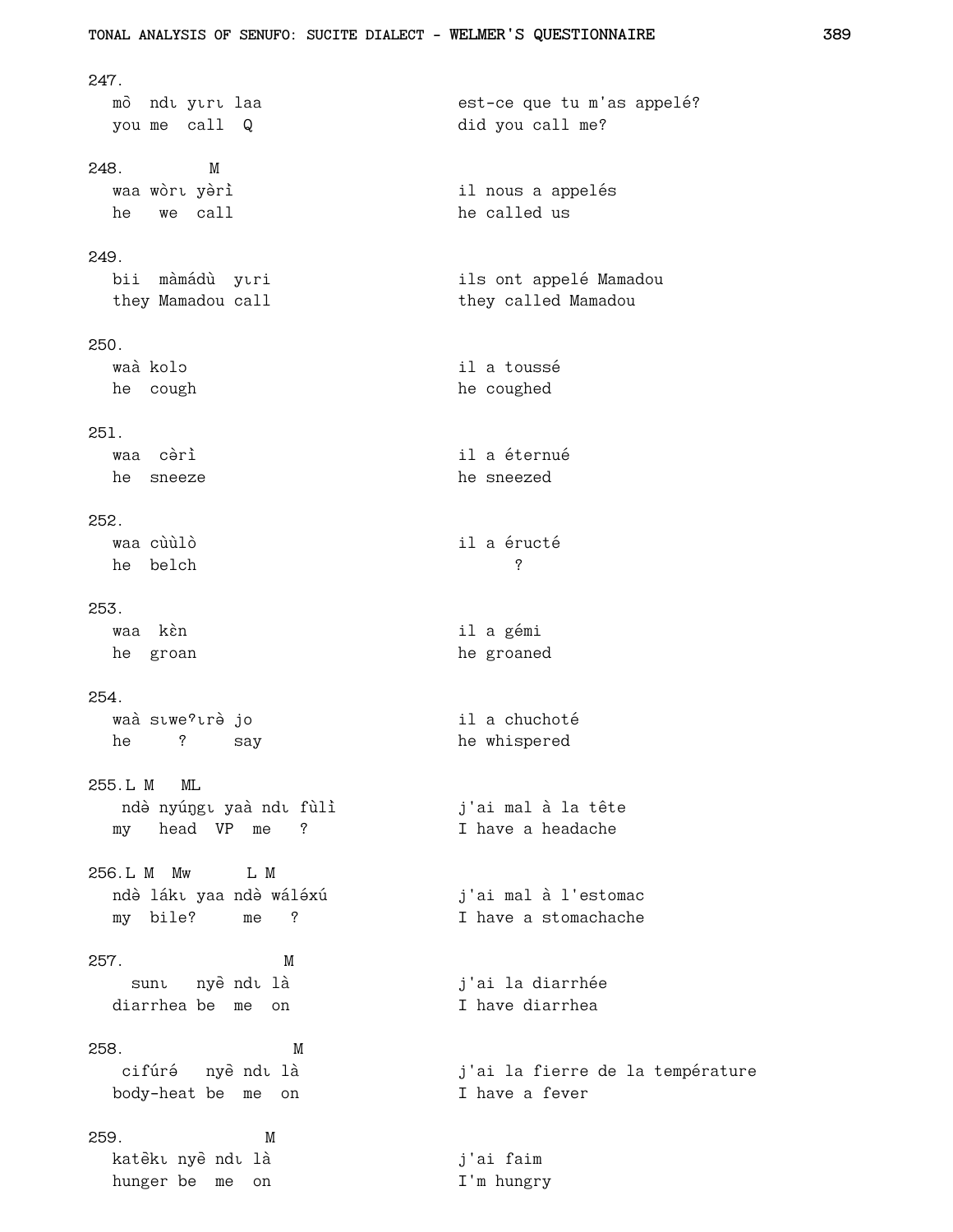```
TONAL ANALYSIS OF SENUFO: SUCITE DIALECT - WELMER'S QUESTIONNAIRE
260.
  wuu sícenké la<br>let us go market to
                                     allons au marché
                                     let's go to the market
261.ndaà baaré ci nénjà(à)
                                     j'ai travaillé aujourd'hui
  I work do today
                                     I worked today
262.M L
  nké nye gbagbólô
                                    cela est une grande maison
  that be house-large
                                     that is a large house
263.
  bi gbakáá pèlù
                                     leur maison est grande
  their house large
                                    their house is large
264.
    lùnyinı kan nùùn
                                     donne moi de l'eau froide
  cold water give me-PP
                                     give me some cold water
265. H
 lo?okáá nyìné
                                     l'eau est fraiche
  water cool
                                     the water is cool
266.
  pan ná sè<sup>n</sup>ciwayií wu apporte du bois sec pour le feu
  come with dry wood-PP so-we
                                    bring some dry wood for the fire
  ba ne nàkii
  M put fire-in
267.
  sè<sup>n</sup>cinyé yaà wa?εέ
                                    le bois n'est pas sec
   wood not dry
                                     the wood is not dry
268.L H
  `ŋmɔpɛnxə̀ ya<sup>9</sup>á
                                    un couteau émoussé ne coupera pas
                      ŋja
                                 de viande
  knife-blunt Neg.fut. be-able
       Hkaàtı kòén
                                     a blunt knife will not cut meat
  meat cut
269.ndé `nmuunnáà pen
                                 ce couteau est émoussé
  this knife VP blunt
                                    this knife is blunt
270.
                                                  Hyèrı kàn?àan lìlí la
                                    est-ce que votre village est loin?
  your village far Q
                                     is your village far away?
```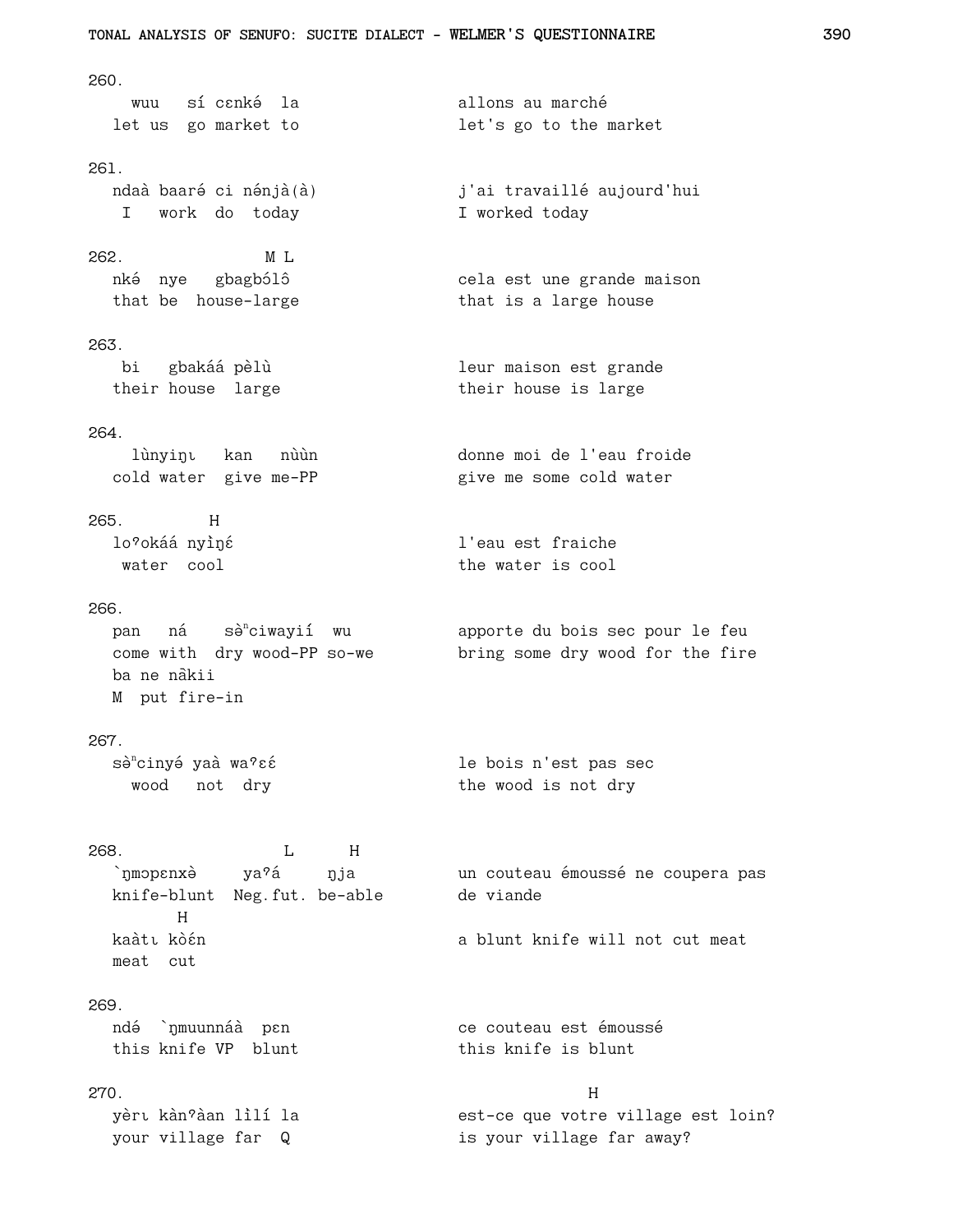TONAL ANALYSIS OF SENUFO: SUCITE DIALECT - WELMER'S QUESTIONNAIRE 271. H waa kàrí talìlíxì-i il est allé loin he go place-far-PP he has gone far away 272.  $Mw$   $ML-H$ waà pan ná sèmè sèká-í il a apporté une chèvre grasse<br>he come with fat goat-PP he brought a fat goat  $273.$ ngé sıkànı puné nye sèmè cette chèvre est grasse this goat all be fat this goat is fat 274. waà pan ná sè?ètèféédìí il a apporté un joli panier he come with basket-pretty-PP he brought a pretty basket 275. ce panier-la est joli ñdé sè?ènaà nyon that basket be-pretty that basket is pretty  $276$ ngé nànu zònnaà nyon c'est un homme bon that man heard be-good that is a good man 277. M ils nous on fait du mal 278.  $LM-H$ il nous a dit de mauvaise nouvelles waà kapèxulu ju wòrú he told us some bad news he bad(news) tell us-PP 279. ML ML ngé nànu nyu zònmpìífólô c'est méchant homme that man be heart-evil-chief that is a dangerous man  $280.$ ndı nye `metonlıxù-ù je veux une longue corde I be rope-long-PP I want a long rope 281. ndé mgbiìné-é laà tonlu dé ce bâton là est long that stick-there it be-long EXCLAM that stick is long 282.  $H$ ce morceau de tissu est étroit mpé vànmbìbáá cèré this cloth small this piece of cloth is narrow 283.  $LM-H$ tonnècòfónné nye ndù-ú j'ai une nouvelle marmite J -<br>I have a new pot iron new pot be me-PP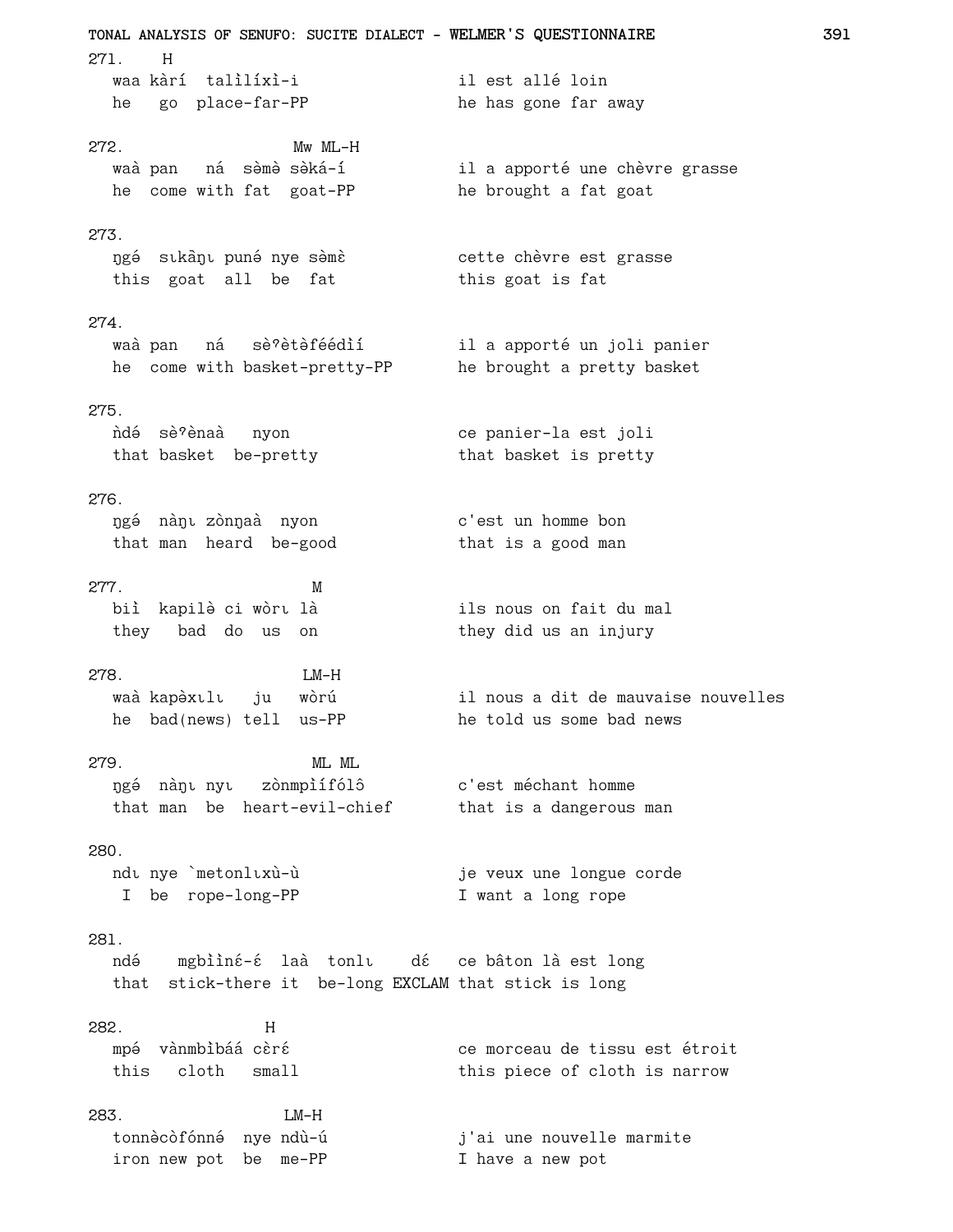TONAL ANALYSIS OF SENUFO: SUCITE DIALECT - WELMER'S QUESTIONNAIRE 284. c'est neuf nıvònngi new-it it is new  $L$   $ML-H$ 285. waà pan ná sè<sup>9</sup>èlèxí 286. ndé sè?ènaà lɛ ce panier est vieux this basket old this basket is old 287.L L ML L M nà "pèlèèné wàa pan ba yèrè wéé un viel homme est venu vous voir old man one come M you visit an old man has come to see you 288. waà lε il est vieux he old he is old 289. vànmbinyìì nye nùù il a du tissu rouge cloth-red be his he has some red cloth 290.  $H$ njí fálényes yaanyàlèná les cailloux-la sont rouges<br>those rocks-there VP red those rocks are red  $291.$ sèe wì c'est vrai truth it is it's true 292.  $H$ nté kaàtaa fòn?ón cette viande-ci est pourrie this meat be-rotten this meat is rotten 293.  $H$ ndé `nmuunnáá tànlá ce couteau est coupant this knife be-sharp this knife is sharp 294. cette corde est courte nté mestáà gbere this rope short this rope is short  $295.$  $H$ waa gbèxèláà gbere il est vraiment petit (de taille) he make small he is really small  $296.$  $H$ waa gbèxèláà tonlo il est vraiment grand (de taille) he make tall he is really tall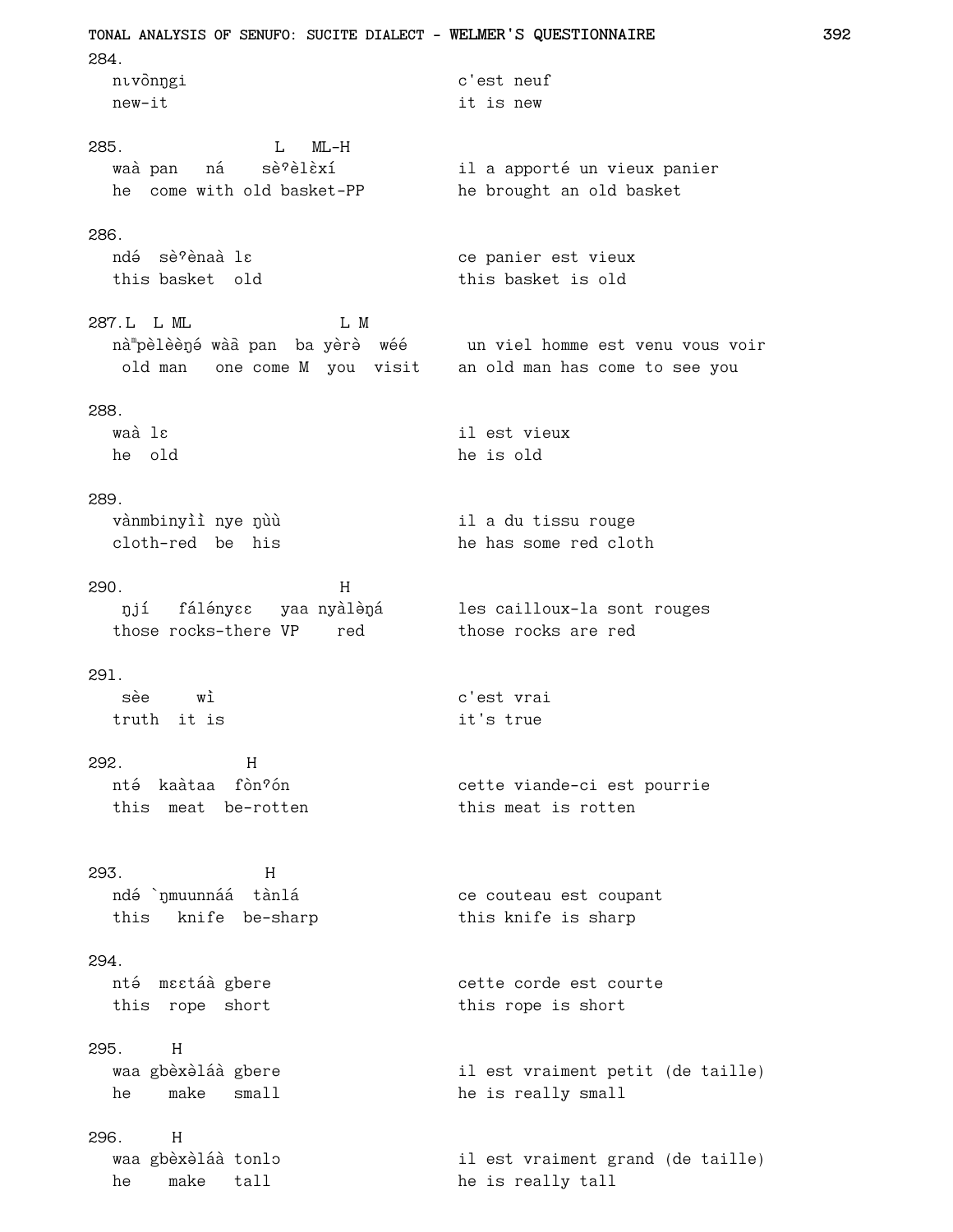**TONAL ANALYSIS OF SENUFO: SUCITE DIALECT - WELMER'S QUESTIONNAIRE 393** 297. L M ML LM-H ta má ná sè?ècicíídií apporte un petit panier come with small basket-PP bring a small basket 298. H nké fálékaa gbèxèláà woltxo ce caillou-ci est très lisse<br>this rock make smooth this rock is really smooth this rock is make smooth 299. LH H ndé mgbììnáá tèlé **chaoidh an taoit** ce bâton-ci est droit this stick straight this stick is straight 300. LH H ndé mgbììná cèré<br>
Ce bâton-ci est mince this stick small this stick is thin 301. H waa cèré die strong van die strong van die strong van die strong van die strong van die strong van die strong v it small it is thin  $302. -H$ sèmè nye wi-ì il est gras fat be he-PP he is fat 303. lo<sup>o</sup>okáá nàmèneun dia version l'eau est chaude water hot the water is hot 304. H nké kà<sup>n</sup>cikáá nyèné ce bois-ci est mouillé this wood wet this wood is wet 305. LH ndé mgbììnáá mpèlì<br>
ce bâton-ci est épais this stick be-thick this stick is thick 306. vàànvììn nye nùù shin a du tissu blanc cloth-white be his he has some white cloth 307. ML vàànngòó nye nùù il a du tissu noir cloth-black be his he has some black cloth 308. ML H nké vàànnkònkáá gbèxèláá pèlì ce morceau de tissu est trop large this cloth-cut make large this piece of cloth is quite large 309. H nté tuxùtaa lùxó<br>
ce fardeau-ci est lourd this load be-heavy this load is heavy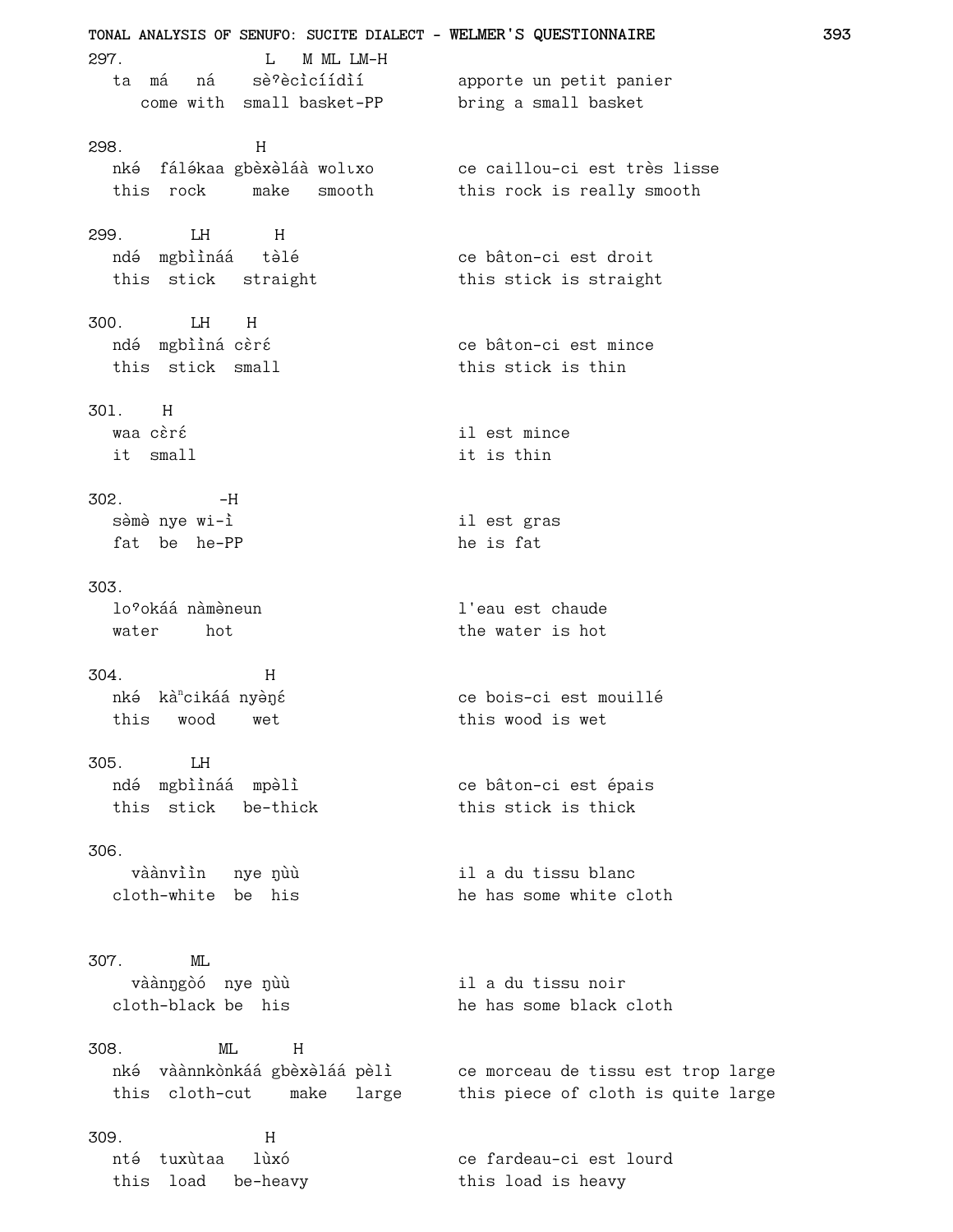310. ngé baarénaà wa<sup>9</sup>a<br>
ce travail-ci est difficile this work be-hard this work is difficult 311. ndé nye kacènnè<br>
O ceci est important this be thing-good this is important 312. H bààrèntánnaa nyànlèná<br>
san ann an les bananes sont mures bananas be-ripe the bananas are ripe 313. bààrèntánnaà lè non kón mpo les bananes sont mure à cueillir bananas age arrive cut the bananas are ready to cut 314. H wu yaa cùlùƒ™×™ il est malade he Neg. well-Neg.  $h$  he is sick 315. lo<sup>o</sup>okáá nàmèneun dia version l'eau est chaude water hot the water is hot 316. H ngé bààrèntánnaa tàànlá<br>
ces bananes-ci sont douces these bananas soft these bananas are soft 317. wòrènaa soro de les noix de kola sont amères kola bitter the kola nuts are bitter 318.L ML nàfùlàfòlá wì il est riche rich person he is the is rich 319. I. MI. waà ci nàfùlèfòlô il est devenu riche he do rich person he has become rich 320.LH zàn<sup>o</sup>ànké yaà ntù il pleut rain VP fall it's raining 321.ML ML cannunyiìné yaa ntù die soleil se couche sun VP fall the sun is going down 322. wò nye (n̂)ké fáléku nòn<sup>9</sup>-in il y a un serpent sous cette pierre snake be this stone under-PP there is a snake under this stone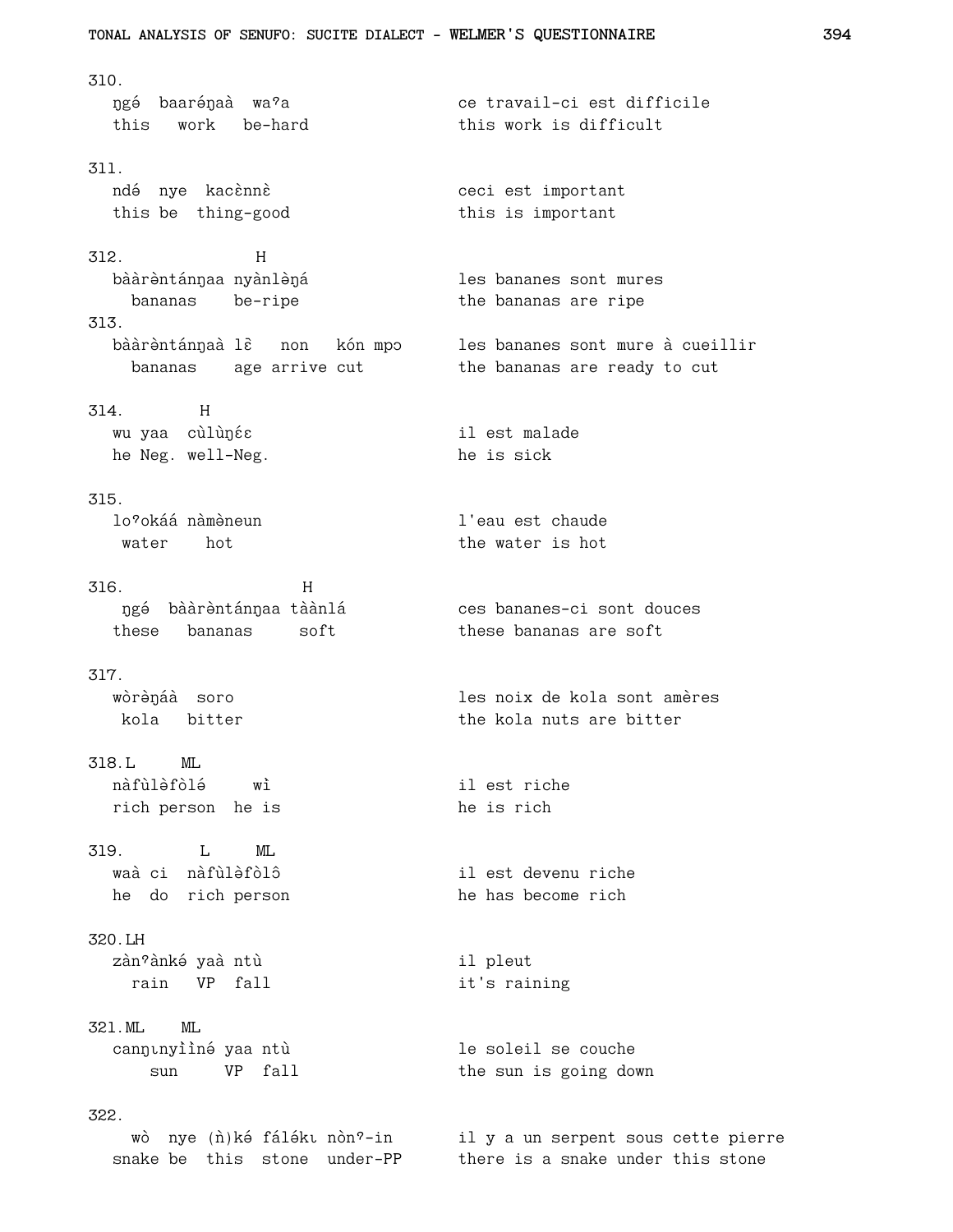TONAL ANALYSIS OF SENUFO: SUCITE DIALECT - WELMER'S QUESTIONNAIRE 323. nàku ne cònu nòn?-in mets le feu sous la marmite fire put pot under put the fire under the pot 324. cònt nye nàkt la la marmite est sur le feu pot be fire on the pot is on the fire 325. H kı tèxí nyèngı la mets ca par terre it put ground on put that on the ground 326. ndaà wu nya kunu la je l'ai vu sur le chemin I saw him on the road I him see road on 327. kùnı yaa sí lùkı nkènı la le chemin longe la rivière  $\gamma$ road VP go river side on 328. ndu tư có rénu nyu wu wuùn (VL?) ma plantation est pres de son my plantation be his one plantation  $H$ tààún my plantation is near his plantation beside-PP 329. ba yéré ná nkèdè la tiens-toi debout à côté de moi stand beside me M stand my side on 330. ba yéré wù sò?oli tiens-toi debout entre nous stand our between stand between us 331. L M ML wu tıcórénı nye ndè wúnı sa plantation est entre ma plantation his plantation be my one et le village ná kàn?ànkı sò?oli his plantation is between my and village between plantation and the village 332.  $Mw - M$  $H$ waa yèré sıcətitòoyí-i il s'est mis debout au mileu des he stand up people middle gens et s'est mis à parler M míi yù he stood up in the middle of the crowd and began to speak and speak 333. ML wu gbaké nye kàn°ànkı nèníì sa maison est au mileu du village his house be village centre his house is in the middle of the

village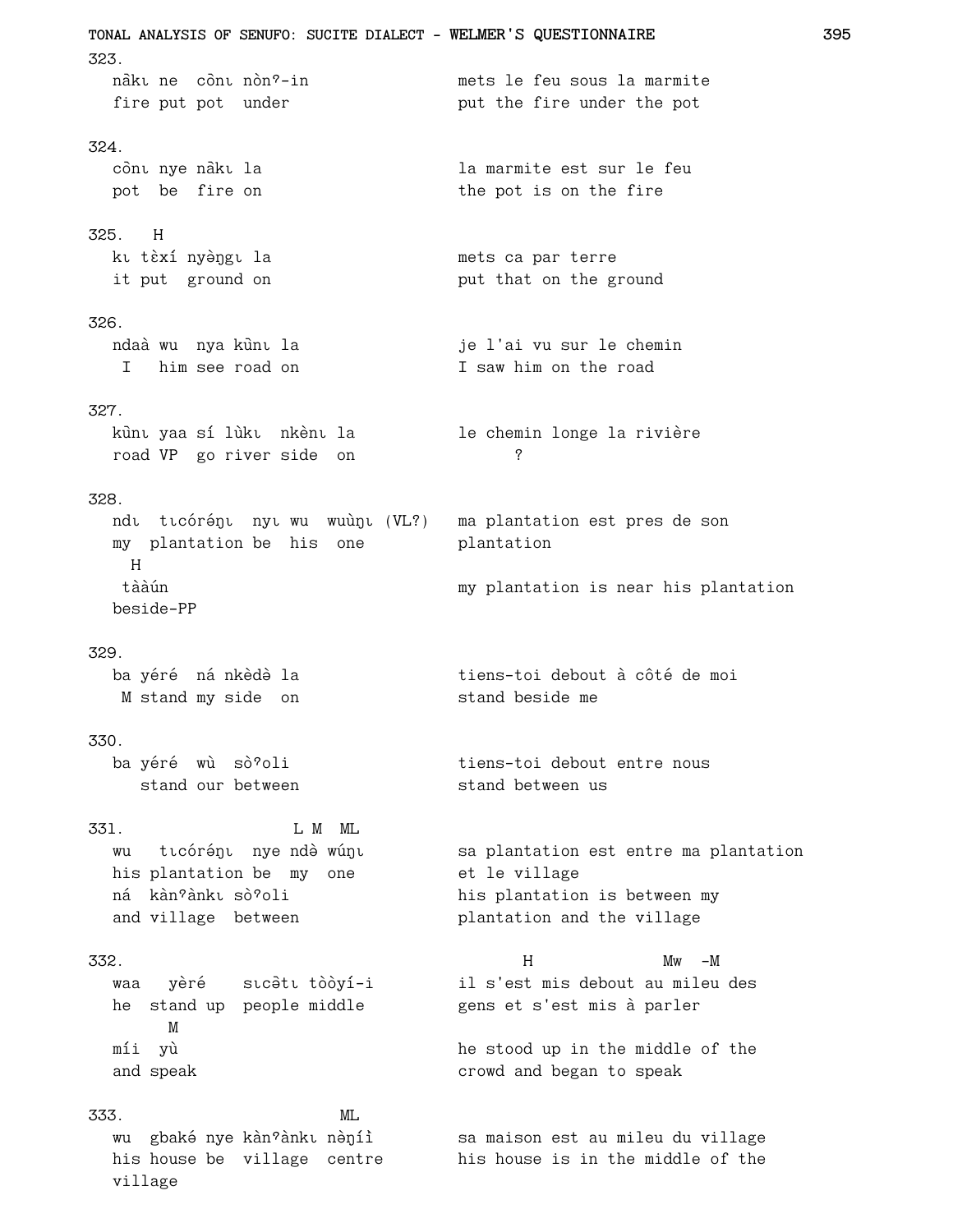$H$ 334. il s'est tenu debout devant son chief waa yèré wú ntèxètéxéŋı he stand his chief he stood before his chief  $MT$ . nyà <sup>2</sup>án là before PP 335. H  $M$ waa yèré gbaké nyo là il s'est tenu debout devant la he stand house mouth PP maison he stood in front of the house 336.  $ML$  $Mw$ ? waà `nmuuné cù wù nyúngu mpànníi il a tenu le couteau au dessus de sa he knife grab its head above-PP tête he grabbed the knife above its head (by the handle?) 337. ntìi moò ngé ndìn so'oò joè comment as-tu préparé cette how you this food cook say-Q nourriture? how did you prepare this food? 338. nyà<sup>9</sup>an waà kan moó yè qu'est-ce qu'il ta donné? what he give you-PP Q what did he give you? 339. nyà ?anxu nye sè ?èn-i yè <br/> qu'y a-t-il dans le panier? what is there in the basket? what be basket-PPQ 340. nyà<sup>9</sup>an tèdii waà pan yè quand est-il venu? what moment he come Q when did he arrive?  $341.$ sán yì yaa-séè où allez-vous? where  $you(p1)$  VP  $go-Q$ where are you going? 342. ML ngutun waa kèré ju moó yè qui t'a dit cela? who-other he itREF say you-PP Q who told you that? 343.  $H$ nyà?an la yèraa kàrí wâ paè pourquoi êtes vous allés là-bas? what for you (pl) go over there why did you go over there? 344. Mw nké lòré nye jòòri yè combien cela coûte-t-il? that price be how many Q how much does that cost?

TONAL ANALYSIS OF SENUFO: SUCITE DIALECT - WELMER'S QUESTIONNAIRE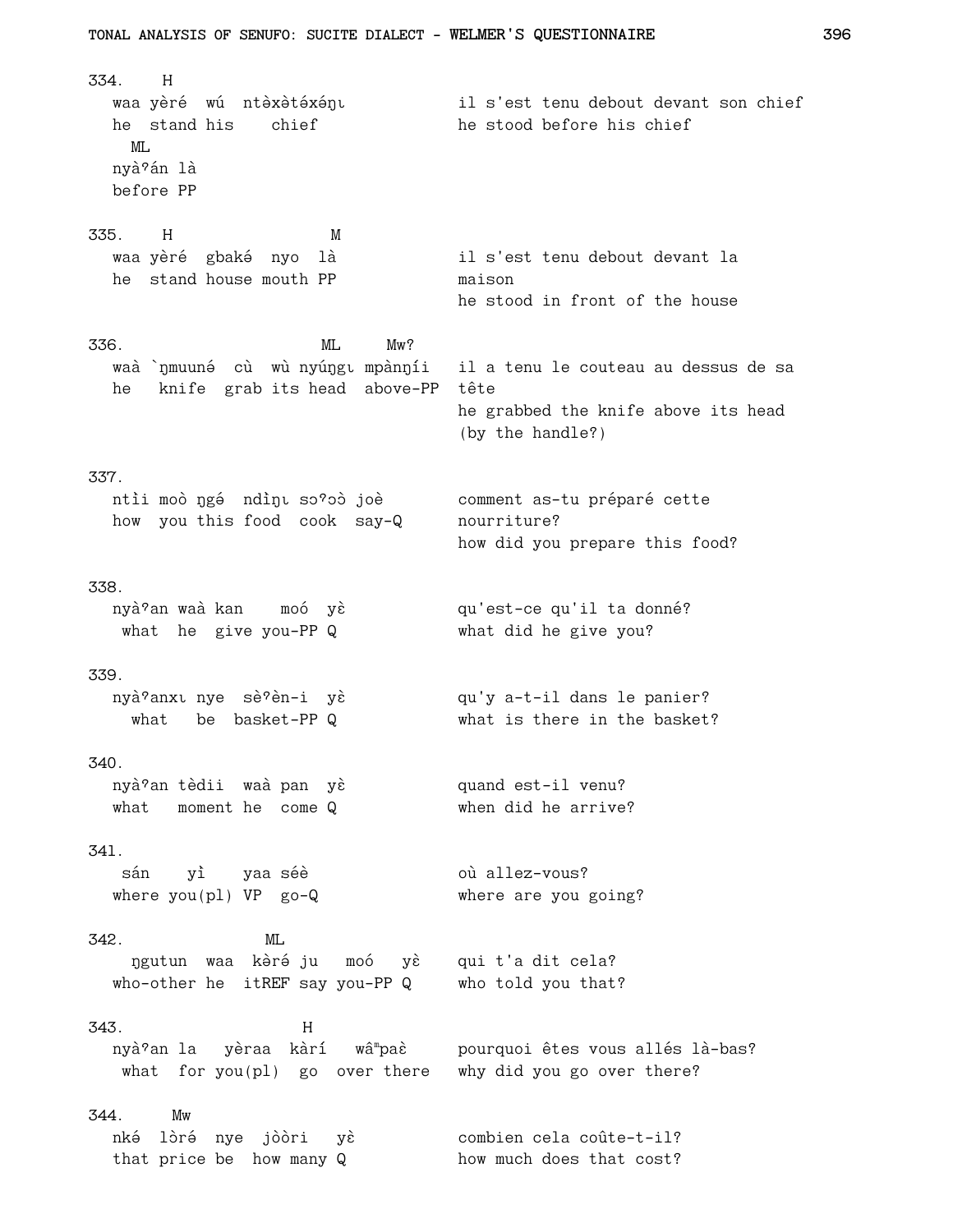TONAL ANALYSIS OF SENUFO: SUCITE DIALECT - WELMER'S QUESTIONNAIRE  $345.$  $L$  M ncàa joorí bi nye nùun yè combien de moutons a-t-il? sheep how many be his Q how many sheep does he have? 346. sán mo túnu nyeèn où est ton père? where your father be-Q where is your father? 347. I. M  $Mw$ ?  $MT$ . nyà an fíléxé káári yè quelle sorte de viande est-ce? what type meat Q what kind of meat is that? 348  $H$ waà ndé ci wu yòó il a fait ca lui-même he that do himself he did that himself 349.  $H$ ndaà ndé ci na yòó j'ai fait ca moi-même I that do myself I did that myself 350. M bii bì yé ils se sont vus nyà they themselves see they saw themselves 351.  $H$ M wòraa wù ye nyà nous nous sommes vus ourselves see we saw ourselves we  $352.$  $-H$ ta má ná ndìni-ì apporte le repas IC come with food-PP bring the meal 353.  $H$ yànaa cùlùnó le malade est guéri sick person be-healed the sick person is cured  $354.$ cèèbí ya bí yé kódí les femmes se pourchassent women TA themselves chase-IC the women are chasing each other 355.  $H$ la fête est intéréssante yagbakáá yò?òrí thing-drink the feast is interesting 356.  $H$ yalıtáá kùlùnó la nourriture est insuffisante thing-eat lack the food is not enough  $H$ 357. ncekáá kò le savon est fini soap finish the soap has run out